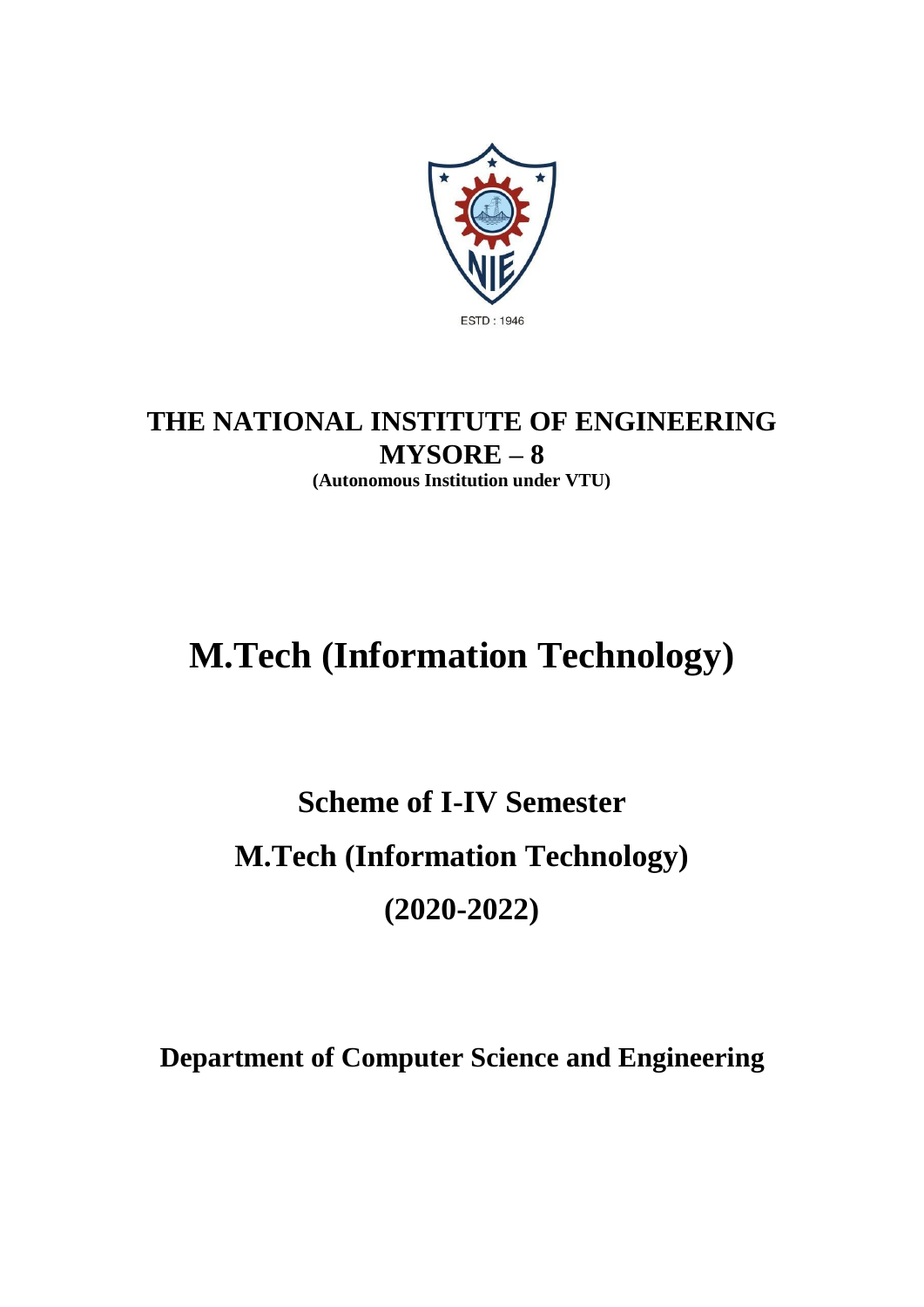#### **Department of Computer Science and Engineering**

#### **MASTER OF TECHNOLOGY IN INFORMATION TECHNOLOGY**

#### **Vision:**

The Department shall contribute globally acceptable computer engineers with value based technology and educational perspective, trained through best in class faculty and infrastructure

#### **Mission**

To evolve into a globally acknowledged department with sound contribution in the areas of teaching, research and consultancy, through good infrastructure, well equipped laboratories with highly qualified staff and innovative teaching methodology

#### **Program Educational Objectives**

The Department will produce graduates who are able to

- **PEO1**: Our graduates will be successful information engineers, serving in academia, research and industry both at supportive and leadership rules, with analytical skills, effective communication and high regards to ethical practices.
- **PEO2**: Our graduates will engage in life-long learning, both formal and informal, to remain current in their profession

#### **Program Outcomes**

At the time of the graduation, our students will

**PO1:** An ability to independently carry out research /investigation and development work to solve practical problems in the field of information technology

**PO2:** An ability to write and present a substantial technical report/document

**PO3**: Students should be able to demonstrate a degree of mastery over the area with respect to information technology

**PO4:** Demonstrate knowledge and understanding of the engineering and management principles and apply these to one's work to manage projects and in multidisciplinary environments

**PO5:** Ability to engage in life-long learning, independent and out of box thinking

Dept. of CSE, NIE, Mysuru 2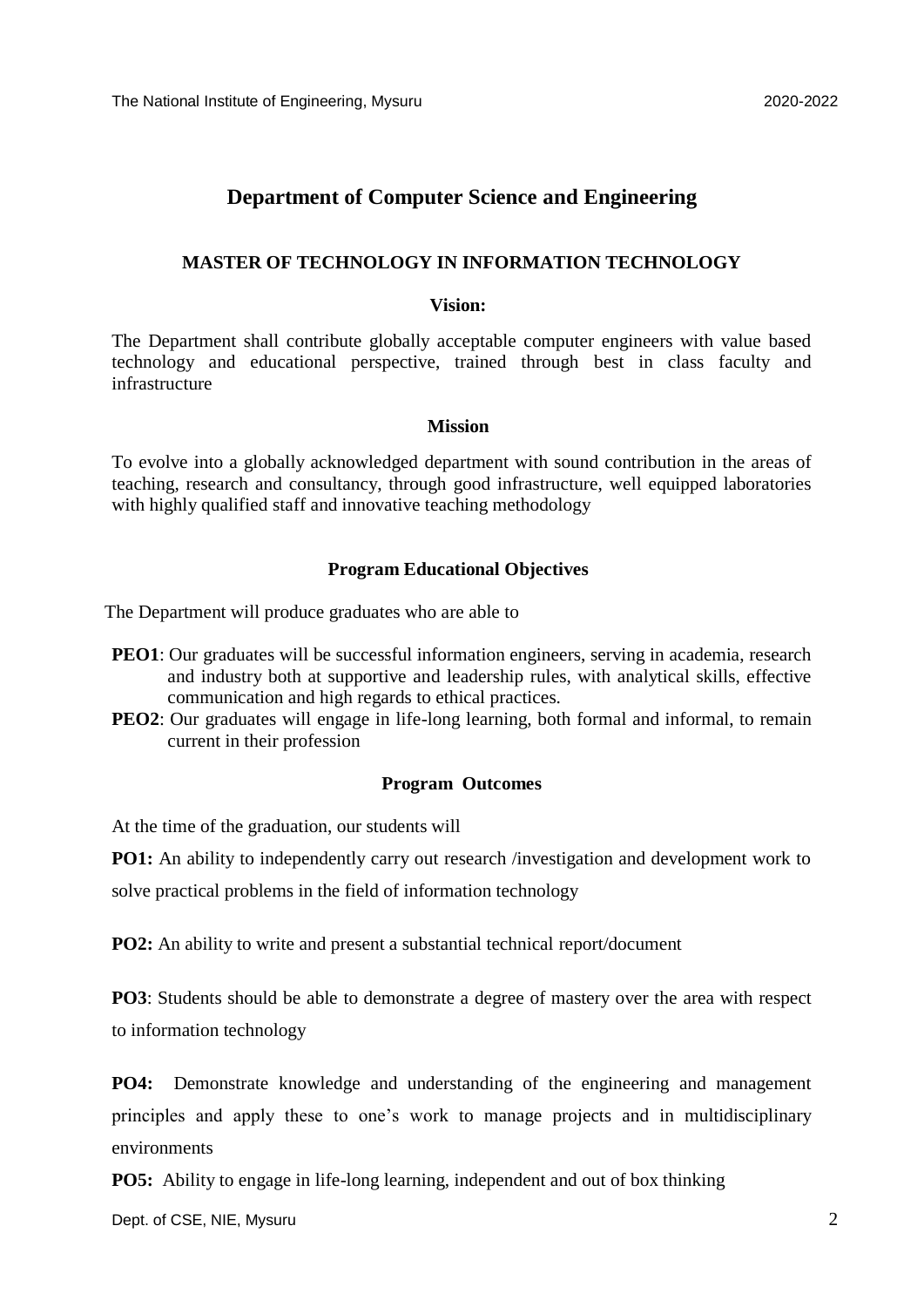|                |                          | <b>SCHEME OF TEACHING AND EXAMINATION</b>             | I SEMESTER M.Tech (IT) |           |                |                |                |                |
|----------------|--------------------------|-------------------------------------------------------|------------------------|-----------|----------------|----------------|----------------|----------------|
| Sl.N           | Code                     | <b>Subject</b>                                        | Dept./Board            | Categor   |                | Hrs/week       |                | <b>Credit</b>  |
| $\mathbf{0}$   |                          |                                                       |                        | y         | L              | T              | P              | S              |
| 1              | MIT1C01                  | Advances in<br>Computer<br><b>Networks</b>            | <b>CS&amp;E</b>        | FC        | $\overline{4}$ | $\overline{2}$ | $\Omega$       | 5              |
| $\overline{2}$ | MIT1C02                  | Storage Area<br><b>Networks</b>                       | CS&E                   | FC        | $\overline{4}$ | $\overline{2}$ | $\theta$       | 5              |
| 3              | MIT1C03                  | <b>Web Services</b>                                   | CS&E                   | FC        | 3              | $\overline{2}$ | $\theta$       | $\overline{4}$ |
| $\overline{4}$ | AMT1C01                  | Advanced<br>Mathematics                               | Maths                  | GC        | $\overline{4}$ | $\Omega$       | $\theta$       | $\overline{4}$ |
| 5              | MIT1E1XX                 | Elective-1                                            | CS&E                   | <b>FE</b> | 3              | $\Omega$       | $\theta$       | 3              |
| 6              | MIT1E2XX                 | Elective-2                                            | <b>CS&amp;E</b>        | <b>FE</b> | 3              | $\Omega$       | $\theta$       | 3              |
| 7              | <b>MIT1CRM</b>           | Research<br>Methodology                               | CS&E                   | FC        | $\overline{2}$ | $\Omega$       | $\Omega$       | $\overline{2}$ |
| 8              | MIT1L01                  | Advanced<br>Computer<br><b>Networks</b><br>Laboratory | CS&E                   | <b>FC</b> | $\overline{0}$ | $\Omega$       | $\overline{2}$ | $\mathbf{1}$   |
|                | 31<br>27<br><b>Total</b> |                                                       |                        |           |                |                |                |                |

| <b>SCHEME OF TEACHING AND EXAMINATION</b> |
|-------------------------------------------|
| II SEMESTER M.Tech (IT)                   |

| Sl.No.         | Code           |                                               |             |              |                | Hrs/week       |                | <b>Credits</b>           |
|----------------|----------------|-----------------------------------------------|-------------|--------------|----------------|----------------|----------------|--------------------------|
|                |                | <b>Subject</b>                                | Dept./Board | Category     | L              | T              | P              |                          |
|                | MIT2C01        | <b>Cyber Security</b><br>and Cyber law        | CS&E        | <b>FC</b>    | 3              | $\overline{2}$ | $\Omega$       | $\overline{4}$           |
| $\overline{2}$ | MIT2C02        | Cloud Computing                               | CS&E        | FC           | 4              | $\overline{2}$ | $\Omega$       | 5                        |
| 3              | MIT2C03        | Protocol<br>Engineering                       | CS&E        | <b>FC</b>    | $\overline{4}$ | $\overline{2}$ | $\Omega$       | 5                        |
| $\overline{4}$ | MIT2C04        | Advanced<br>Database<br>Management<br>Systems | CS&E        | <b>FC</b>    | $\overline{4}$ | $\Omega$       | $\Omega$       | $\overline{4}$           |
| 5              | MIT2E3XX       | $Elective - III$                              | CS&E        | FE           | 3              | $\overline{0}$ | $\Omega$       | 3                        |
| 6              | MIT2E4XX       | $Electric - IV$                               | CS&E        | <b>FE</b>    | 3              | $\Omega$       | $\Omega$       | 3                        |
| 7              | <b>MIT2IXX</b> | <b>Industry Driven</b><br>Elective            | CS&E        | <b>FC</b>    | $\overline{2}$ | $\Omega$       | $\Omega$       | $\mathfrak{D}_{1}^{(1)}$ |
| 8              | MIT2L01        | <b>Advanced DBMS</b><br>Laboratory            | CS&E        | FC           | $\theta$       | $\Omega$       | $\overline{2}$ | 1                        |
|                |                |                                               |             | <b>Total</b> |                | 31             |                | 27                       |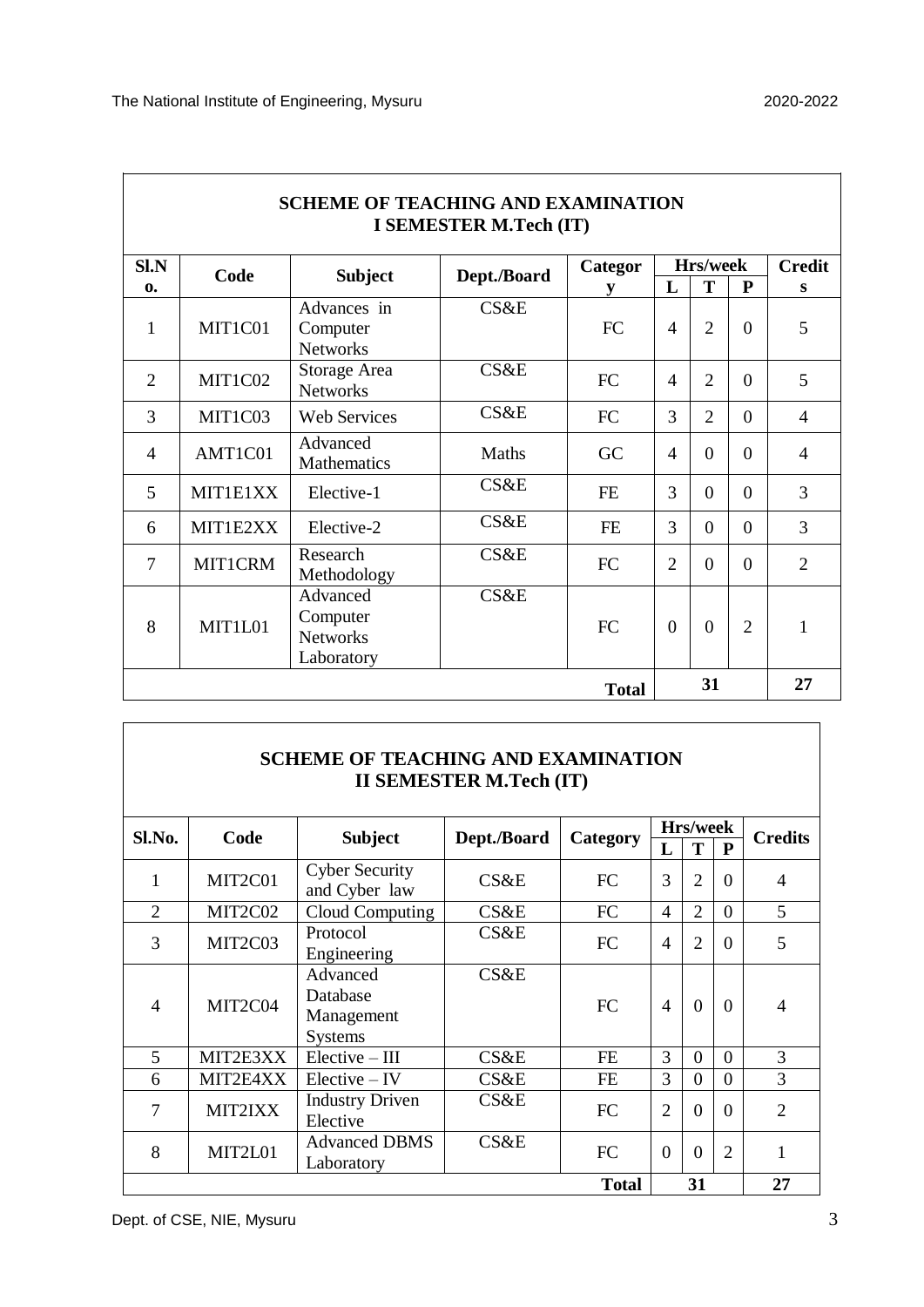٦

 $\overline{\phantom{a}}$ 

r

| <b>SCHEME OF TEACHING AND EXAMINATION</b><br><b>III SEMESTER M.Tech(IT)</b> |                        |                                         |                     |                |                |                |                |  |  |
|-----------------------------------------------------------------------------|------------------------|-----------------------------------------|---------------------|----------------|----------------|----------------|----------------|--|--|
| Sl.No                                                                       | <b>Subject</b><br>Code | <b>Subject</b>                          | Category            | L              | T              | P              | Cr.            |  |  |
|                                                                             | <b>MITXXX</b>          | Open Elective (MOOC)                    | <b>OE</b><br>(MOOC) | $\overline{2}$ | $\Omega$       | $\theta$       | $\overline{2}$ |  |  |
| $\overline{2}$                                                              | <b>MITXXX</b>          | <b>Engineering Management</b><br>(MOOC) | <b>MOOC</b>         | 3              | $\Omega$       | $\Omega$       | 3              |  |  |
| 3                                                                           | MIT3C02                | Seminar/Paper<br>Presentation           | <b>FC</b>           | $\theta$       | $\theta$       | $\Omega$       |                |  |  |
| 4                                                                           | MIT3C04                | Project Phase-I                         | <b>FC</b>           | $\theta$       | $\overline{0}$ | $\overline{0}$ | 7              |  |  |
|                                                                             | <b>Total Credits</b>   |                                         |                     |                |                |                |                |  |  |

| <b>SCHEME OF TEACHING AND EXAMINATION</b><br><b>IV SEMESTER M.Tech(IT)</b> |                        |                      |          |          |          |          |     |  |  |  |
|----------------------------------------------------------------------------|------------------------|----------------------|----------|----------|----------|----------|-----|--|--|--|
| Sl.No<br>$\bullet$                                                         | <b>Subject</b><br>Code | <b>Subject</b>       | Category | L        | T        | P        | Cr. |  |  |  |
| 1                                                                          | MIT4C01                | Project-Phase-2      |          | $\theta$ | $\Omega$ | $\Omega$ | 15  |  |  |  |
| $\overline{2}$                                                             | <b>MITXXX</b>          | Internship           | FC       | $\theta$ | $\theta$ | $\theta$ | 5   |  |  |  |
|                                                                            |                        | <b>Total Credits</b> |          |          |          |          | 19  |  |  |  |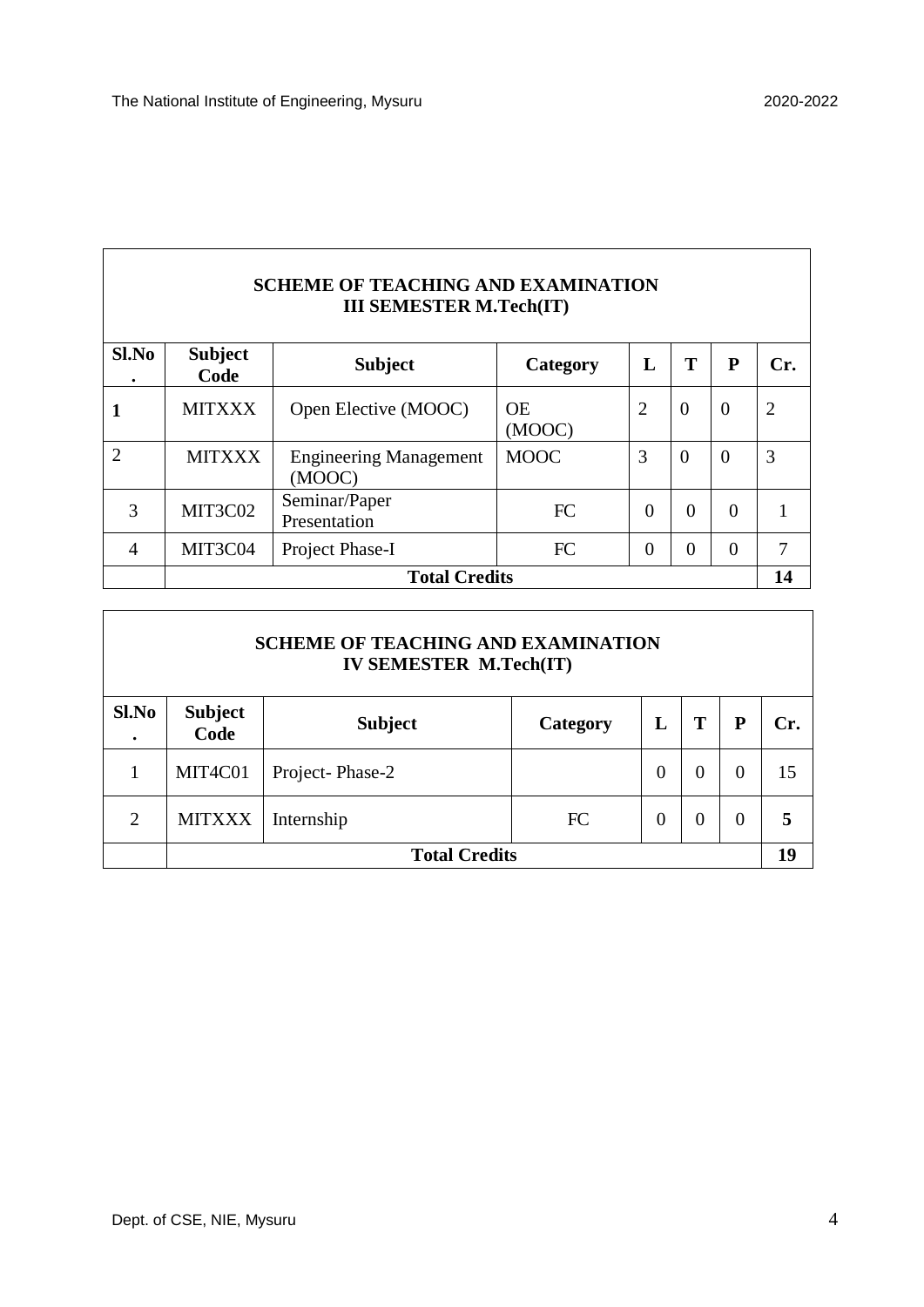| Sl.            | <b>Subject</b>  | <b>Subject</b>                           | Categor   | <b>Teaching Hours/</b><br>Week |                  |                  | <b>Credits</b> |
|----------------|-----------------|------------------------------------------|-----------|--------------------------------|------------------|------------------|----------------|
| N <sub>0</sub> | Code            |                                          | y         | L                              | T                | ${\bf P}$        |                |
|                |                 | <b>Elective I</b>                        |           |                                |                  |                  |                |
| $\mathbf{1}$   | <b>MIT1E101</b> | <b>Advanced Digital Communication</b>    | FE        | 3                              | $\boldsymbol{0}$ | $\boldsymbol{0}$ | 3              |
| $\overline{2}$ | <b>MIT1E102</b> | OOAD & Design Patterns                   | <b>FE</b> | 3                              | $\overline{0}$   | $\overline{0}$   | 3              |
| 3              | <b>MIT1E103</b> | C# and .NET                              | <b>FE</b> | 3                              | $\overline{0}$   | $\overline{0}$   | 3              |
| $\overline{4}$ | <b>MIT1E104</b> | Multimedia Information Systems           | <b>FE</b> | 3                              | $\overline{0}$   | $\overline{0}$   | 3              |
|                |                 | <b>Elective II</b>                       |           |                                |                  |                  |                |
| $\mathbf{1}$   | <b>MIT1E201</b> | <b>Information and Network Security</b>  | <b>FE</b> | 3                              | $\overline{0}$   | $\overline{0}$   | $\overline{3}$ |
| $\overline{2}$ | <b>MIT1E202</b> | <b>Supply Chain Management</b>           | <b>FE</b> | 3                              | $\theta$         | $\overline{0}$   | 3              |
| 3              | <b>MIT1E203</b> | Network Management                       | <b>FE</b> | 3                              | $\overline{0}$   | $\boldsymbol{0}$ | $\overline{3}$ |
| $\overline{4}$ | <b>MIT1E204</b> | <b>Client Server Computing</b>           | <b>FE</b> | 3                              | $\overline{0}$   | $\overline{0}$   | 3              |
|                |                 | <b>Elective III</b>                      |           |                                |                  |                  |                |
| 1              | <b>MIT2E301</b> | Distributed systems                      | <b>FE</b> | 3                              | $\overline{0}$   | $\boldsymbol{0}$ | 3              |
| $\overline{2}$ | <b>MIT2E302</b> | <b>Information Retrieval</b>             | <b>FE</b> | 3                              | $\overline{0}$   | $\overline{0}$   | 3              |
| 3              | <b>MIT2E303</b> | 4G Technologies                          | <b>FE</b> | 3                              | $\mathbf{0}$     | $\mathbf{0}$     | 3              |
| $\overline{4}$ | MIT2E304        | Internet of Things                       | <b>FE</b> | 3                              | $\boldsymbol{0}$ | $\boldsymbol{0}$ | 3              |
| 5              | <b>MIT2E305</b> | Artificial Intelligence                  | <b>FE</b> | 3                              | $\boldsymbol{0}$ | $\boldsymbol{0}$ | 3              |
|                |                 | <b>Elective IV</b>                       |           |                                |                  |                  |                |
| $\mathbf{1}$   | <b>MIT2E401</b> | <b>Optical Networks</b>                  | <b>FE</b> | 3                              | $\overline{0}$   | $\overline{0}$   | 3              |
| $\overline{2}$ | <b>MIT2E402</b> | <b>AdHoc Networks</b>                    | <b>FE</b> | 3                              | $\mathbf{0}$     | $\boldsymbol{0}$ | 3              |
| 3              | <b>MIT2E403</b> | <b>PYTHON</b> Application<br>Programming | <b>FE</b> | 3                              | $\boldsymbol{0}$ | $\boldsymbol{0}$ | 3              |
| $\overline{4}$ | MIT2E404        | Web Programming                          | FE        | 3                              | $\mathbf{0}$     | $\mathbf{0}$     | 3              |
| 5              | <b>MIT2E405</b> | Introduction to Machine Learning         | <b>FE</b> | 3                              | $\boldsymbol{0}$ | $\boldsymbol{0}$ | 3              |

#### **ELECTIVE COURSES**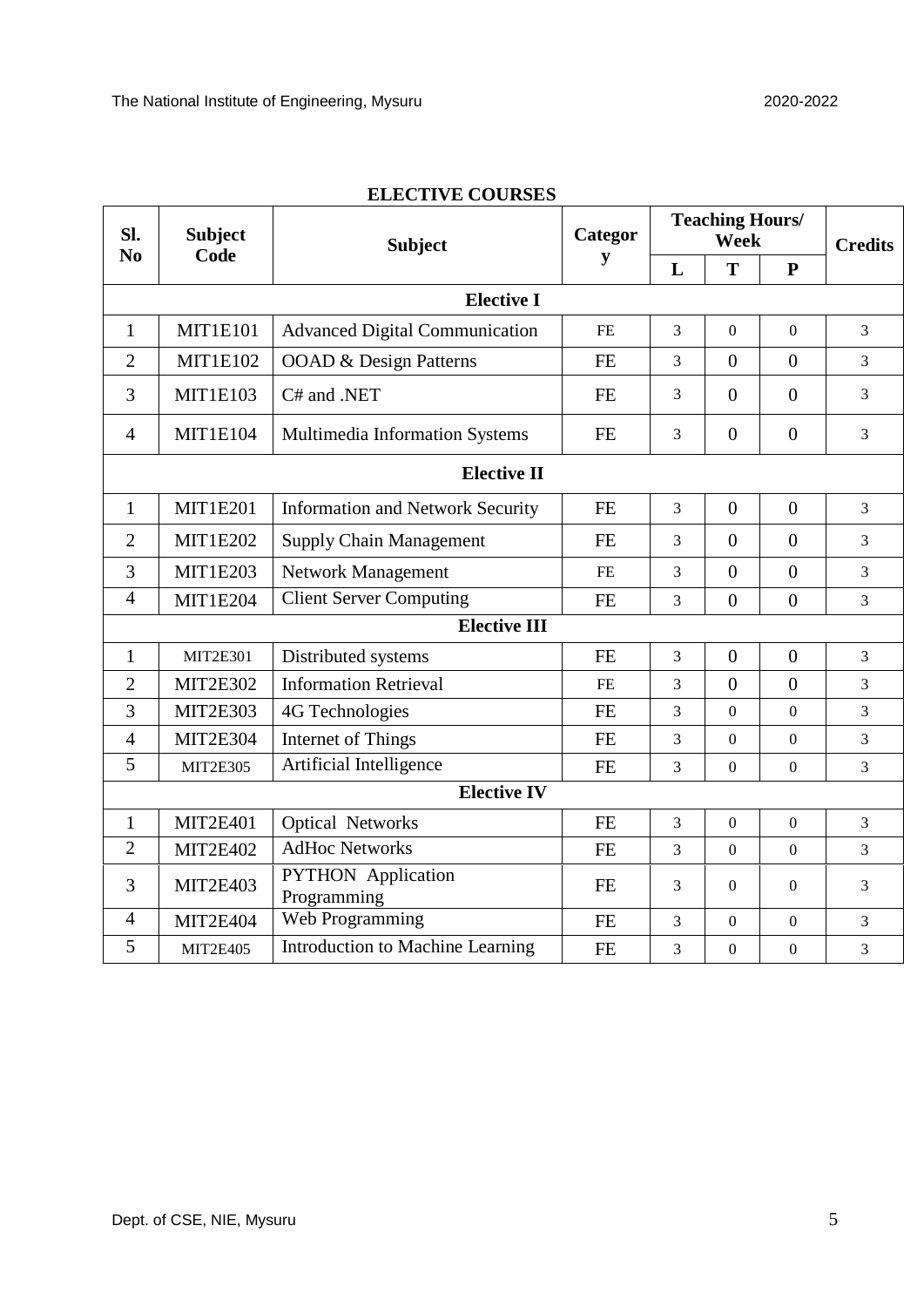|      |                | поровна ратура Европу соотмро |         |   |                                |                |
|------|----------------|-------------------------------|---------|---|--------------------------------|----------------|
| Sl.N | <b>Subject</b> | <b>Subject</b>                | Categor |   | <b>Teaching Hours/</b><br>Week | <b>Credits</b> |
| 0    | Code           |                               |         | ┻ | m                              |                |
|      | MIT2IXX        | Offered by Industry           | FE      | ◠ |                                |                |

#### **INDUSTRY DRIVEN ELECTIVE COURSES**

#### **OPEN ELECTIVES**

| Sl.N        | <b>Subject</b> | <b>Subject</b>                        | Categor   |   | <b>Teaching Hours/</b><br>Week |          | <b>Credits</b> |
|-------------|----------------|---------------------------------------|-----------|---|--------------------------------|----------|----------------|
| $\mathbf 0$ | Code           |                                       |           | L | T                              | D        |                |
|             | <b>MIT3001</b> | Data warehousing and Data mining      | <b>FE</b> | 3 |                                | 0        |                |
| 5           | <b>MIT3002</b> | Web Commerce                          | FE        | 3 |                                | $\theta$ |                |
| 6           | <b>MIT3003</b> | <b>System Modeling and Simulation</b> | FE        | 3 |                                | 0        |                |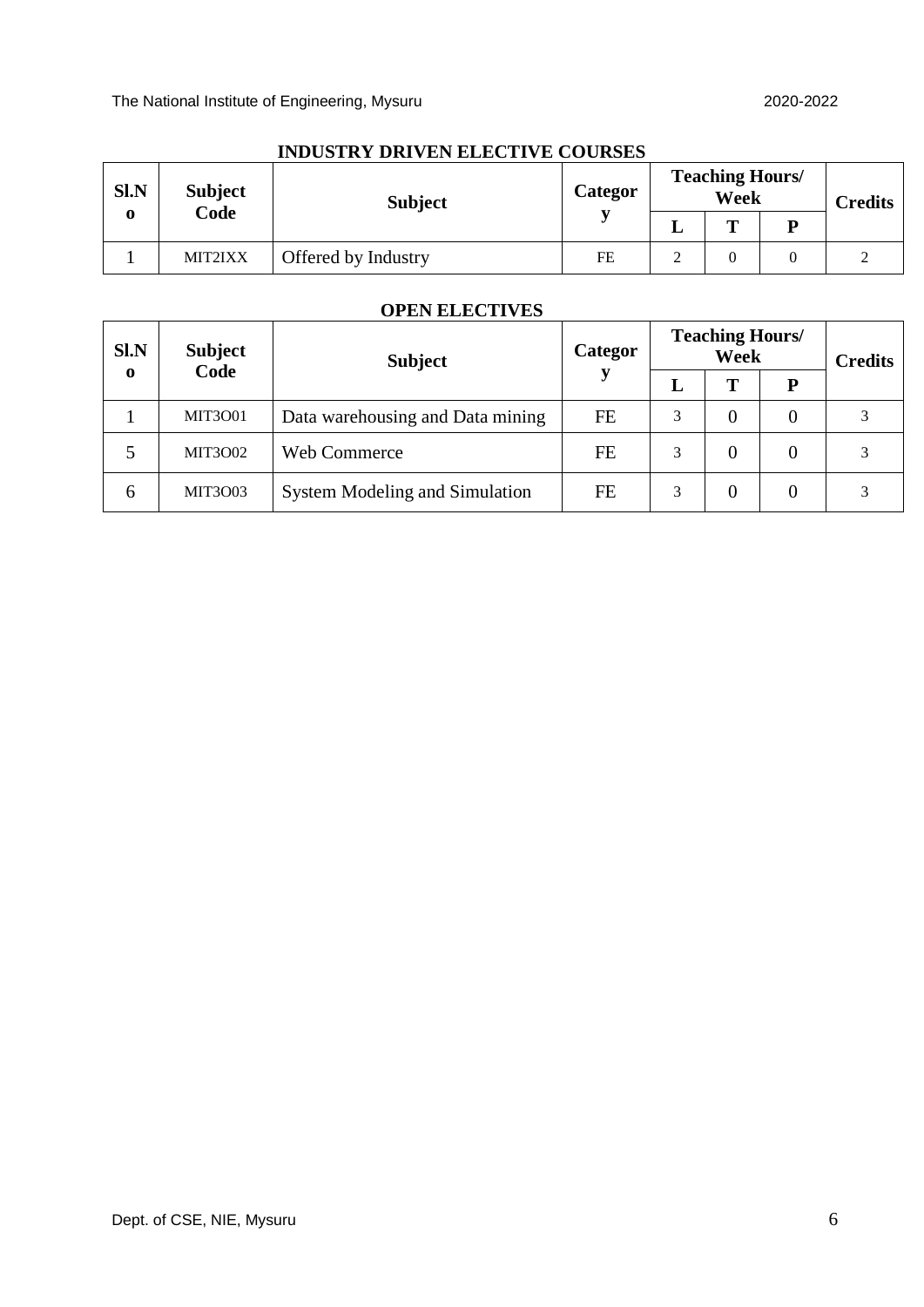The National Institute of Engineering, Mysuru 2020-2022

# **I SEMESTER**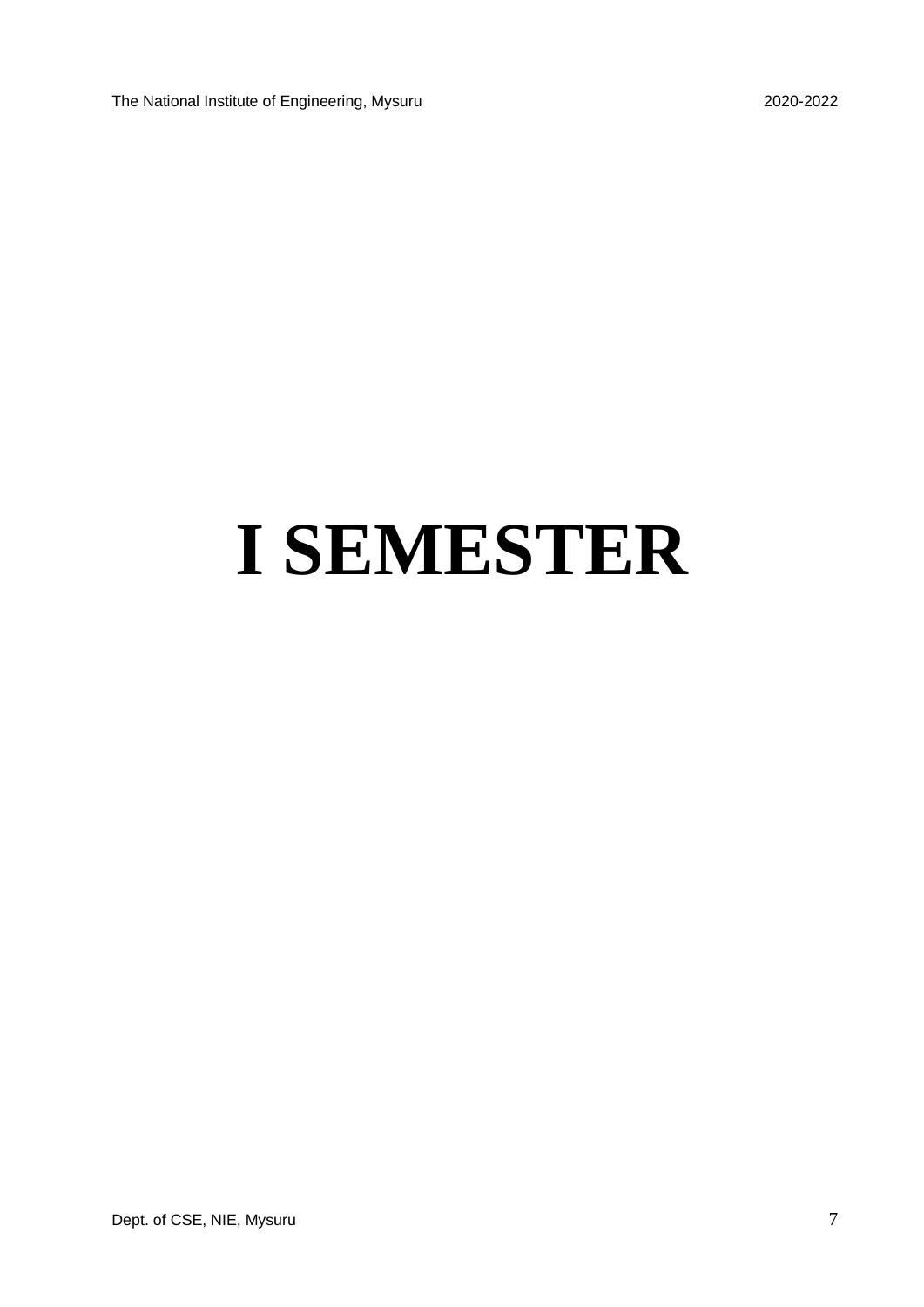#### **ADVANCES IN COMPUTER NETWORKS (4:2:0)**

| Sub Code : MIT1C01       | <b>CIE</b>     | $:50\%$       |
|--------------------------|----------------|---------------|
| Hrs/Week : 04            | <b>SEE</b>     | $\cdot$ : 50% |
| <b>SEE Hours</b> : 3 Hrs | Max Marks: 100 |               |

#### *COURSE OUTCOMES*

On successful completion of the course the students will be able to

- 1. Comprehend the use of Computer Network by different applications along with the key metrics used to measure the performance of the network
- 2. Compare Various Network architectures.
- 3. Apply fundamental protocols for networking
- 4. Compare protocols involved in process-to-process communication
- 5. Discuss Resource Allocation techniques , its variations and TCP congestion control
- 6. Distinguish various congestion control mechanism

#### **1. Foundation**

Building a Network, Requirements, Perspectives, Scalable Connectivity, Cost-Effective Resource sharing, Support for Common Services, Manageability, Protocol layering, Performance, Bandwidth and Latency, Delay X Bandwidth Product, Perspectives on Connecting, Classes of Links, Reliable Transmission, Stop-and-Wait , Sliding Window

*Self learning component: Concurrent Logical Channels.*

#### **2. Internetworking- I**

Switching and Bridging, Datagrams, Virtual Circuit Switching, Source Routing, Bridges and LAN Switches, Basic Internetworking (IP), What is an Internetwork ?, Service Model, Global Addresses, Datagram Forwarding in IP, subnetting and classless addressing, Address Translation(ARP), Host Configuration(DHCP), Error Reporting(ICMP)

*Self learning component: Virtual Networks and Tunnels.*

#### **3. Internetworking- II**

Network as a Graph, Distance Vector (RIP), Link State(OSPF), Metrics, The Global Internet, Routing Areas, Routing among Autonomous systems(BGP), IP Version 6(IPv6), Mobility

*Self learning component: Mobile IP*

#### **4. End-to-End Protocols**

Simple Demultiplexer (UDP), Reliable Byte Stream(TCP), End-to-End Issues, Segment Format, Connecting Establishment and Termination, Sliding Window Revisited, Triggering Transmission, Adaptive Retransmission, Record Boundaries *SLC: TCP Extensions*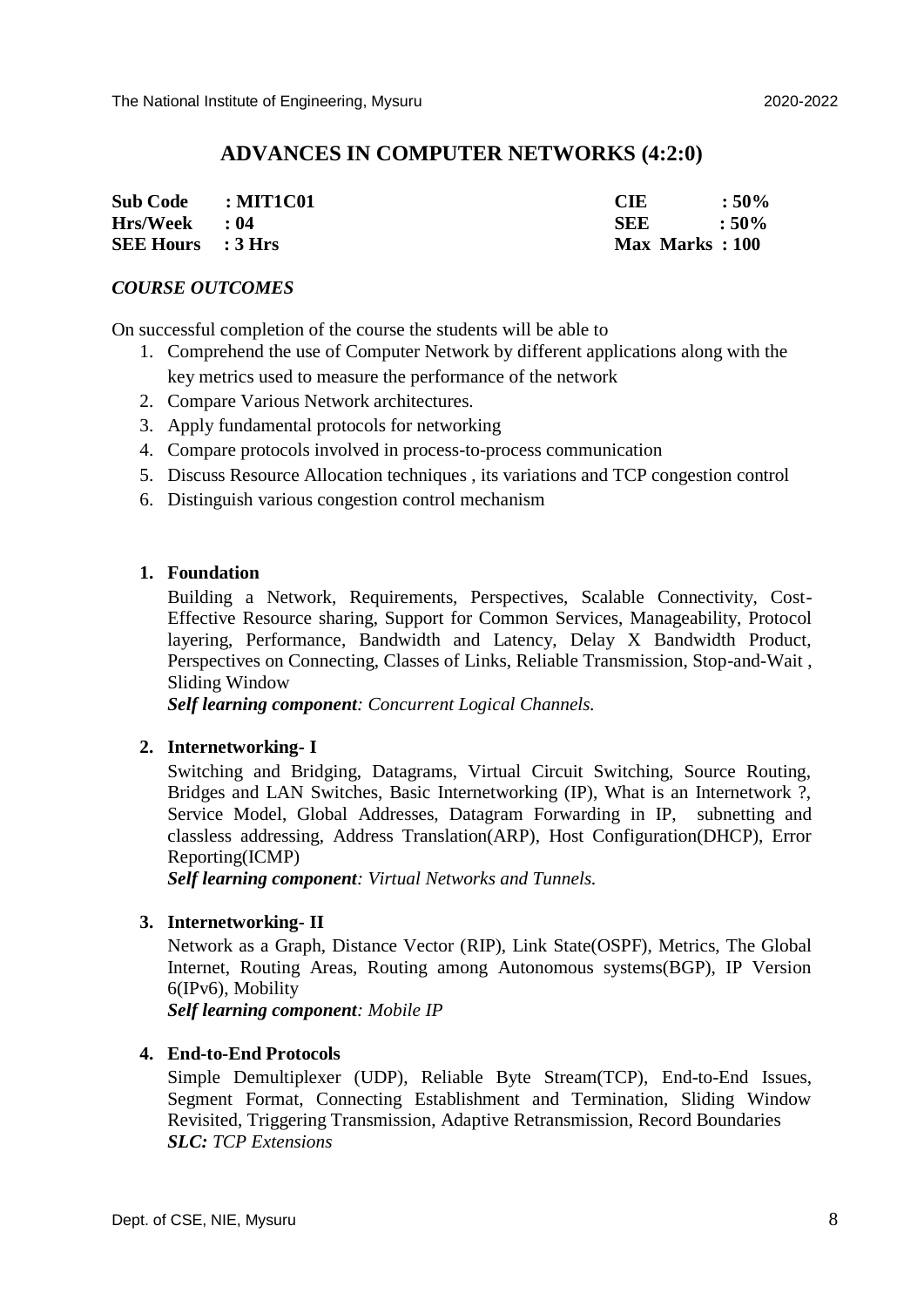**5.** Queuing Disciplines, FIFO, Fair Queuing, TCP Congestion Control, Additive Increase/ Multiplicative Decrease, Slow Start, Fast Retransmit *Self learning component: Fast Recovery.*

#### **6. Congestion Control and Resource Allocation**

Congestion-Avoidance Mechanisms, DEC bit, Random Early Detection (RED), Source-Based Congestion Avoidance. The Domain Name System (DNS), Electronic Mail (SMTP,POP,IMAP,MIME),World Wide Web(HTTP) *Self learning component: Network Management (SNMP).*

#### **Text books:**

- **1. T1**: **Larry Peterson and Bruce S Davis** "Computer Networks :A System Approach"  $5<sup>th</sup>$  Edition, Elsevier -2014 (Ch 1.1, 1.2, 1.5.1, 1.5.2, 2.1, 2.5, 3.1, 3.2, 3.3, 4.1.1, 4.1.3, 5.1, 5.2.1 to 5.2.8, 6.2, 6.3, 6.4**)**
- **2. T2: Douglas E Comer, "**Internetworking with TCP/IP, Principles, Protocols and Architecture" 6th Edition, PHI - 2014 **(**Ch 4,Ch 13.1 to 13.18 , Ch 18,Ch 23.1 to 23.16, Ch 24, Ch 25, Ch 27.1 to 27.8)

#### **References:**

**1. Uyless Black** "Computer Networks, Protocols, Standards and Interfaces" 2<sup>nd</sup> Edition - PHI **Behrouz A Forouzan** "TCP/IP Protocol Suite" 4<sup>th</sup> Edition – Tata McGraw-Hill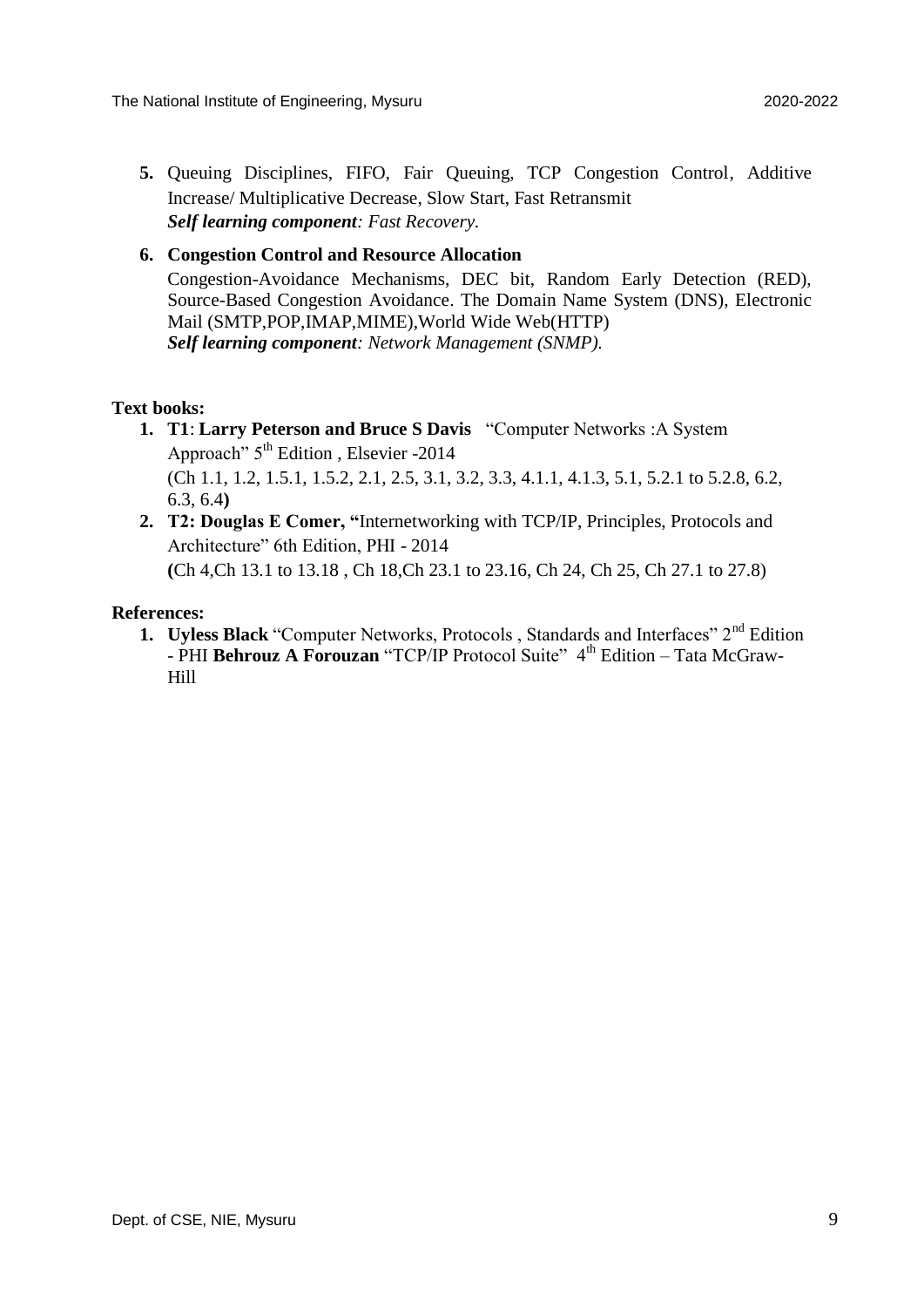#### **STORAGE AREA NETWORKS (4:2:0)**

| Sub Code : MIT1C02       | CIE.           | $:50\%$       |
|--------------------------|----------------|---------------|
| $Hrs/Week$ : 04          | SEE            | $\cdot$ : 50% |
| <b>SEE Hours</b> : 3 Hrs | Max Marks: 100 |               |
| <b>Designation:</b> CORE |                |               |

#### *Course Outcomes*

On successful completion of the course the students will be able to

- 1. Compare server centric and storage centric networks
- 2. Distinguish between the different types of disks, other storages and their operations useful in SAN
- 3. Explain I/O techniques and Network Attached Storage architecture of storage systems
- 4. Compare the local, network file systems and shared disk file systems of NAS
- 5. Differentiate the various levels of storages virtualization.
- 6. Analyze a network for storage, using various SAN devices
	- 1. **Introduction:** Server Centric IT Architecture and its Limitations; Storage Centric IT Architecture and its advantages. Case study: Replacing a server with Storage Networks; The Data Storage and Data Access problem.  *Self learning component:-The Battle for size and access*
	- 2. **Intelligent Disk Subsystems:** Architecture of Intelligent Disk Subsystems; Hard disks and Internal I/O Channels; JBOD, Storage virtualization using RAID and different RAID levels; Caching: Intelligent disk subsystems, Availability of disk subsystems.

*Self learning component:-Acceleration of Hard Disk Access*

3. **I/O Techniques and Network Attached Storage :** The Physical I/O path from the CPU to the Storage System; SCSI; Fibre Channel Protocol Stack; Fibre Channel SAN; IP Storage. The NAS Architecture. The NAS Software Architecture, Network connectivity, NAS as a storage system.

 *Self learning component:-The NAS hardware Architecture*

4. **File System and NAS:** Local File Systems; Network file Systems and file servers; Comparison of fibre Channel and NAS. *Self learning component:-Shared Disk file systems;*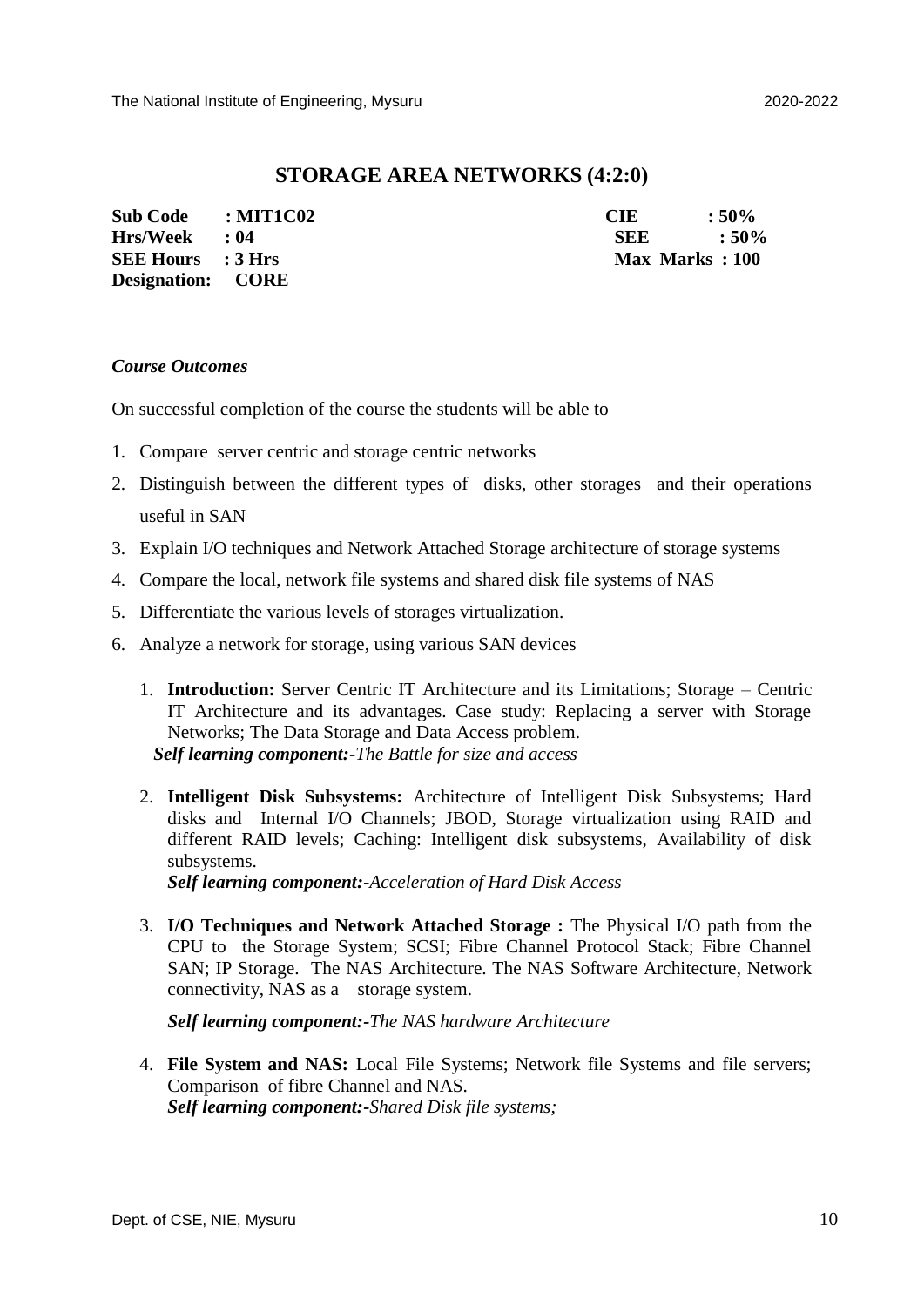5. **Storage Virtualization:** Definition of Storage virtualization; Implementation Considerations; Storage virtualization on Block or file level; Storage virtualization on various levels of the storage Network.

*Self learning component:-Symmetric and Asymmetric storage virtualization in the Network*

6. **SAN Architecture and Hardware devices and Software Components of SAN :**  Overview, Creating a Network for storage; SAN Hardware devices; The fibre channel switch; Host us Adaptors; Putting the storage in SAN; Fabric operation from a Hardware perspective. The switch's Operating system; Device Drivers; Supporting the switch's components.

*Self learning component:-Configuration options for SANs.*

#### **Text books:**

- 1. Ulf Troppens, Rainer Erkens and Wolfgang Muller: Storage Networks Explained, Wiley India, 2007
- 2. Robert Spalding: Storage Networks The Complete Reference, Tata McGraw-Hill, 2003.

#### **Reference books:**

- 1. Richard Barker and Paul Massiglia: Storage Area Network Essentials A Complete Guide to understanding and Implementing SANs, John Wiley India, 2002.
- 2. G.Somasundaram, AlokShrivastava (Editors): Information Storage and Management, EMC Education Services, Wiley- India, 2009.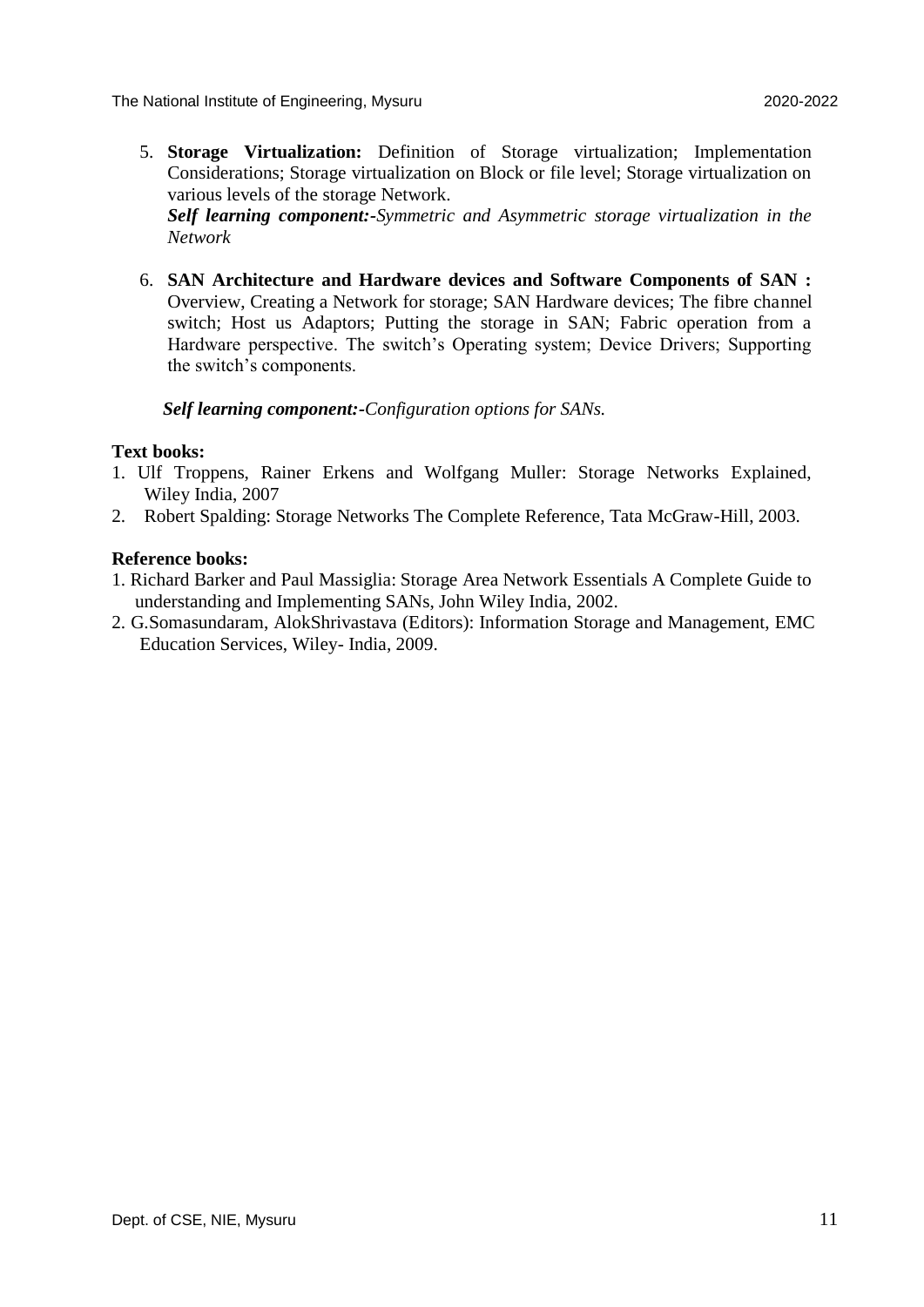#### **WEB SERVICES (3:2:0)**

| Sub Code : MIT1C03       | <b>CIE</b>     | $:50\%$       |
|--------------------------|----------------|---------------|
| $Hrs/Week$ : 03          | <b>SEE</b>     | $\cdot$ : 50% |
| <b>SEE Hours</b> : 3 Hrs | Max Marks: 100 |               |

#### *Course outcomes*

- 1. Provide an in-depth knowledge of Web Services.
- 2. Understand the fundamental concepts of Web services.
- 3. Understand the fundamental concepts of WSDL Web Services.
- 4. Design Web service Architecture.
- 5 Study Building Blocks of Web services.

#### **Module-1**

Middleware: Understanding the middle ware, RPC and Related Middle ware, TP Monitors, Object Brokers.

*SLE: Message-Oriented Middleware.*

#### **Module -2**

Web Services: Web Services and their Approach to Distributed Computing, Web Services Technologies, Web Services Architecture. *SLE : External Architecture of a Web Service*

#### **Module- 3**

Basic Web Services Technology: A Minimalist Infrastructure for Web Services,SOAP, WSDL Web Services Description Language, UDDI Universal Description Discovery and Integration, Web Services at work interactions between the Specifications. *SLE: Related Standards.*

#### **Module - 4**

Service Coordination Protocols: An Introduction to Coordination Protocols, Infrastructure for Coordination Protocols, WSCoordination, WS-Transaction, Rosetta Net. *SLE: Other Standards Related to Coordination Protocols.*

#### **Module-5**

Service Composition: Basics of Service Composition, A New Chance of Success for Composition, Services Composition Models. BPEL: Business Process Execution Language for Web Services,

#### *SLE: Web services as a Problem and a Solution : AN Example.*

#### **Text Books:**

1. Gustavo Alonso, Fabio Casati, Harumi Kuno, Vijay Machiraju: Web Services(Concepts ,Architectures and Applications ), Springer International Edition 2009.

#### **Reference Books: NIL**

Dept. of CSE, NIE, Mysuru 12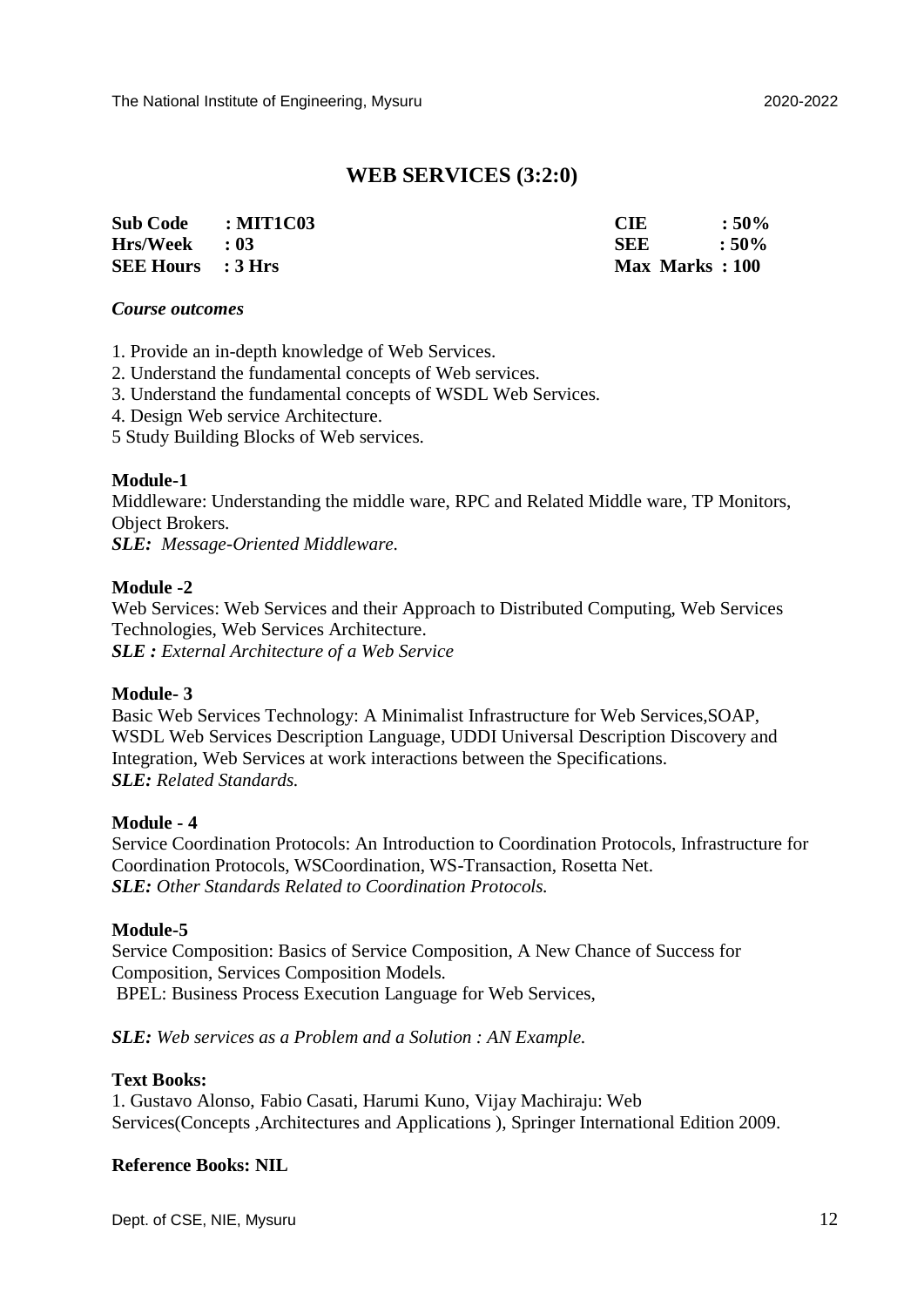#### **ADVANCED MATHEMATICS (4:0:0)**

| Sub Code : AMT1C01       | <b>CIE</b>     | $:50\%$ |
|--------------------------|----------------|---------|
| $Hrs/Week$ : 04          | <b>SEE</b>     | $:50\%$ |
| <b>SEE Hours</b> : 3 Hrs | Max Marks: 100 |         |

#### *Course Outcomes:*

On successful completion of the course the students will be able to:

- 1. Construct the matrix, digraphs of relations and explain some results on different types of relations and solve problems associated with equivalence relations.
- 2. Identify different types of functions, compute composition and inverse of a function and solve problems using pigeon-hole principle.
- 3. Apply Euclidean algorithm, Chinese remainder, Fermat's and Wilsons theorems to solve the problems in Number Theory.
- 4. Solve problems associated with discrete & continuous probability distributions.
- 5. Compute measures of central tendency, dispersion, skewness and kurtosis for a given statistical data.
- 6. Solve problems on joint distribution, Markov chain using transition probability matrix and also problems on queuing theory.

#### **Module I**

#### **Relations**

Binary relations, Matrix and Digraph representation of a relation, Operations on binary relations, Properties of relations, Equivalence relations (SLE: Composition of relations).

**- 9 Hrs**

#### **Module II**

#### **Functions**

Function, Types of functions, Composition of functions, Invertible functions, Recursive function, The Pigeonhole-principle (SLE: Hash function).

#### **- 8 Hrs**

#### **Module III**

#### **Number Theory**

Euclidean Algorithm, Chinese Remainder theorem, Generalized Chinese Remainder theorem, Fermat's little theorem, Euler's theorem (no proof), Pseudo primes, Fermat's pseudo primes (SLE: Primality Testing). **9 Hrs** 

#### **Module IV Probability**

Random variables – Discrete and continuous random variables, Binomial, Poisson's, Exponential and Normal Distributions (SLE: Basic probability upto Baye's Theorem ).

**- 9 Hrs**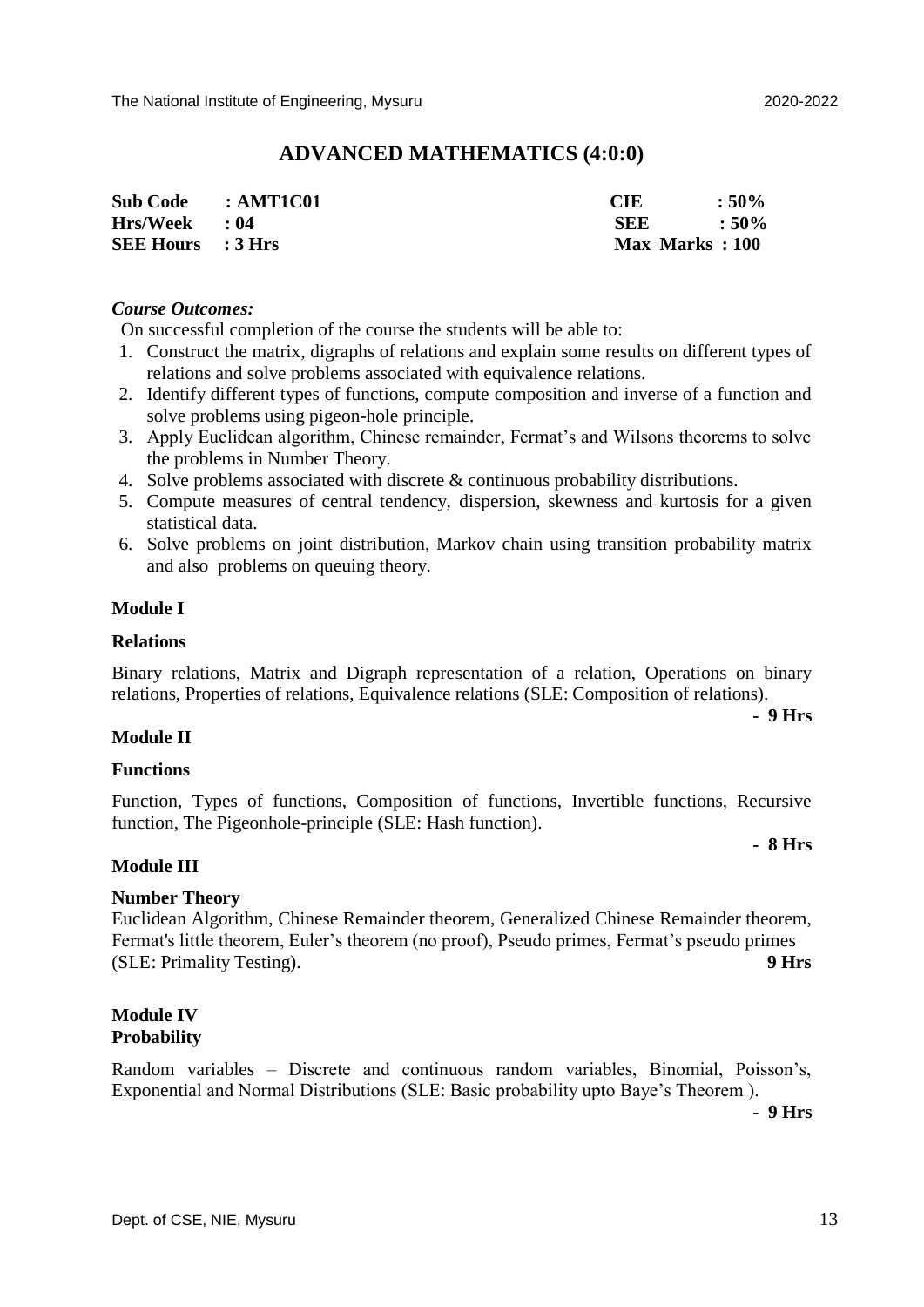## **Module V**

## **Statistics**

Moments, Skewness – test of skewness, uses of skewness, measure of skewness by Karl pearson's, Bowley's methods and skewness based on third moment, Kurtosis (SLE: Measures of central tendency, Measures of dispersion) **8 Hrs**

#### **Module VI**

#### **Joint Distribution and Markov Chains**

Concept of joint probability: Joint probability distribution, (discrete) Independent random variables, Expectation, Covariance, Correlation Coefficient. Probability vectors, Stochastic matrices, Regular stochastic matrices, Markov chains, Transition Probability Matrix. Concept of a queue, the M/G/I and M/M/I queuing systems(SLE:Continuous joint probability distributions). **9 Hrs**

#### **Books for Reference :**

- 1. Discrete Mathematics and its Applications Kenneth.H.Rosen V edition
- 2. Elements of Discrete Mathematics C.L. Liu, D.P. Mohapatra.
- 3. "Elementary Number Theory With Applications", Thomas Koshy, ISBN-13:9788131218594, 2008, Reed Elsevier India Pvt.Ltd..
- 4. Probability and Statistics Schaum Series **(**All latest editions**)**
- 5. Probability, Statistics and Random Processes-3rd Edition,Tata McGraw-Hill Publishing Company Limited, New Delhi,2008 - T.Veerarajan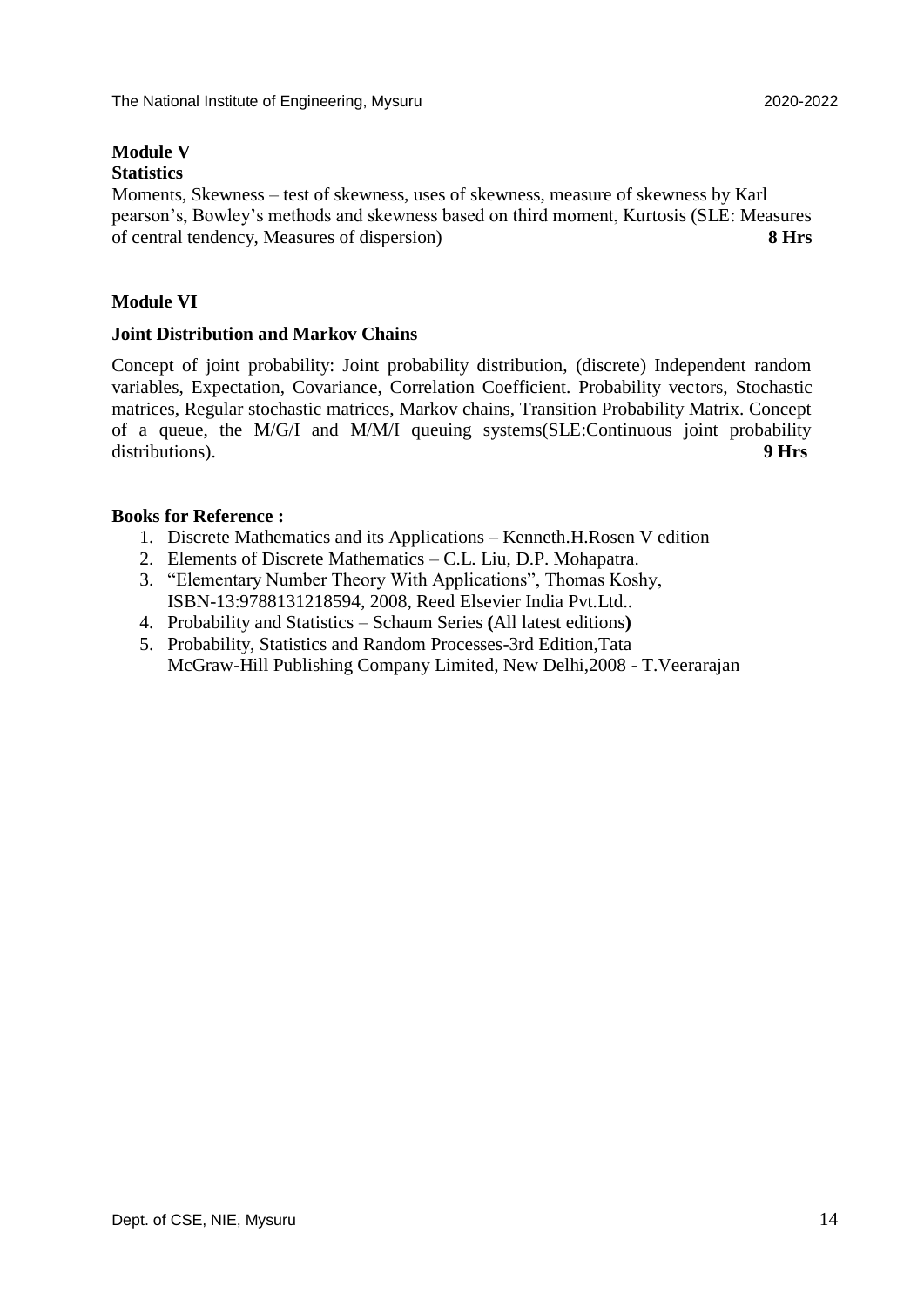### **RESEARCH METHODOLOGY (2:0:0)**

| Sub Code : MIT1CRM       | <b>CIE</b>    | $:50\%$     |
|--------------------------|---------------|-------------|
| $Hrs/Week$ : 02          | <b>SEE</b>    | $\cdot$ 50% |
| <b>SEE Hours</b> : 2 Hrs | Max Marks: 50 |             |

#### *Course outcomes:*

After studying this course, students will be able to:

- 1. Understand the basic framework of research process, research design and techniques
- 2. Understand the processes of quantitative data collection, analysis, interpretation and presentation
- 3. Understand the components of scholarly writing and ethical issues in research

## **MODULE-1**

#### **OVERVIEW OF RESEARCH:**

Introduction to research, Objectives and motivations for research, Significance of research, Research Methods v/s Methodology, Types of research, Quantitative Research Methods, Variables, Conjecture, Hypothesis. Research Process, Criteria of good Research,

Importance of literature review in defining a problem - Survey of literature - Primary and secondary sources - Reviews, Identifying gap areas from literature review - Development of working hypothesis.

Research problem-definition, selection and formulation of a research problem selection, criteria of a good research problem**.** Introduction to research design, Characteristics of good research design.

*Self Learning Exercise: Developing a research plan, Department/program specific research problem discussions.* **8 Hours**

#### **MODULE-2**

#### **DATA COLLECTION, PROCESSING AND ANALYSIS:**

Sources of data, collection of data, Primary and secondary Data, Collection of Data through various methods, Measurement and scaling (brief introduction only), Sources of error in measurement. Modeling, Mathematical Models for research (brief introduction only)

Sampling: Concepts of Statistical Population, Sample, Sampling Frame, Sampling Error, Sample Size, Probability and Non Probability sampling- types and criteria for selection, Hypothesis Testing, Level of Significance and Confidence Interval, Type I and Type II errors, t-test, z-test, Regression Analysis (brief introduction only).

*Self Learning Exercise: Tools for data processing, Graphical representation of Data.*

**10 Hours**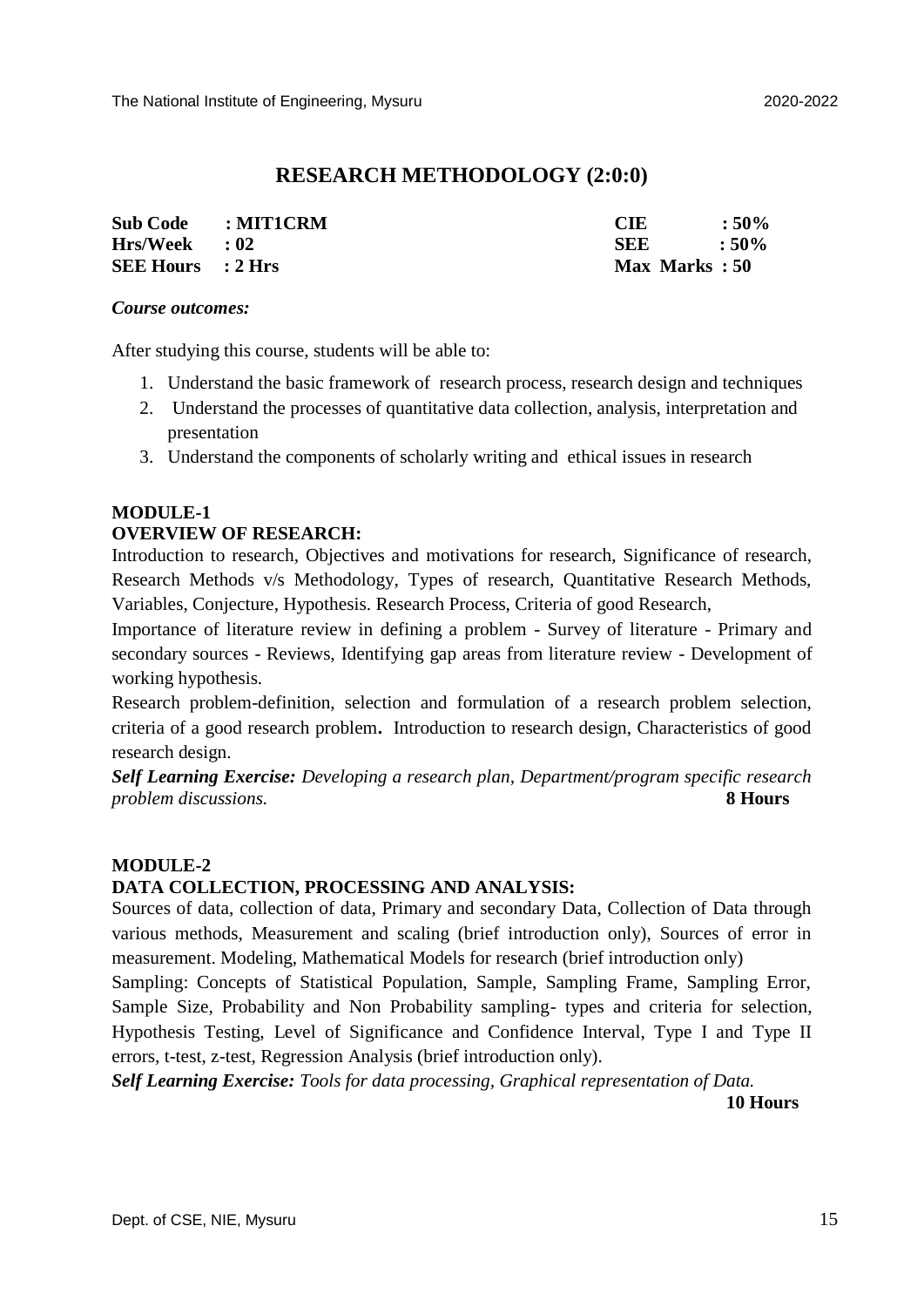#### **MODULE-3**

#### **REPORT WRITING AND ETHICS IN RESEARCH:**

Writing Research Report: Format and style. Review of related literature its implications at various stages of research. (Formulation of research problem, hypothesis, interpretation and discussion of results. Major findings, Conclusions and suggestions.) Layout of a Research Paper, Research proposal, Software for paper formatting like LaTeX/MS Office, effective technical presentation in seminars/workshops/symposiums (oral/paper/poster),

Significance of ethical conduct in research, Ethical issues related to publishing, Plagiarism & latest regulations. Software for detection of Plagiarism.

*Self Learning Exercise: Intellectual property rights, importance and protection, copyrights, patents, Impact factor of Journals* **8 Hours**

#### **TEXT BOOKS:**

- 1. Chawla, Deepak & Sondhi, Neena (2011). Research methodology: Concepts and Cases, Vikas Publishing House Pvt. Ltd. Delhi.
- 2. Kothari, C.R., (2014), Research Methodology, New Age International second revised edition
- 3. Ranjit Kumar, (2011). Research Methodology a step by step guide for beginners, Sage Publications

#### **REFERENCE BOOKS:**

- 1. Garg, B.L., Karadia, R., Agarwal, F. and Agarwal, U.K., (2002). An Introduction to Research Methodology, RBSA Publishers.
- 2. Sinha S.C. and Dhiman AK, (2002). Research Methodology**,** Ess, Ess Publications
- 3. Fink A, (2009). Conducting Research Literature Reviews: From the Internet to Paper**,** Sage Publications
- 4. Donald R. Cooper and Pamela S. Schindler, (2013). Business Research Methods, TMH, New Delhi, 12th Edition.
- 5. John W. Creswell, (2003). Research Design, Qualitative, Quantitative and Mixed Approaches, 2ndEdition, Sage Publication.
- 6. William G. Zikmund, Jon C. Carr, Barry Babin, Mitch Griffin, (2013). Business Research Methods, Cengage Learning.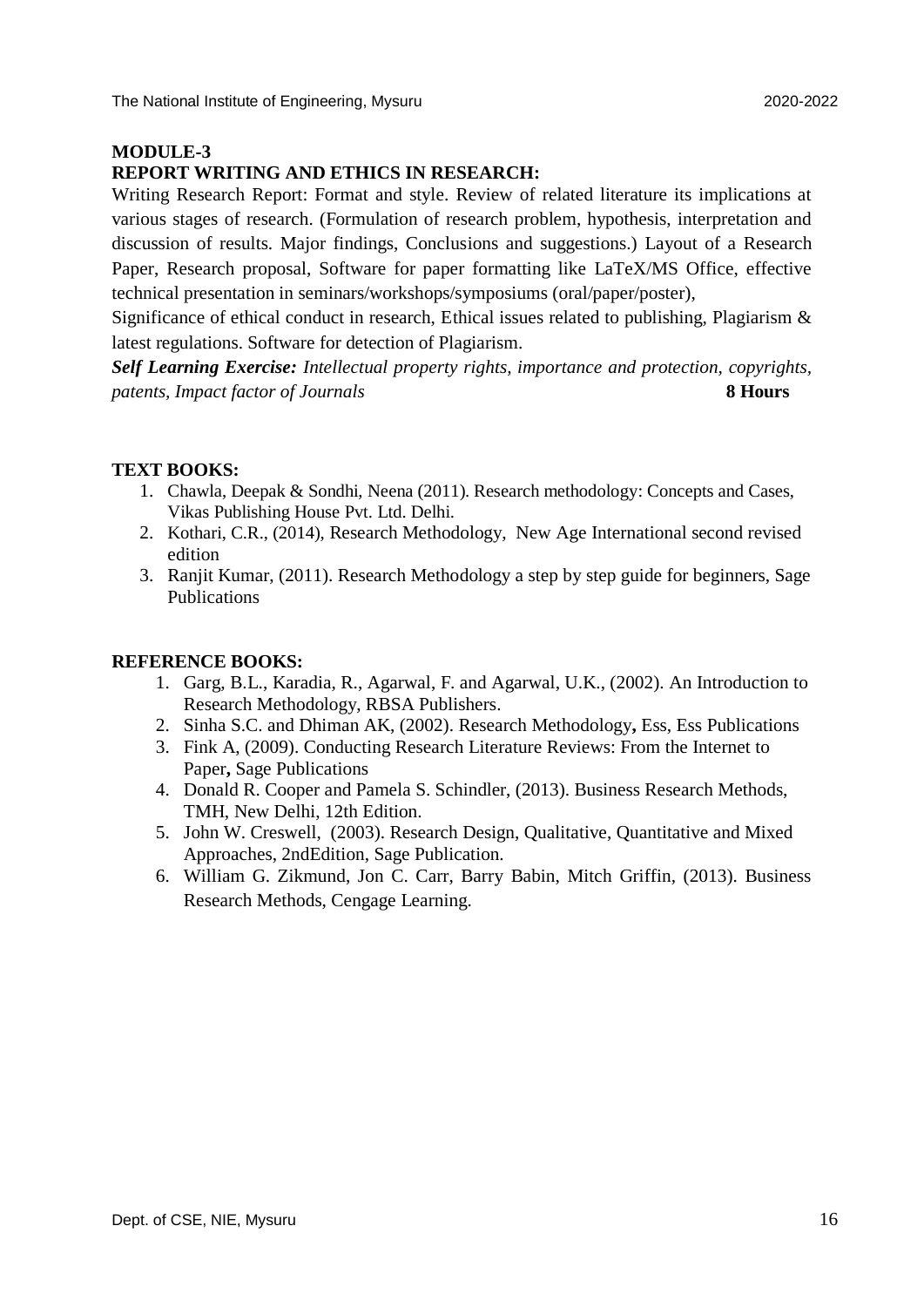#### **ADVANCED COMPUTER NETWORKS LABORATORY**

#### **Sub code: MIT1L01 Hrs/week : 02**

#### *Course Outcome:*

At the end of this course the student will be able to

- 1. Demonstrate compression and decompression of a file, RSA algorithm, Remote command execution, RMI using java
- 2. Implement ARP, RIP, client and server process to exchange information using protocols
- 3. Simulate network setup with different tools, protocols and analyze the various parameters using charts.
- 4. Simulate WLAN and VLAN

#### **PART-A**

- 1. Write a program in java to compress and decompress a file.
- 2. Implement RSA algorithm using Java.
- 3. Write client and server programs in java to exchange information.
- 4. Implement Remote command execution.
- 5. Implement Remote method invocation.
- 6. Implement simple client-server application using UDP.
- 7. Implement Address Resolution Protocol.
- 8. Implement RIP protocol

#### **PART-B**

- 1. Simulate a 3 nodes point-to-point network with duplex links between them. Set the queue size, vary bandwidth and find the number of packets dropped.
- 2. Simulate a wired Internet with hub, switch and router.
- 3. Simulate a 4 node point-to-point network, and connect the links as follows: n0- n2, n1-n2 and n2-n3. Apply TCP agent between n0-n3 and UDP n1-n3. Apply relevant application over TCP and UDP agents changing the parameter and determine the number of packets by TCP/UDP.
- 4. Simulate the transmission of PING messages over a network topology (STAR) consisting of 6 nodes and find the number of packets dropped due to congestion.
- 5. Simulate Ethernet LAN using n (6-10) nodes. Compare the throughput by changing the bit error rate and data rate.
- 6. Simulate a simple network with TCP and monitor the performance like throughput, link utilization, jitter, delay etc
- 7. Simulate an Extended Service Set (ESS) with transmitting nodes in wireless LAN and determine the performance with respect to transmission of packets.
- 8. Simulate WLAN in Ad hoc mode and Infrastructure mode
- 9. Simulate network flow with bandwidth reservation policy applied on a LAN
- 10. Simulate the centralized network control of software defined networking (SDN)
- 11. Simulate VLANs
- 12. Demonstrate the congestion control mechanism in TCP using a simulator

#### **NOTE : students are requested to use any simulator to simulate Part-B questions**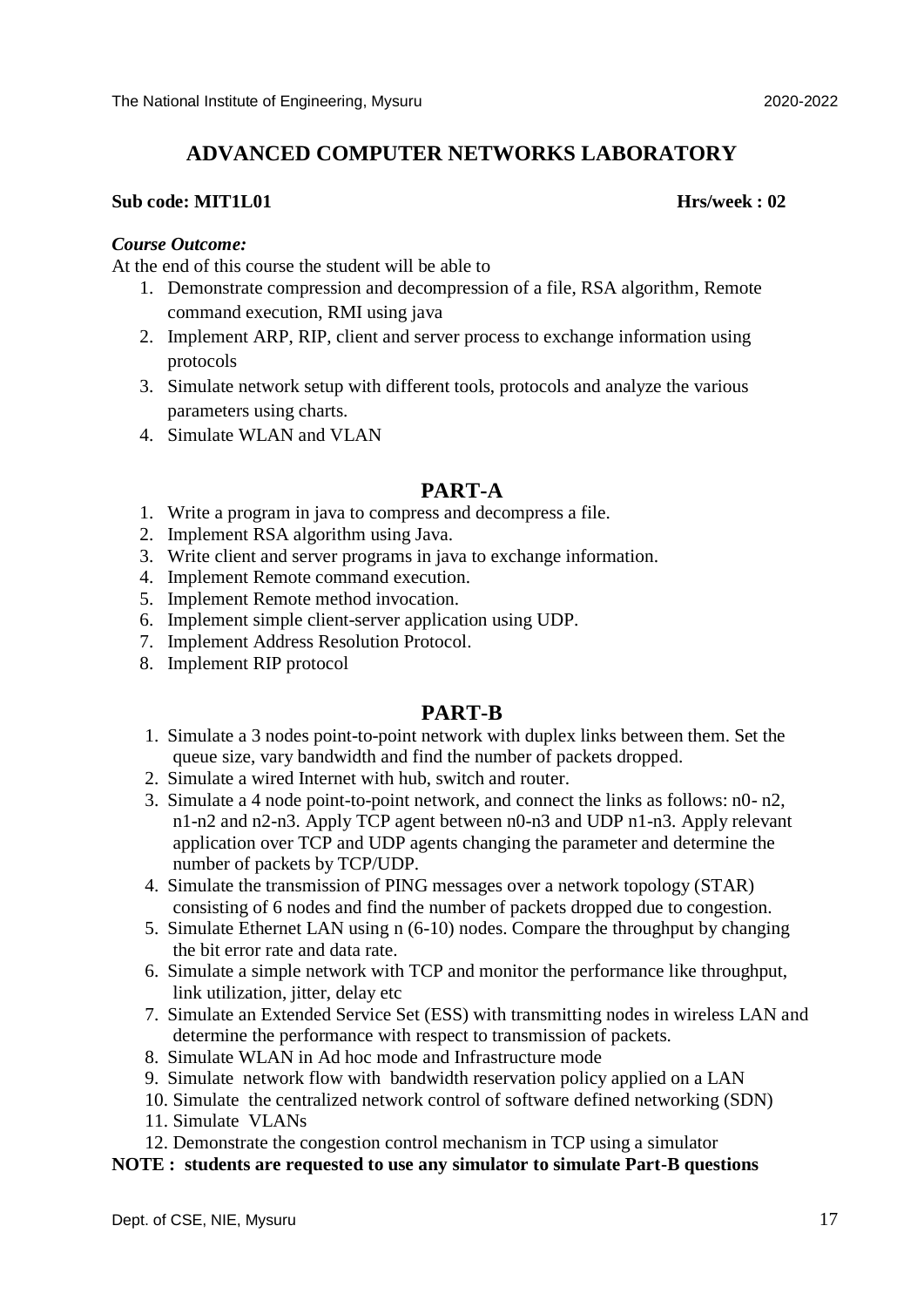The National Institute of Engineering, Mysuru 2020-2022

# **II SEMESTER**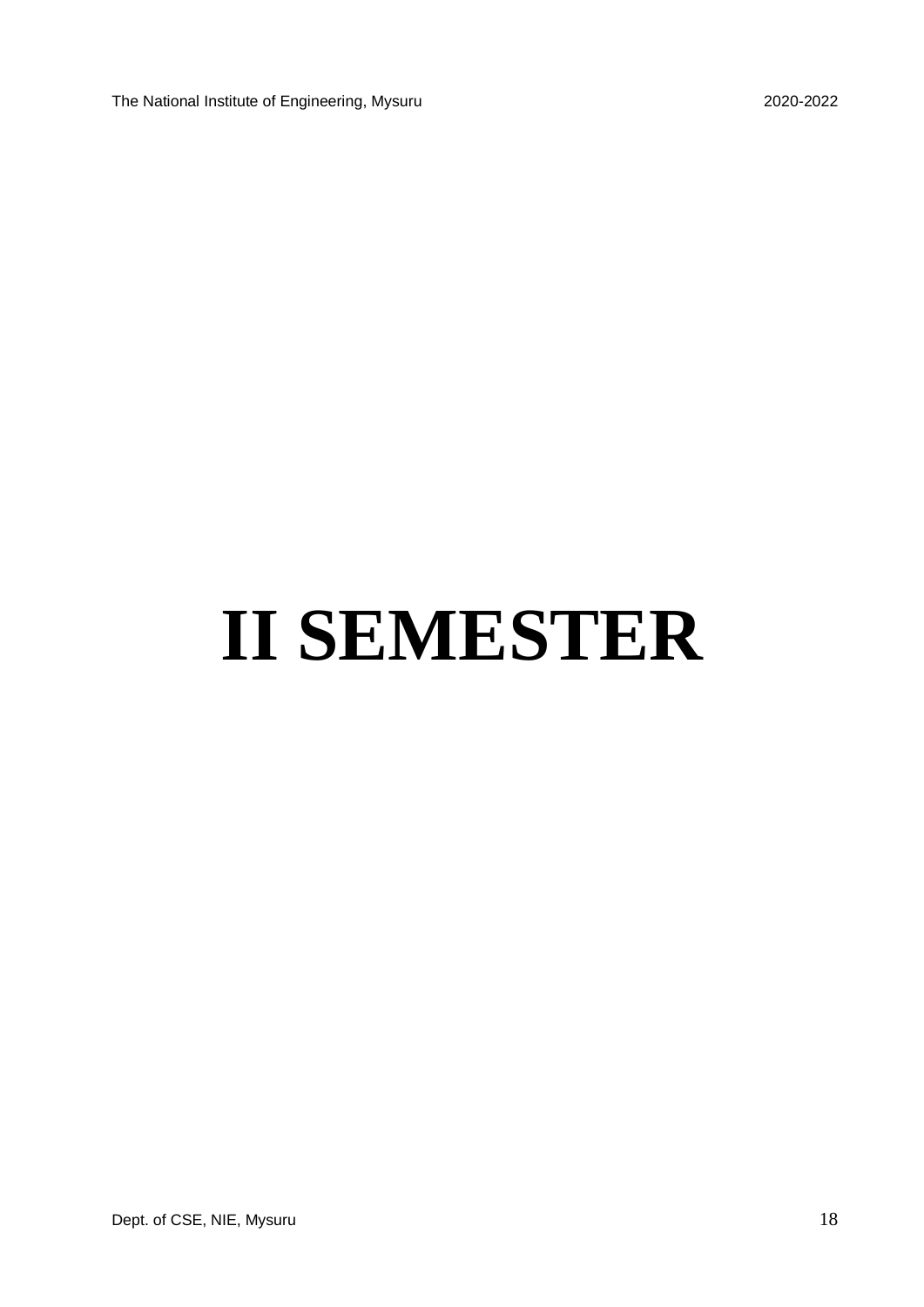#### **CYBER SECURITY and CYBER LAW(3:2:0)**

| Sub Code : MIT2C01       | <b>CIE</b>      | $:50\%$ |
|--------------------------|-----------------|---------|
| Hrs/Week : 03            | SEE.            | $:50\%$ |
| <b>SEE Hours</b> : 3 Hrs | Max Marks : 100 |         |

#### *Course outcomes*

- 1. Introduce the student to the area of cybercrime and forensics.
- 2. Understand the motive and causes for cybercrime, detection and handling.
- 3. Areas affected by cybercrime and investigation.
- 4. Tools used in cyber forensic
- 5. Have knowledge of Legal Perspectives in cyber security

#### **MODULE -1**

Introduction to Cybercrime: Cybercrime: Definition and Origins of the Word,, Cybercrime and Information Security, Who are Cybercriminals?, Classifications of Cybercrimes, Cybercrime: The Legal Perspectives, Cybercrimes: An Indian, Perspective, Cybercrime and the Indian ITA 2000, A Global Perspective on Cybercrimes, Cybercrime Era: Survival Mantra for the Netizens. Cyberoffenses: How, Criminals Plan Them: How Criminals Plan the Attacks, Social Engineering, Cyberstalking, Cybercafe and Cybercrimes, Botnets: The Fuel for Cybercrime, Attack, Vector.

*SLE: Cloud Computing.* 

#### **MODULE -2**

#### Cybercrime: Mobile and Wireless Devices: Introduction, Proliferation of Mobile, and Wireless Devices, Trends in Mobility, Credit Card Frauds in Mobile and Wireless, Computing Era, Security Challenges Posed by Mobile Devices, Registry Settings for, Mobile Devices, Authentication Service Security, Attacks on Mobile/Cell Phones,, Mobile Devices: Security Implications for organizations, Organizational Measures for, Handling Mobile.

*SLE: Organizational Security Policies and Measures in Mobile Computing, Era, Laptops* 

#### **MODULE - 3**

Tools and Methods Used in Cybercrime: Introduction, Proxy Servers and, Anonymizers, Phishing, Password Cracking, Keyloggers and Spywares, Virus and, Worms, Trojan Horses and Backdoors, Steganography, DoS and DDoS Attacks, Buffer Overflow, Attacks on Wireless Networks. Phishing and Identity Theft: Introduction, Phishing, Identity Theft (ID Theft).

*SLE : SQL Injection* 

#### **7 Hours**

**8 Hours**

**8 Hours**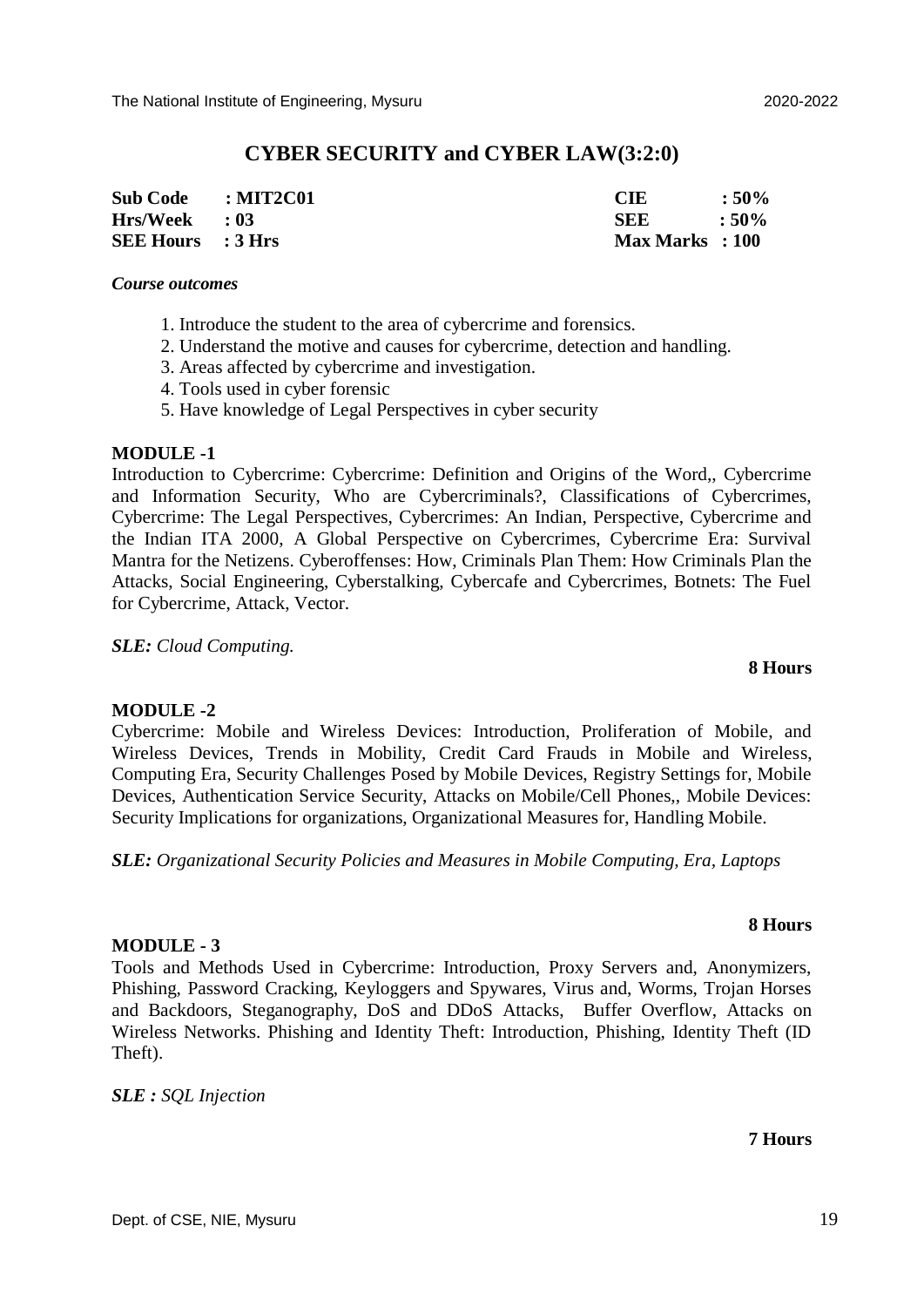#### **MODULE -4**

Approaching a Computer, Forensics Investigation, Setting up a Computer Forensics Laboratory: Understanding, the Requirements, Computer Forensics and Steganography, Relevance of the OSI 7, Layer Model to Computer Forensics, Forensics and Social Networking Sites: The Security/Privacy Threats, Computer Forensics from Compliance Perspective,, Challenges in Computer Forensics, Special Tools and Techniques, Forensics, Auditing.

#### *SLE: Antiforensics.*

#### **MODULE -5**

Introduction to Security Policies and Cyber Laws: Need for An Information, Security Policy,, Information Security Standards – Iso, Introducing Various Security, Policies and Their Review, Process, Introduction to Indian Cyber Law. Intellectual Property Issues, Overview of Intellectual -, Property - Related Legislation in India, Patent, Copyright, Law Related to, Semiconductor Layout and Design.

*SLE : Software License.* 

#### **TEXT BOOKS:**

- 1. Sunit Belapure and Nina Godbole, "Cyber Security: Understanding Cyber Crimes, Computer Forensics And Legal Perspectives", Wiley India Pvt Ltd, ISBN: 978-81- 265-21791, Publish Date 2013
- 2. Dr. Surya Prakash Tripathi, Ritendra Goyal, Praveen Kumar Shukla, KLSI. "Introduction to information security and cyber laws". Dreamtech Press. ISBN: 9789351194736, 2015

#### **REFERENCE BOOKS:**

- 1. Thomas J. Mowbray, "Cybersecurity: Managing Systems, Conducting Testing, and Investigating Intrusions", Copyright © 2014 by John Wiley & Sons, Inc, ISBN: 978 - 1-118 - 84965 -1
- 2. James Graham, Ryan Olson, Rick Howard, "Cyber Security Essentials", CRC Press, 15-Dec- 2010

## **8 Hours**

**8 Hours**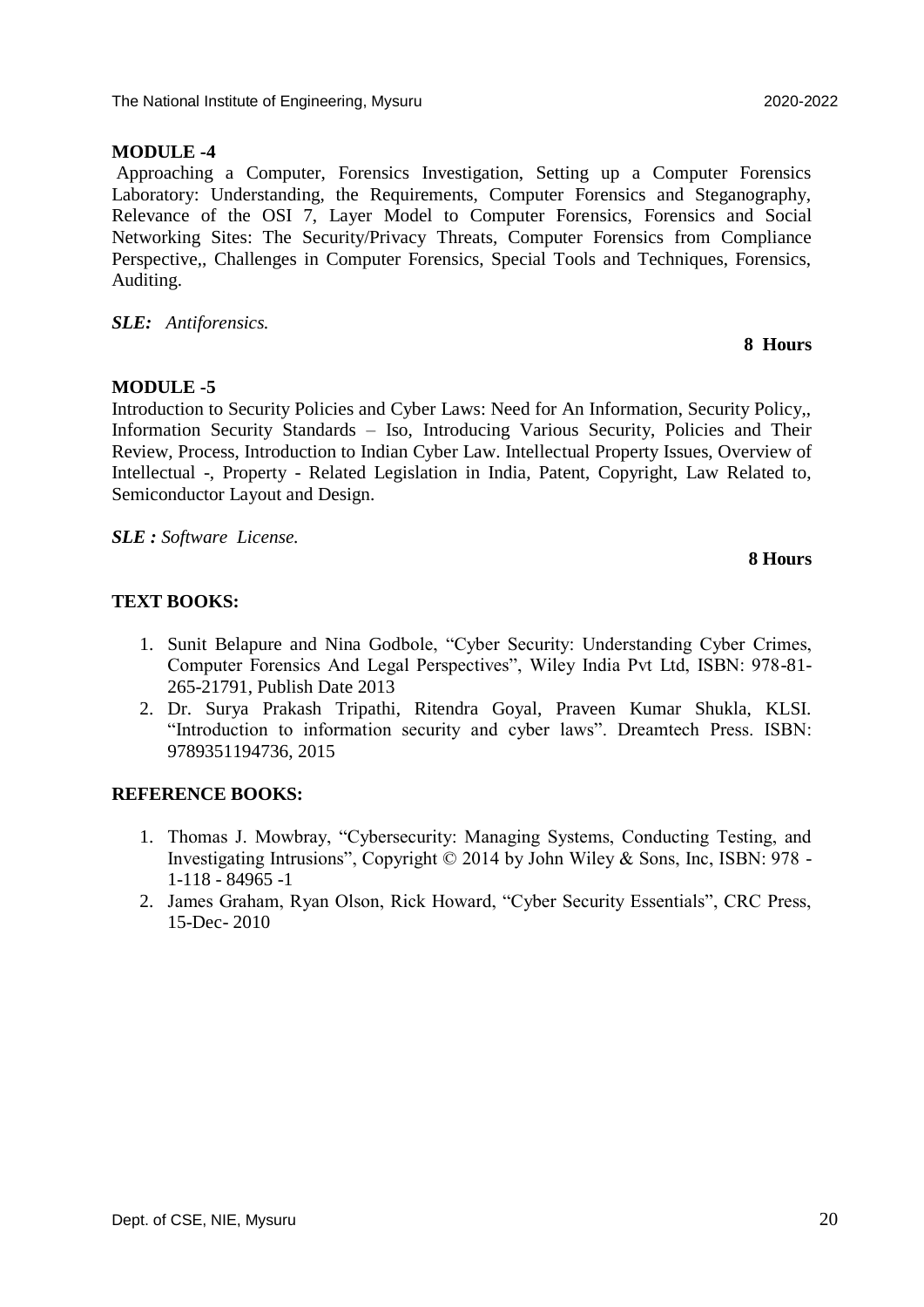#### **CLOUD COMPUTING (4:2:0)**

| Sub Code : MIT2C02       | CIE.           | $:50\%$ |
|--------------------------|----------------|---------|
| Hrs/Week : 04            | <b>SEE</b>     | $:50\%$ |
| <b>SEE Hours</b> : 3 Hrs | Max Marks: 100 |         |

#### *Course Outcomes*

On successful completion of the course, the student will be able

- 1. Use Cloud Services.
- 2. Comprehend the concept of Virtualization
- 3. Comparatively evaluate task scheduling algorithms.
- 4. Apply Map-Reduce concept to applications.
- 5. Evaluate the needs for Private Cloud building.
- 6. Comprehend issues of resource virtualization and scheduling.

#### **1. Introduction, Cloud Infrastructure**

Cloud computing, Cloud computing delivery models and services, Ethical issues, Cloud vulnerabilities, Cloud computing at Amazon, Cloud computing the Google perspective, Microsoft Windows Azure and online services, Open-source software platforms for private clouds, Cloud storage diversity and vendor lock-in, Energy use and ecological impact, Service level agreements, Exercises

*Self learning component:-. User experience and software licensing.*

#### **2. Cloud Computing: Application Paradigms.**

Challenges of cloud computing, Architectural styles of cloud computing, Workflows: Coordination of multiple activities, Coordination based on a state machine model: The Zookeeper, The Map Reduce programming model, A case study: The Grep TheWeb application , Cloud for science and engineering, High-performance computing on a cloud, SLC:Cloud computing for Biology research, Social computing. *Self learning component:- Digital content and cloud computing*

#### **3. Cloud Resource Virtualization.**

Virtualization, Layering and virtualization, Virtual machine monitors, Virtual Machines, Performance and Security Isolation, Full virtualization and par avirtualization, Hardware support for virtualization, Case Study:Xen a VMM based paravirtualization, Optimization of network virtualization,vBlades, Performance comparison of virtual machines, Exercises and problems.

*Self learning component:-The dark side of virtualization*

#### **4. Cloud Resource Management and Scheduling**

Policies and mechanisms for resource management, Application of control theory to task scheduling on a cloud, Stability of a two-level resource allocation architecture, Feedback control based on dynamic thresholds, Coordination of specialized autonomic performance managers, A utility-based model for cloud-based Web services, Resourcing bundling: Combinatorial auctions for cloud resources, Scheduling algorithms for computing clouds, Fair queuing, Start-time fair queuing, Borrowed virtual time, Cloud scheduling subject to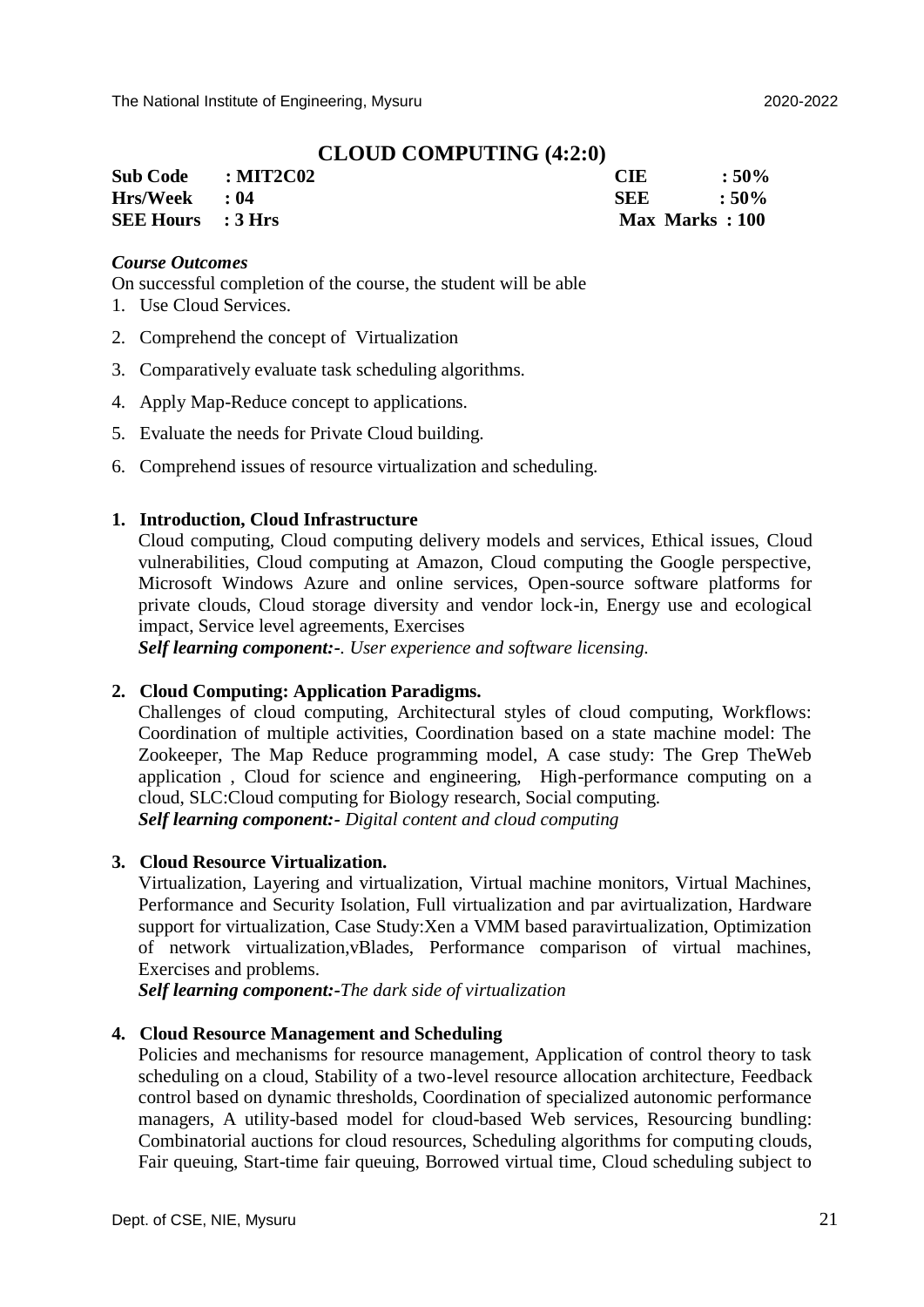deadlines, Scheduling Map Reduce applications subject to deadlines , Exercises and problems.

*Self learning component:- SLC: Resource management and dynamic scaling*

#### **5. Cloud Security, Cloud Application Development.**

Cloud security risks, Security: The top concern for cloud users, Privacy and privacy impact assessment, Trust, Operating system security, Virtual machine Security, Security of virtualization, Security risks posed by shared images, Security risks posed by a management OS, A trusted virtual machine monitor, Amazon web services: EC2 instances, Connecting clients to cloud instances through firewalls, Security rules for application and transport layer protocols in EC2, How to launch an EC2 Linux instance and connect to it SLC.

*Self learning component:- How to use S3 in java*

**6.** Cloud-based simulation of a distributed trust algorithm, A trust management service, A cloud service for adaptive data streaming: Exercises and problems. *Self learning component:- Cloud based optimal FPGA synthesis SLC*

#### **TEXT BOOK:**

1. Dan C Marinescu: Cloud Computing Theory and Practice. Elsevier (MK) 2013.

#### **REFERENCES:**

- 1. RajkumarBuyya , James Broberg, Andrzej Goscinski: Cloud Computing Principles and Paradigms, Willey 2014.
- 2. John W Rittinghouse, James F Ransome:Cloud Computing Implementation, Management and Security, CRC Press 2013.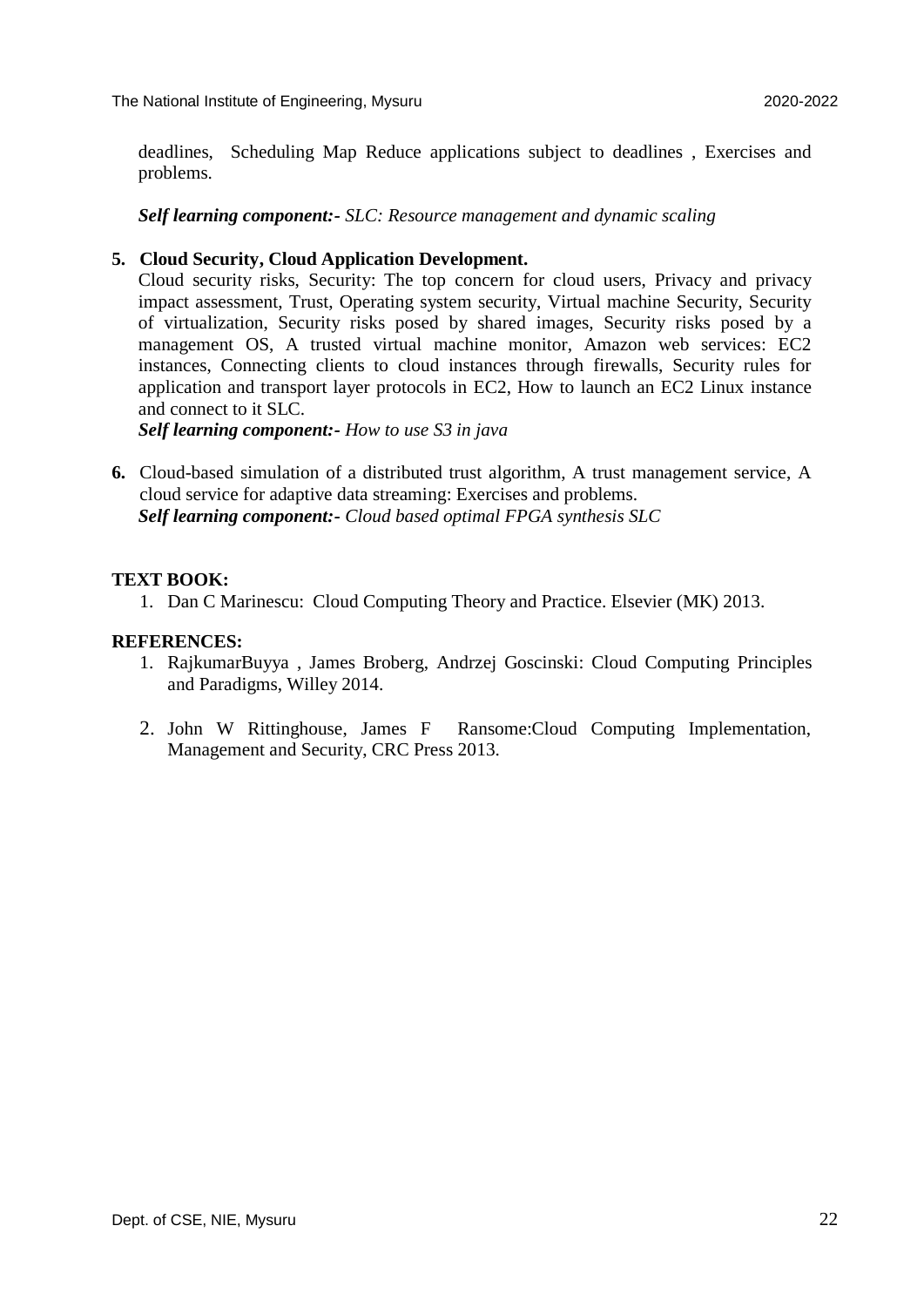**Sub code: MIT2C03 CIE : 50 % Hrs / week: 04 SEE : 50 % SEE Hrs: 3 Hours Max. Marks: 100** 

#### *Course Outcome*

On successful completion of the course the students will be able to

- 1. Describe different concepts of protocols along with their representation and discuss the phases of protocol engineering
- 2. Identify the components of protocol to be specified and to create formal specification of protocol using finite state machine
- 3. Design and develop SDL based specification of protocols
- 4. Apply different types of protocol verification and validation techniques
- 5. Identify efficient procedure for generating a conformance test suite for a given protocol implementation, compare different types of protocol testing methods and to get familiarize with concepts of performance, interoperability and scalability testing of a protocol
- 6. Discuss methods for interactive building of correct protocol specification and handling its implementation issues

#### **MODULE 1**

**Introduction:** Communication model, Communication Software, Communication Subsystems, Communication Protocol Definition/Representation, Formal and Informal Protocol Development Methods, Protocol Engineering Phases

**Network Reference Model:** Layered Architecture, Network Services and Interfaces, Protocol Functions: Encapsulation, Segmentation, Reassembly, Multiplexing, Addressing, OSI Model Layer Functions, TCP/IP Protocol Suite, Application Protocols.

*SLE: Informal representation of TCP protocol* 

#### **8 Hours**

#### **MODULE 2**

**Protocol Specification:** Components of specification, Service specification, Communication Service Specification Protocol entity specification: Sender, Receiver and Channel specification, Interface specifications, Interactions, Multimedia specifications, Alternating Bit Protocol Specification, RSVP specification.

*SLE: FSM specification of RTP protocol by identifying its components*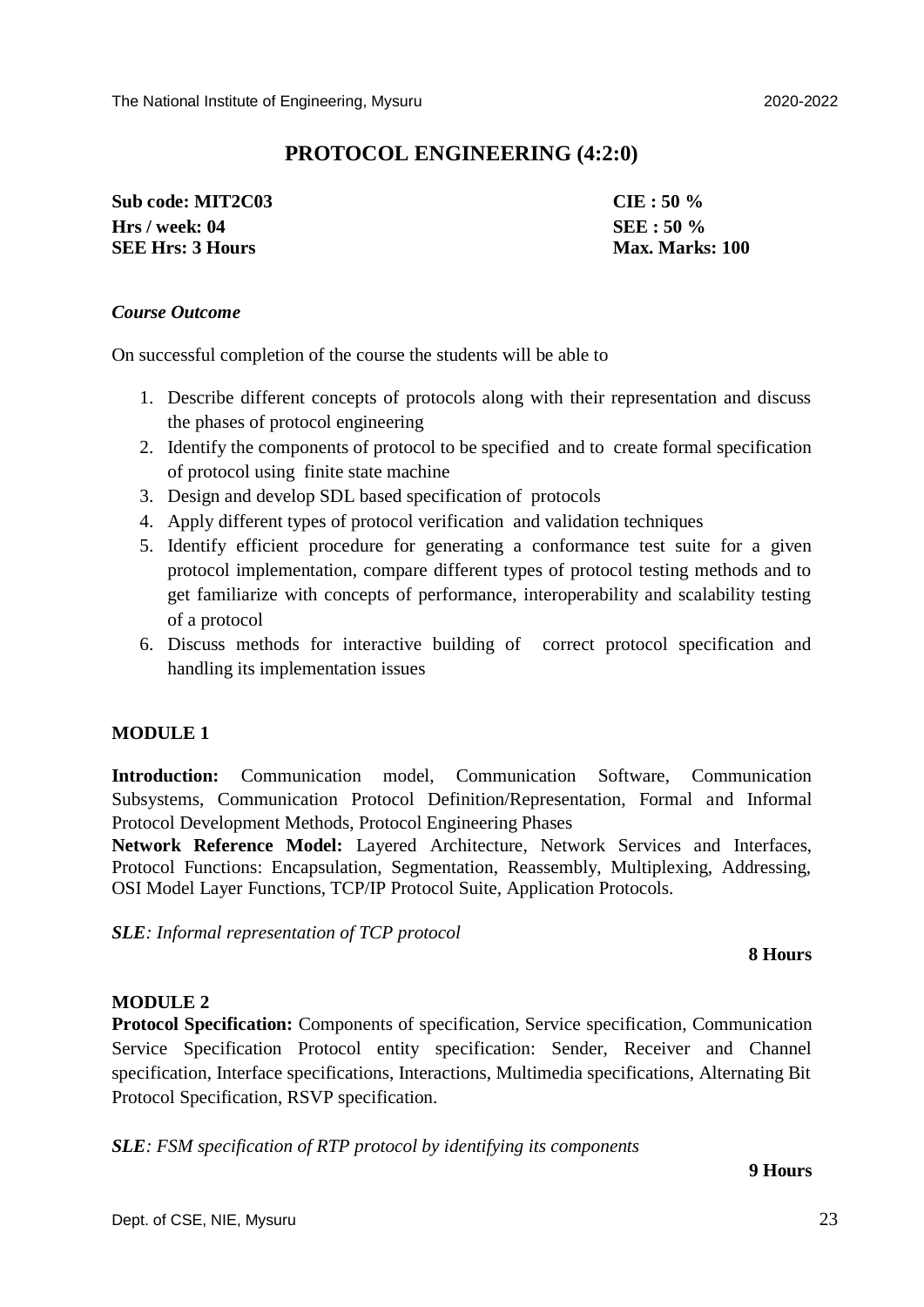#### **MODULE 3**

**Protocol Specification Language (SDL):** Salient Features. Communication System Description using SDL, Structure of SDL Data types and communication paths. Examples of SDL based Protocol Specifications: Question and answer protocol, X-on-X-off protocol, Alternating bit protocol, Sliding window protocol specification, TCP protocol specification, SDL based platform for network, OSPF, BGP, Multi Protocol Label Switching.

*SLE: Give system specification of UDP and provide SDL specification for all its blocks and processes.* 

#### **MODULE 4**

.

**Protocol Verification / Validation:** Protocol Verification using FSM, ABP Verification, protocol validation, Protocol Design Errors: Deadlocks, Unspecified Reception, Nonexecutable Interactions, State Ambiguities, Protocol Validation Approaches: Perturbation Technique, Reachability Analysis, Fair Reachability Graphs, SDL Based Protocol Verification: ABP Verification, SDL Based Protocol Validation: ABP Validation.

*SLE: Process Algebra based Validation* 

#### **MODULE 5**

**Protocol Conformance:** Conformance Testing Methodology and Framework, Local and Distributed Conformance Test Architectures, Test Sequence Generation Methods: T, U, D and W methods, Distributed Architecture by Local Methods, Synchronizable Test Sequence, Conformance Testing of RIP, Testing Multimedia Systems, quality of service test architecture (QOS).

*SLE: Conformance testing with Tree and Tabular Combined Notation (TTCN )* 

## **9 Hours**

### **MODULE 6**

**Protocol performance testing:** Performance Test methods, SDL Based Performance Testing of TCP, Interoperability testing, Scalability testing protocol synthesis problem

**Protocol Synthesis and Implementation:** Synthesis methods, Interactive Synthesis Algorithm, Automatic Synthesis Algorithm, Automatic Synthesis of SDL from MSC, Protocol Re-synthesis, Requirements of Protocol Implementation, Objects Based Approach To Protocol Implementation, Protocol Compilers. Code generation from Estelle, LOTOS, SDL and CVOPS.

*SLE: SDL based performance testing of OSPF* 

**9 Hours**

#### **8 hours**

**9 Hours**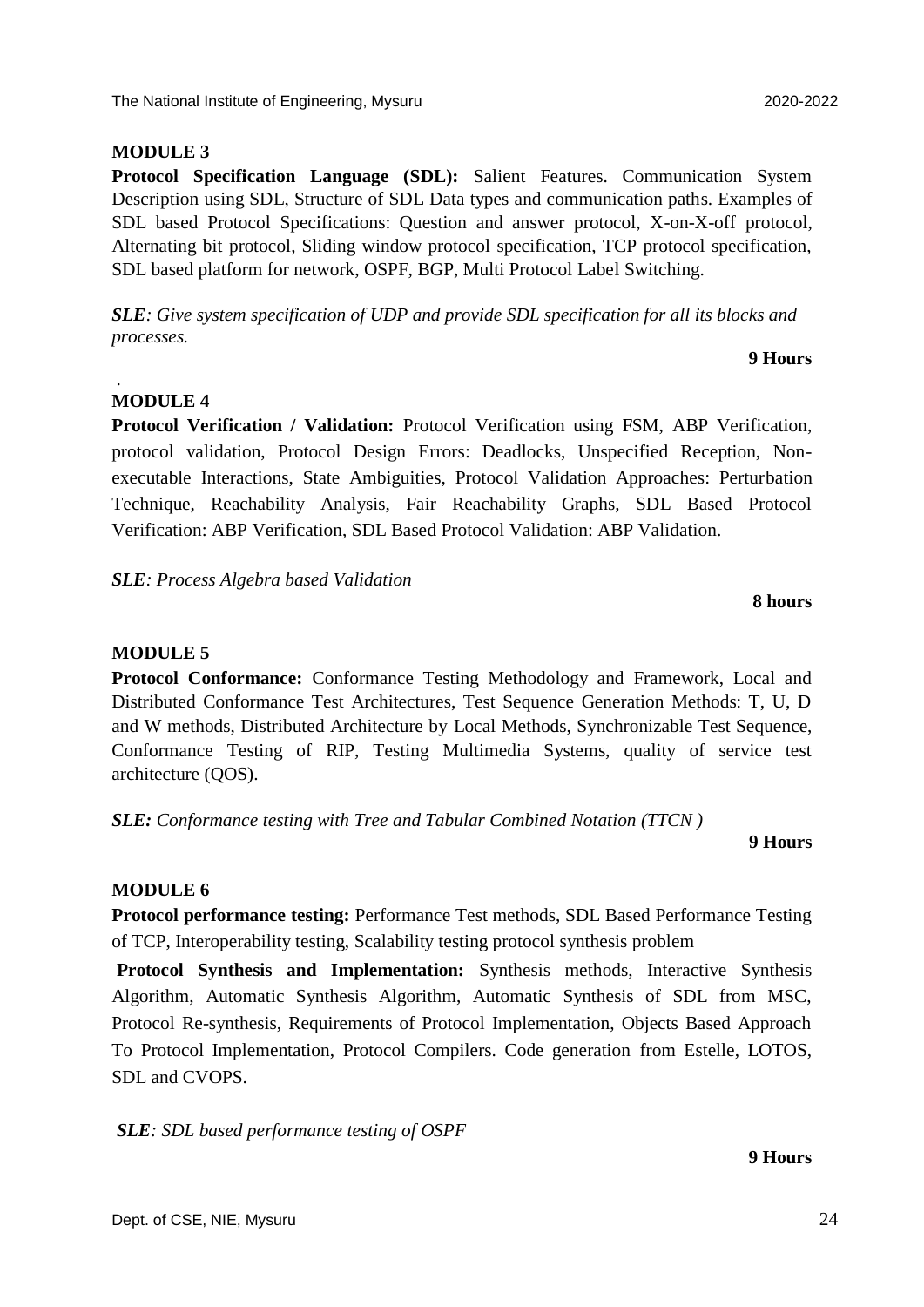#### **TEXT BOOKS:**

1. Pallapa Venkataram and Sunilkumar S. Manvi: Communication Protocol Engineering, PHI, 2004.

## **REFERENCE BOOKS:**

1. Mohammed G. Gouda: Elements of Protocol Design, Wiley Student Edition, 2004.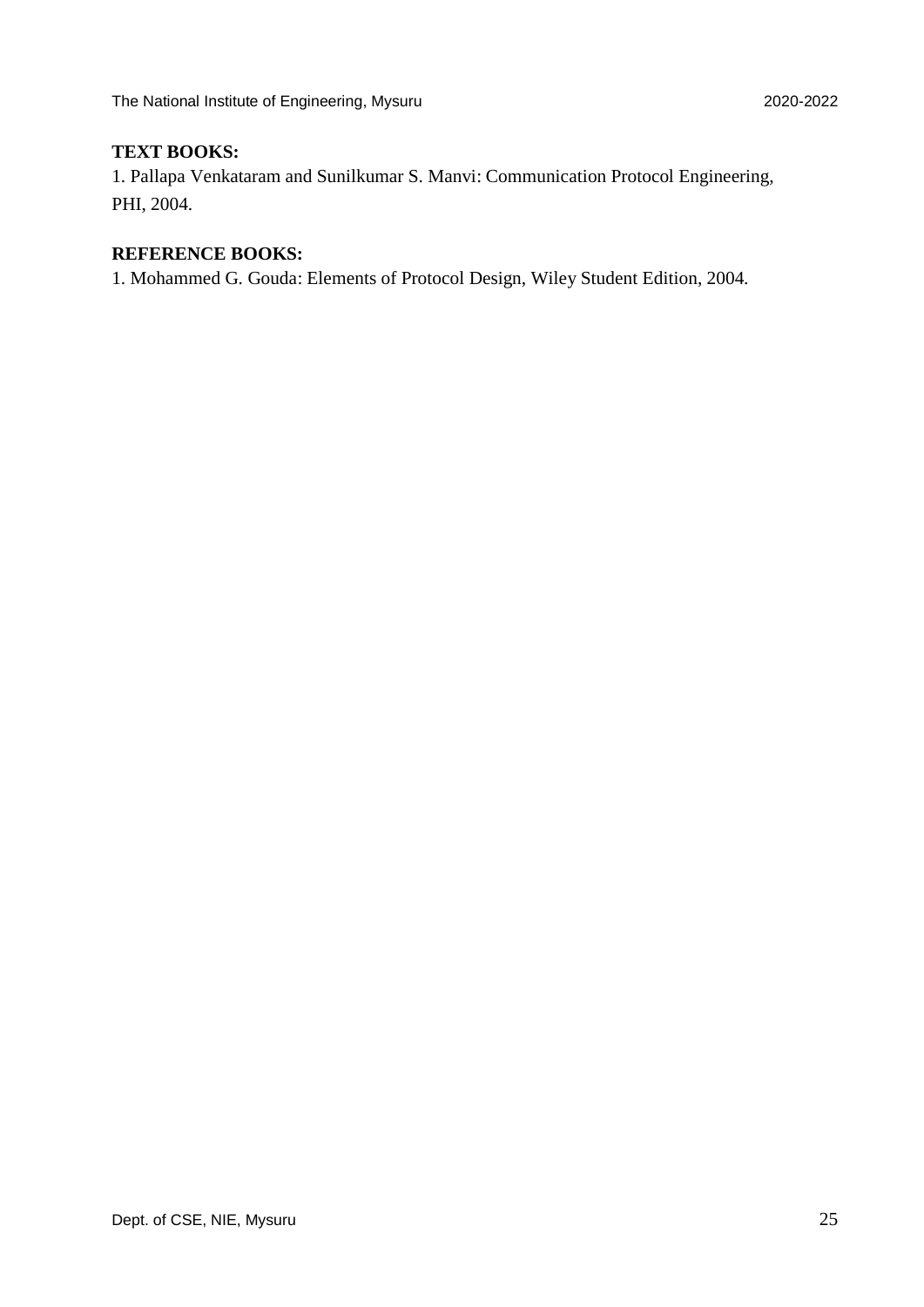#### **ADVANCED DATABASE MANAGEMENT SYSTEMS (4:0:0)**

| <b>Sub Code</b>          | $\mathbf{MIT2C04}$ | CIE            | $\cdot$ : 50%    |
|--------------------------|--------------------|----------------|------------------|
| $Hrs/Week$ : 04          |                    | <b>SEE</b>     | $\therefore$ 50% |
| <b>SEE Hours</b> : 3 Hrs |                    | Max Marks: 100 |                  |

#### *Course Outcome*

On successful completion of the course the students will be able to

- 1. Compare the different file storage structures for DBMS
- 2. Describe the different types of Indexing Techniques
- 3. Understand the query evaluation and sorting Techniques
- 4. Estimate the cost of a plan and enumerate alternative plans
- 5. Understand the physical Database Design and Tuning
- 6. Discuss the database Applications

#### 1. **Over view of Storage and Indexing, Disks and Files**

Data on external storage; File organizations and indexing; Index data structures; Comparison of file organizations; Indexes and performance tuning Memory hierarchy; RAID; Disk space management; Buffermanager; Files of records;

#### *Self learning component:-Page formats and record formats*

2. **Tree Structured Indexing** Intuition for tree indexes ;Indexed sequential access method; B+trees, Search, Insert, Delete, Duplicates, B+tress in practice, Hash-Based Indexing**;** Statichashing, Extendible hashing.

*Self learning component:-Linear hashing, comparisons*

#### 3. **Overview of Query Evaluation, External Sorting**

The system catalog, Introduction to operator evaluation; Introduction to query optimization; Alternative plans; A motivating example; what a typical optimizer does. When does a DBMS sort data? A simple two-way merge sort: External merge sort

*Self learning component:-Algorithm for relational operations*

#### 4. **A Typical Relational Query Optimizer**

Translating SQL queries in to Relational Algebra; Estimating the cost of a plan; Relational algebra equivalences; Enumeration of alternative plans; Nested sub-queries.

*Self learning component:-other approaches to query optimization.*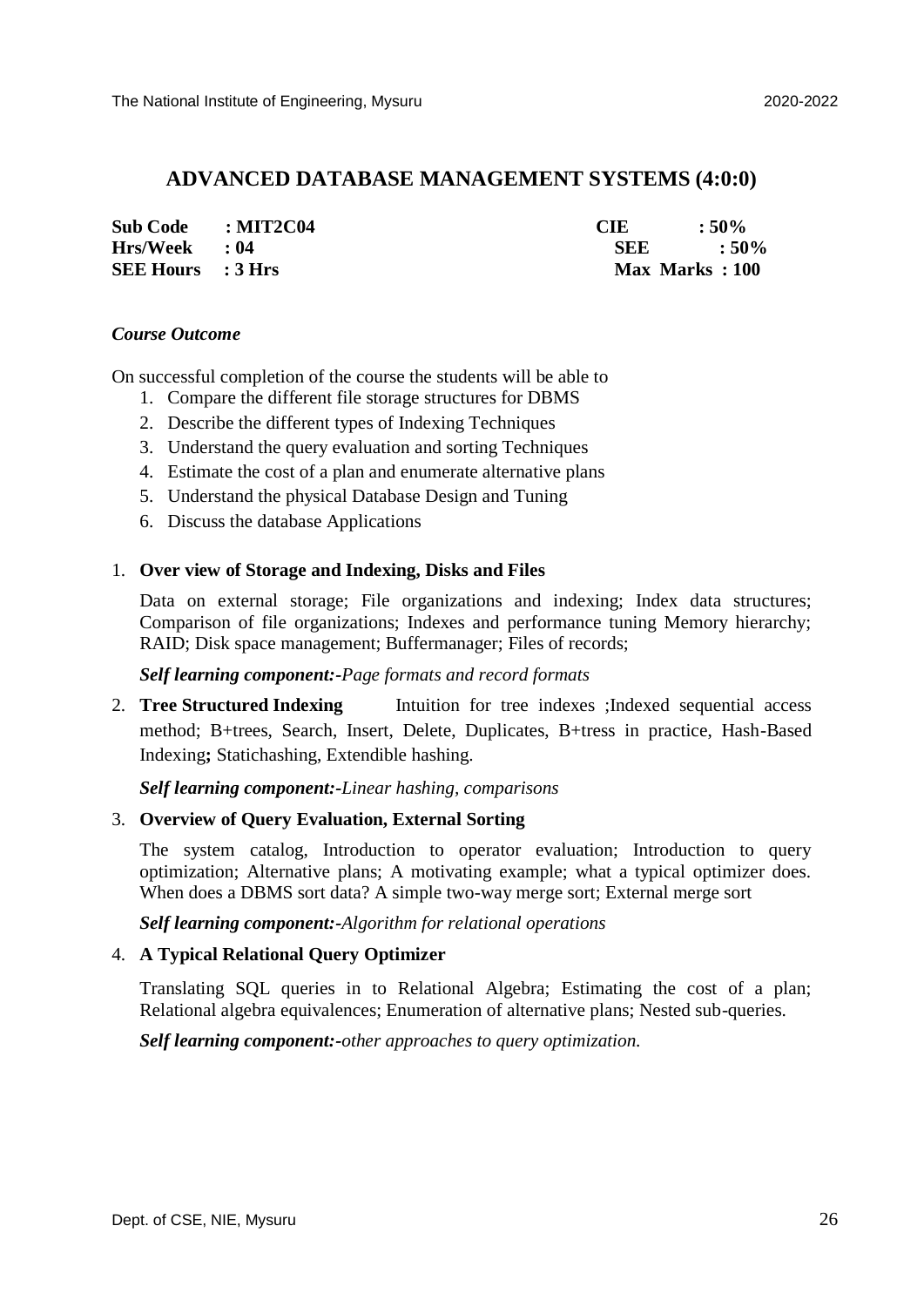The National Institute of Engineering, Mysuru 2020-2022

#### 5. **Physical Database Design and Tuning**

Introduction; Guidelines for index selection, examples; Clustering and indexing; Indexesthatenable index-only plans, Tools to assist in index selection; Overview of database tuning; Choicesin tuning the conceptual schema; Impact of concurrency; DBMS benchmarking.

*Self learning component:-Choices in tuning queries and views*

#### 6. **More Recent Applications**

Mobile databases;Multimediadatabases;Geographical Information Systems; *Self learning component:-Genome data management.*

#### **Text Books:**

- 1. Raghu Ramakrishnan and Johannes Gehrke: Database Management Systems, 3rd Edition, McGraw-Hill,2003
- 2. Elmasri and Navathe:Fundamentals of Database Systems,5th Edition,Pearson Education,2007.

#### **Reference Books:**

1. Conolly and Begg:Database Systems,4th Edition,Pearson Education,2002.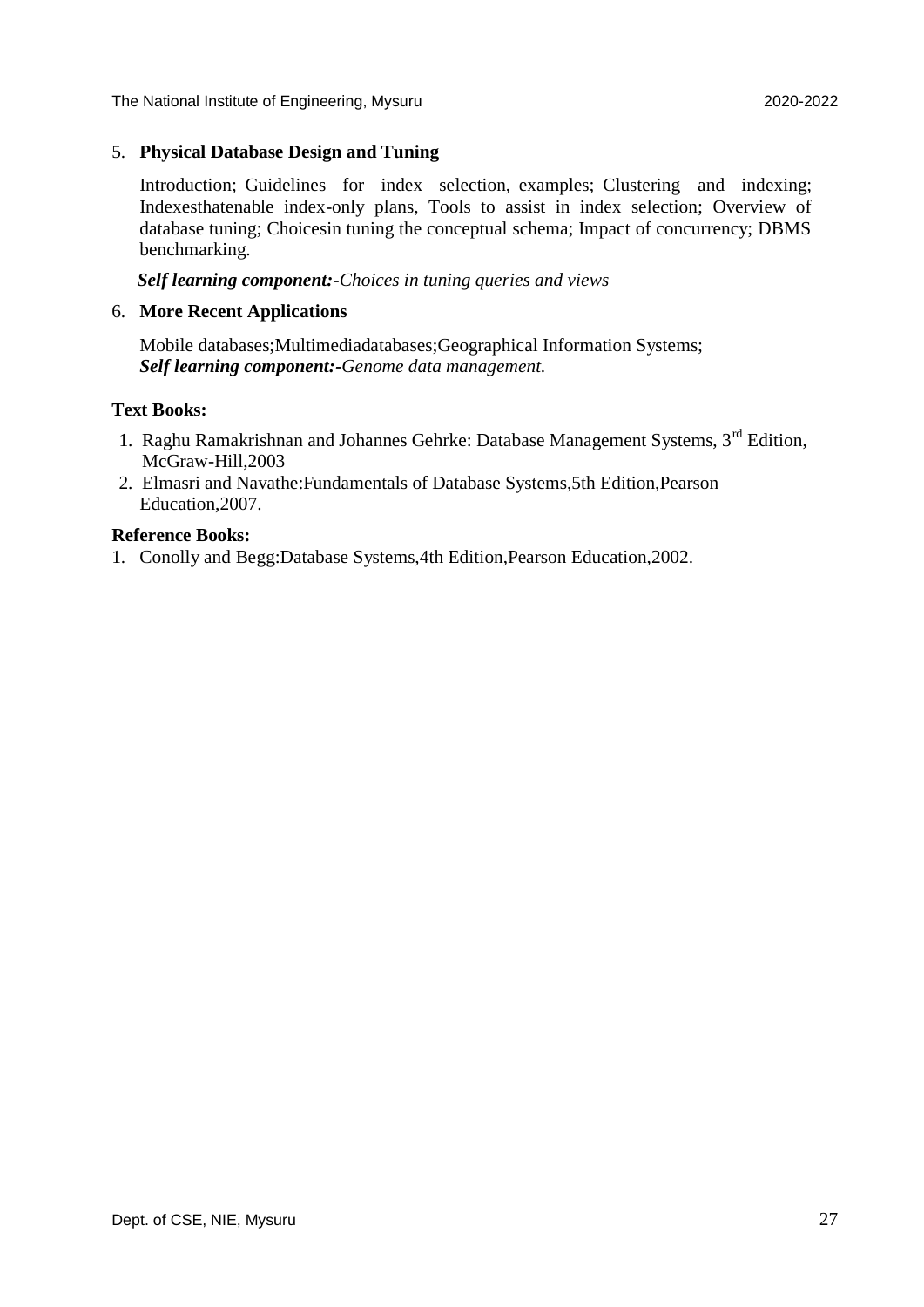## **ADVANCED DBMS LABORATORY**

#### **Sub code: MIT2L01 Hrs/week : 02**

#### *Course Outcomes*

At the end of this course the student will be able to

- 1. Implement different indexing techniques using suitable programming language.
- 2. Demonstrate query facilities to formulate queries and manipulate the database.
- 3. Design and develop a database application which uses triggers.
- 4. Demonstrate the ability to use BLOB and CLOB.
- 5. Apply appropriate development methodologies of data analysis, design and use appropriate modeling techniques for databases.

#### **Part – A - Programs & SQL Queries**

- 1. Implement a B+ tree algorithm to illustrate the Search, Insert and Delete.
- 2. Implement a Hashed Based Index algorithm to illustrate the Search, Insert and Delete.
- 3. Implement Linear hashing
- 4. Implement a simple two way merge sort algorithm.
- 5. Implement an external merge sort algorithm.

6. The following is the list of experiments to be completed by students by designing and developing suitable relational schema.

- a. Simple SQL Statements
- b. SQL Built-in Functions.
- c. Primary Key, Foreign Key and Normalization.
- d. Joins
- e. Views, Union
- f. Procedures
- g. Functions
- h. Triggers
- i. Transactions

7. Design and develop a suitable Student Database application by considering appropriate attributes. Couple of attributes to be maintained is the Attendance of a student in each subject for which he/she has enrolled and Internal Assessment Using TRIGGERS.

8. Develop a database application to demonstrate storing and retrieving of BLOB and CLOB objects.

#### **Part – B – Mini Project**

A mini-project should be submitted at the end of the course covering all the concepts and features of database. Demonstrate the operations using suitable front end application.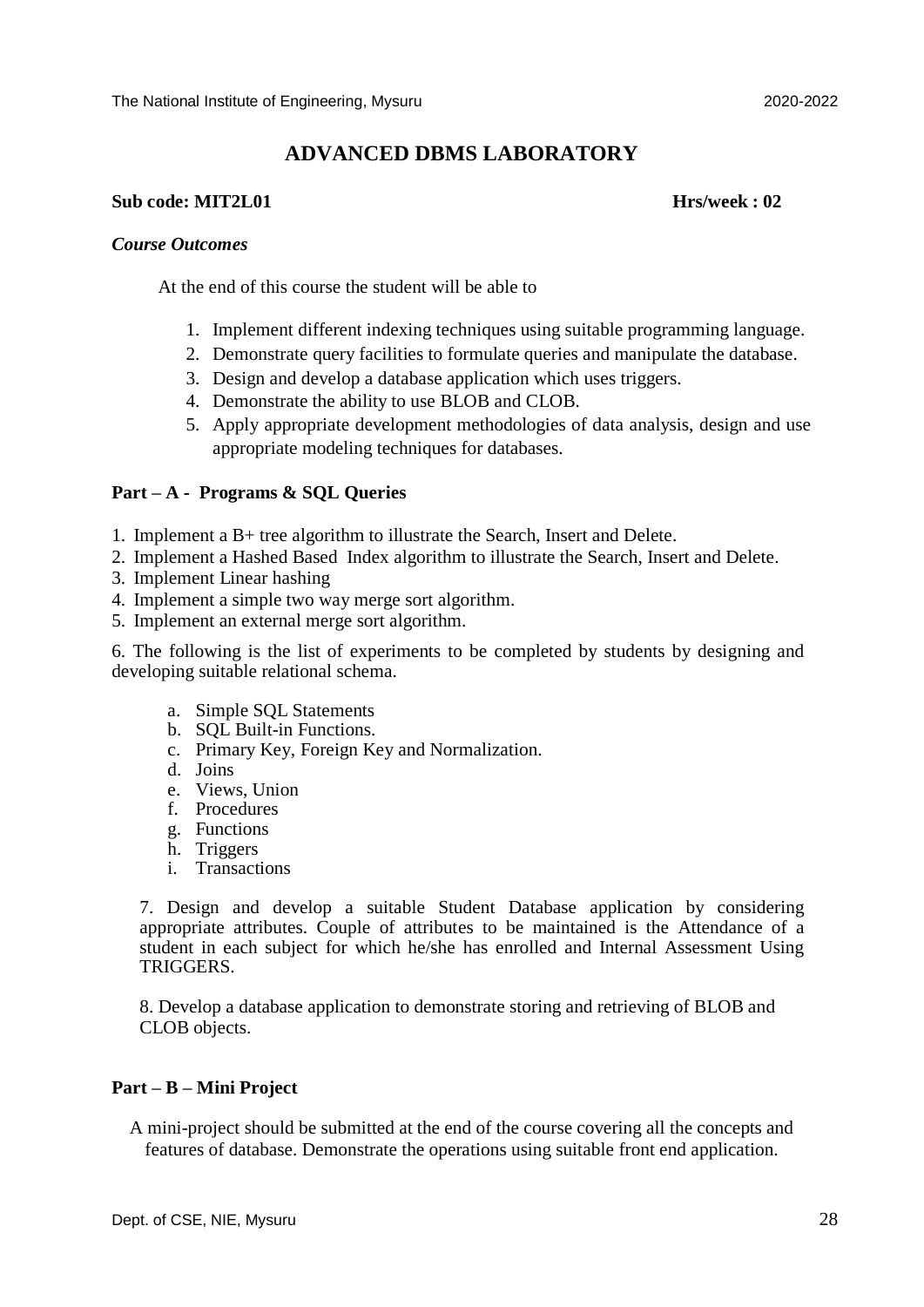The National Institute of Engineering, Mysuru 2020-2022

# **ELECTIVES**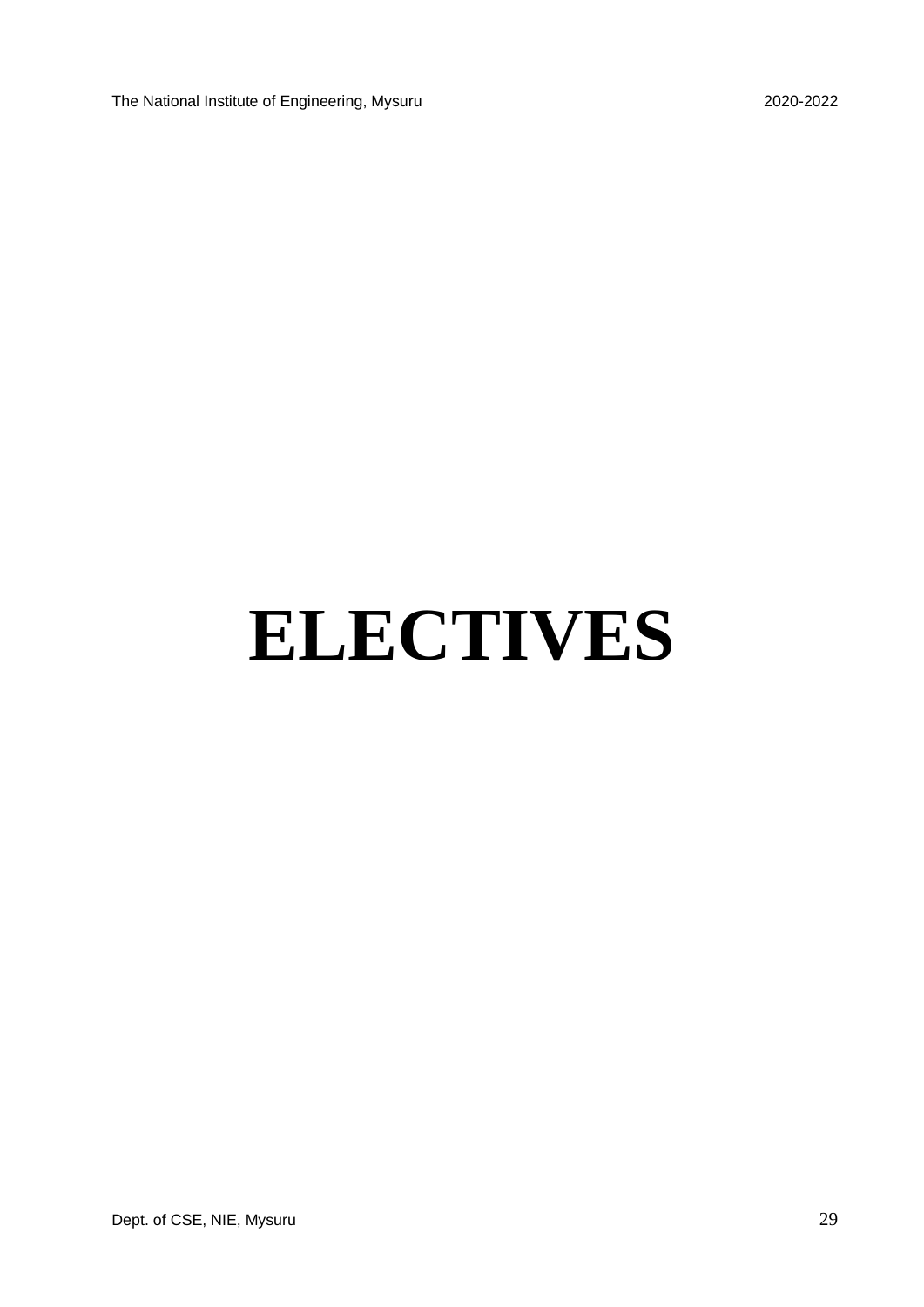## **ELECTIVE – I**

### **ADVANCED DIGITAL COMMUNICATION (3:0:0)**

| <b>Sub Code</b>          | : MIT1E101 | <b>CIE</b>     | $:50\%$ |
|--------------------------|------------|----------------|---------|
| $Hrs/Week$ : 03          |            | <b>SEE</b>     | $:50\%$ |
| <b>SEE Hours</b> : 3 Hrs |            | Max Marks: 100 |         |

#### *Course Outcomes*

- 1. Comprehend the fundamentals of digital transmission
- 2. Compare different techniques for Error Detection and Correction
- 3. Describe the elements of Digital Communication System.
- 4. Critically compare the different waveform coding techniques.
- 5. Describe Nyquest Criterion and correlative coding.
- **1. Digital Transmission Fundamentals:** Digital Representation of Information: Block-Oriented Information, Stream Information; Why Digital Communications? Comparison of Analog and Digital Transmission , Basic properties of Digital Transmission Systems; Digital Representation of Analog Signals: Bandwidth of Analog Signals, Sampling of an Analog Signal, Digital Transmission of Analog Signals; Characterization of Communication Channels: Frequency Domain Characterization, Time Domain Characterization; Fundamental Limits in Digital Transmission: The Nyquist Signaling Rate, The Shannon Channel Capacity; Line Coding ; Modems and Digital Modulation: Binary Phase Modulation, QAM and Signal Constellations, Telephone Modem Standards; *Self study component:-Modems and Digital Modulation: Binary Phase Modulation, QAM and Signal Constellations,*
- **2. Properties of Media and Digital Transmission Systems**: Twisted Pair, Coaxial Cable, Optical Fiber, Radio Transmission, Infrared Light; Error Detection and Correction: Error Detection, Two Dimensional Parity Checks, Internet Checksum, Polynomial Codes, Standardized Polynomial Codes, Error Detecting Capability of a Polynomial Code. *Self study component:-Error Detecting Capability of a Polynomial Code*
- **3. Brief Review of digital communication systems:** Elements of Digital communication systems; Communication channels and their characteristics; *Self study component:-Historical perspective in the development of digital communication*
- **4. Wave form Coding Techniques:** PCM, Channel. Noise and error probability, DPCM, DM.

**Self study component:-**coding speech at low bit rates, Applications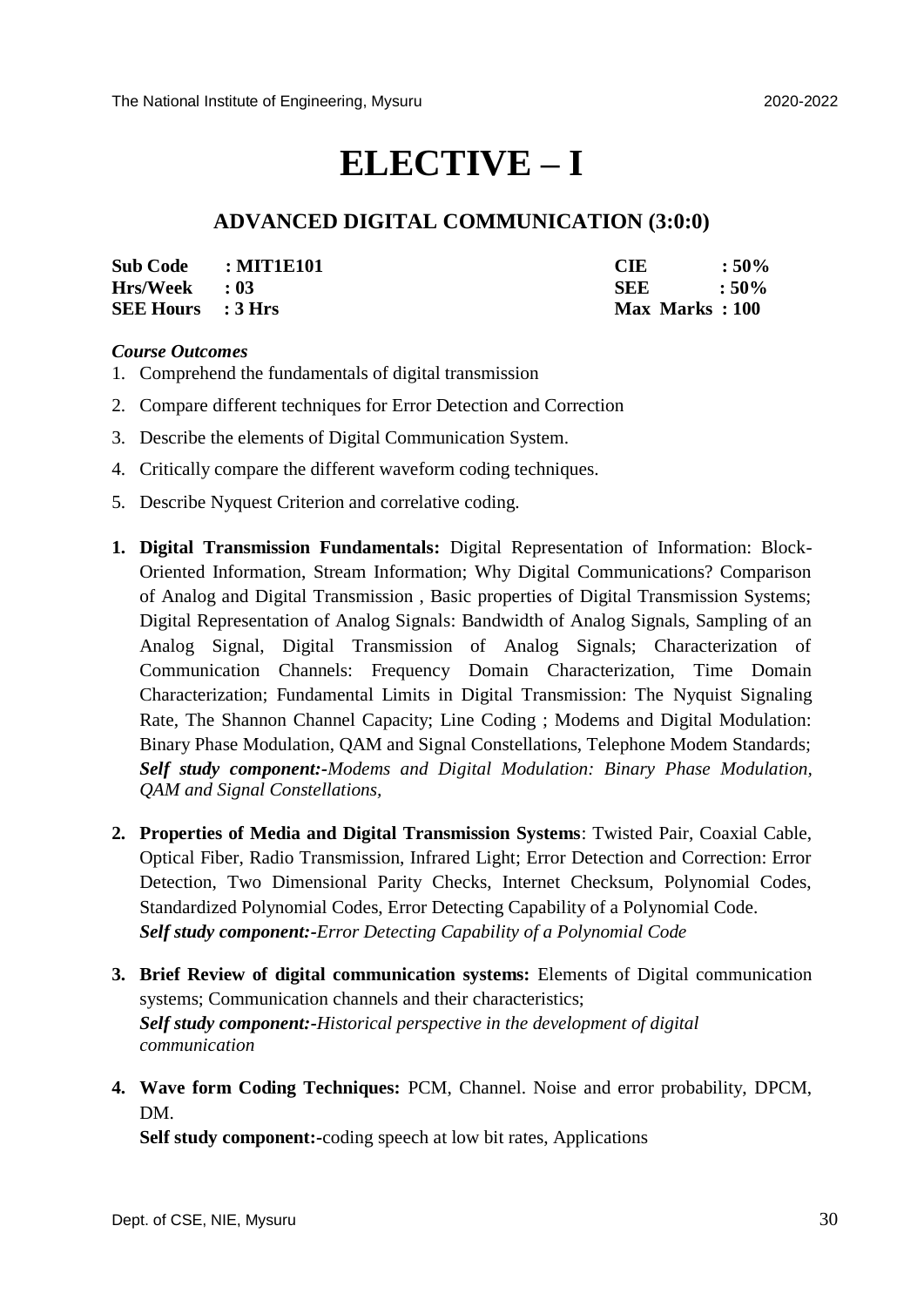The National Institute of Engineering, Mysuru 2020-2022

**5. Base band Shaping for data transmission:** Discrete PAM signals, Inter-symbol interference (ISI) Nyquist criterion for distortion-less Base band binary transmission . Eye-pattern, transmission, correlative coding, Eye-patterns Based and M-ary PAM system, Adoptive Equalization,

*SLC: The zero forcing algorithm, The LMA algorithm*

#### **TEXT BOOKS:**

- 1. Alberto Leon Garcia and Indra Widjaja: Communication Networks Fundamental Concepts and Key architectures, 2nd Edition, Tata McGraw Hill, 2006.
- 2. Simon Haykin: Digital Communication, Wiley India, 2007.

#### **REFERENCE BOOKS:**

1. John G Proakis: Digital Communications, 3rd Edition, McGraw Hill, 2008.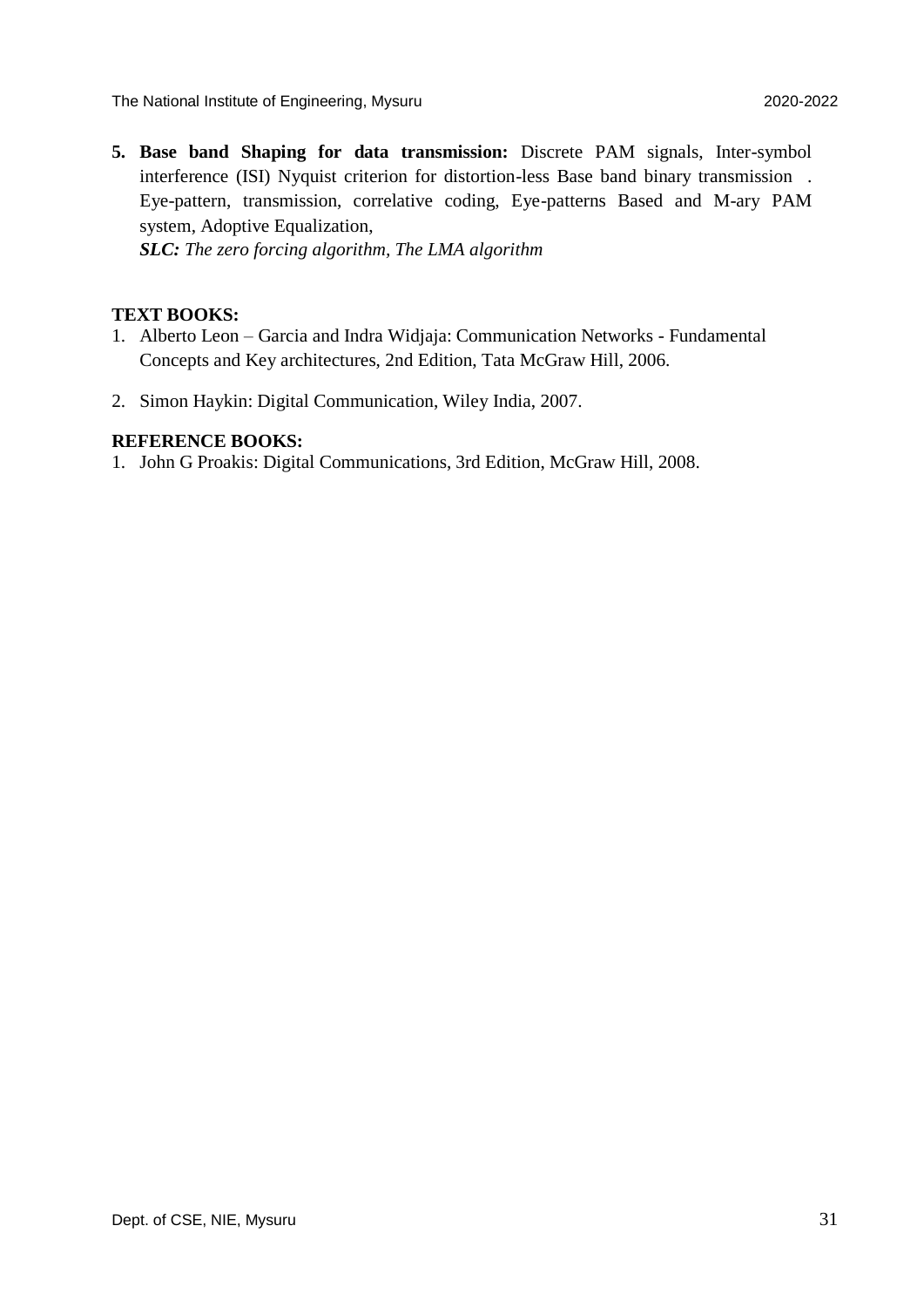#### **OOAD & DESIGN PATTERNS (3:0:0)**

| Sub Code : MIT1E102      | <b>CIE</b>     | $:50\%$ |
|--------------------------|----------------|---------|
| $Hrs/Week$ : 03          | SEE            | $:50\%$ |
| <b>SEE Hours</b> : 3 Hrs | Max Marks: 100 |         |

#### *Course Outcome*

On successful completion of the course, the students will be able to

- 1. Comprehend the fundamental concepts of object model and its evaluation.
- 2. Understand the process of object-oriented analysis.
- 3. Acquire the knowledge about the state modeling, system conception.
- 4. Analyze and Design solutions for realistic application using OOAD.
- 5. Understand the implementation of class modeling.

#### **1. Introduction, Modeling Concepts**

What is Object Orientation? What is OO development? OO themes; Evidence for usefulness of OO development. Modeling as Design Technique: Modeling; abstraction; The three models.

*Self study component:-OO modeling history*

#### **2. Class Modeling**

Class Modeling: Object and class concepts; Link and associations concepts; Generalization and inheritance; A sample class model; Navigation of class models. Advanced object and class concepts; Association ends; N-ary associations; Multiple inheritance; Metadata; Reification; Constraints; Derived data; Packages.

*Self study component:-Aggregation; Abstract classes*

#### **3. State Modeling, Interaction Modeling and Process Overview, System Conception**

State Modeling: Events, States, Transitions and Conditions; State diagrams; State diagram behavior; Practical tips. Advanced State Modeling; Signal generalization; Concurrency. A sample state model; Relation of class and state models; Practical tips. Interaction Modeling: Use case models; Sequence models; Activity models; Use case relationships; Procedural sequence models; Special constructs for activity models. Process Overview: Development stages; Development life cycle. System Conception: Devising a system concept; Elaborating a concept; Preparing a problem statement. *Self study component:-Nested state diagrams; Nested states*

#### **4. Domain Analysis, Application Analysis, System Design**

Domain Analysis: Overview of analysis; Domain class model; Domain state model; Domain interaction model; Iterating the analysis. Application Analysis: Application interaction model; Application class model; Application state model; Adding operations. Overview of system design; Estimating performance; Making a reuse plan; Breaking a system in to sub systems; Identifying concurrency; Allocation of sub-systems; Choosing a software control strategy; Handling boundary conditions; Setting the trade-off priorities; Common architectural styles; Architecture of the ATM system as the example. *Self study component:-Management of data storage; Handling global resources*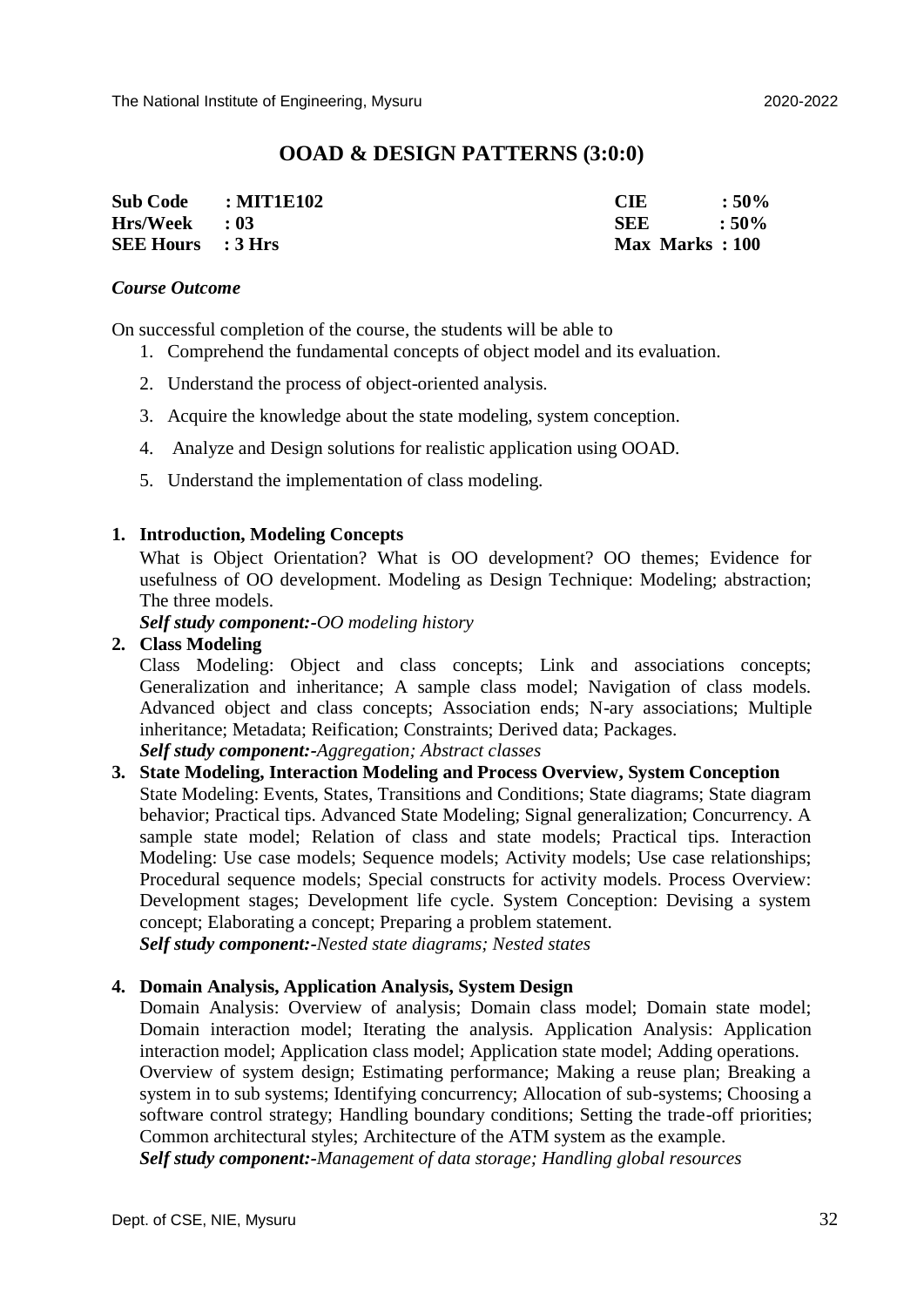The National Institute of Engineering, Mysuru 2020-2022

#### **5. Class Design, Implementation Modeling**

Class Design: Overview of class design; Bridging the gap; Realizing use cases; Designing algorithms; Recursing downwards, Refactoring; Design optimization; Reification of behavior; Adjustment of inheritance; Organizing a class design; ATM example. Implementation Modeling: Overview of implementation; Realizing associations. Design Patterns What is a pattern and what makes a pattern? Pattern categories; Relationships between patterns; Pattern description. Structural Decomposition: Whole-Part; Organization of Work: Master- Slave; Management: Command processor; View handler; Communication: Forwarder-Receiver.

*Self study component:-Client-Dispatcher-Server; Publisher-Subscriber.*

#### **Text Books:**

1. Michael Blaha, James Rumbaugh: Object-Oriented Modeling and Design with UML, 2nd Edition, Pearson Education, 2005.

2. Frank Buschmann, RegineMeunier, Hans Rohnert, Peter Sommerlad, Michael Stal: Pattern-Oriented Software Architecture, A System of Patterns, Volume 1, John Wiley and Sons, 2006.

#### **Reference Books:**

1. Grady Booch et al: Object-Oriented Analysis and Design with Applications, 3<sup>rd</sup> Edition, Pearson,

- 2. Mark Priestley: Practical Object-Oriented Design with UML, 2nd Edition, Tata McGraw-Hill, 2003.
- 3. K. Barclay, J. Savage: Object-Oriented Design with UML and JAVA, Elsevier, 2008.
- 4. Booch, G., Rumbaugh, J., and Jacobson, I.: The Unified Modeling Language User Guide, 2<sup>nd</sup> Edition, Pearson, 2005.

5. E. Gamma, R. Helm, R. Johnson, J. Vlissides: Design Patterns- Elements of Reusable Object- Oriented Software, Addison-Wesley, 1995.

6. Simon Bennett, Steve McRobb and Ray Farmer: Object-Oriented Systems Analysis and Design Using UML, 2nd Edition, Tata McGraw-Hill, 2002.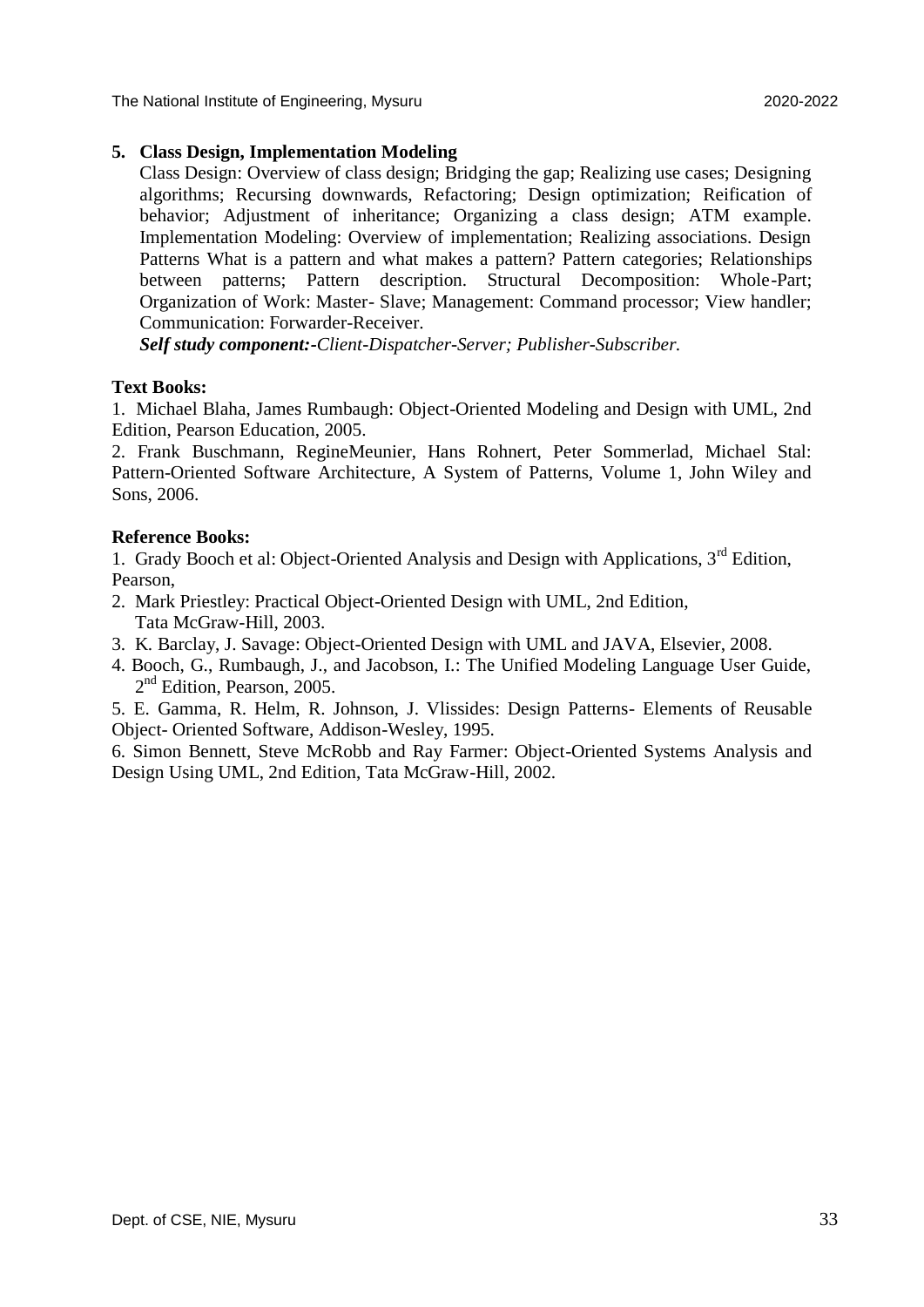### **C# and .NET(3:0:0)**

| Sub Code : MIT1E103      | <b>CIE</b> | $\cdot$ 50%     |  |
|--------------------------|------------|-----------------|--|
| $Hrs/Week$ : 03          |            | $SEE = 50\%$    |  |
| <b>SEE Hours</b> : 3 Hrs |            | Max Marks : 100 |  |

#### *Course Outcome*

On successful completion of the course the students will be able to

- **1.** Understand the basic concepts of .Net platform.
- **2.** Use method to Define and deploy the different command line compiler options.
- **3.** Apply different constructs to build the basic  $c$ # program.
- **4.** Comprehend the basic of object oriented programming concepts andException Handling.
- **5.** Use different system defined interfaces and collections.

#### **1. The Philosophy of .NET**

.

Understanding the Previous State of Affairs, The .NET Solution, The Building Block of the .NET Platform (CLR,CTS, and CLS), The Role of the .NET Base Class Libraries, What C# Brings to the Table, An Overview of .NET Binaries ( aka Assemblies ), the Role of the Common Intermediate Language , The Role of .NET Type Metadata, The Role of the Assembly Manifast, Compiling CIL to Platform –Specific Instructions, Understanding the Common Type System, Intrinsic CTS Data Types, Understanding the Common Languages Specification, Understanding the Common Language Runtime A tour of the .NET Namespaces,

*Self study component:- Increasing Your Namespace Nomenclature, Deploying the .NET Runtime.*

#### **2. Building C# Applications**

The Role of the Command Line Complier (csc.exe), Building C # Application using csc.exe Working with csc.exe Response Files, Generating Bug Reports , Remaining C# Compiler Options, Visual Studio .NET IDE, Other Key Aspects of the VS.NET IDE, C# "Preprocessor:" Directives, An Interesting Aside: The System. Environment Class. *Self study component:-The Command Line Debugger (cordbg.exe) Using the*

#### **3. C# Language Fundamentals.**

The Anatomy of a Basic C# Class, Creating objects: Constructor Basics, The Composition of a C# Application, Default Assignment and Variable Scope, The C# Member Initialization Syntax, Basic Input and Output with the Console Class, Understanding Value Types and Reference Types, The Master Node: System, Object, The System Data Types (and C# Aliases), Converting Between Value Types and Reference Types: Boxing and Unboxing, Defining Program Constants, C# Iteration Constructs, C# Controls Flow Constructs, The Complete Set of C# Operators, Defining Custom Class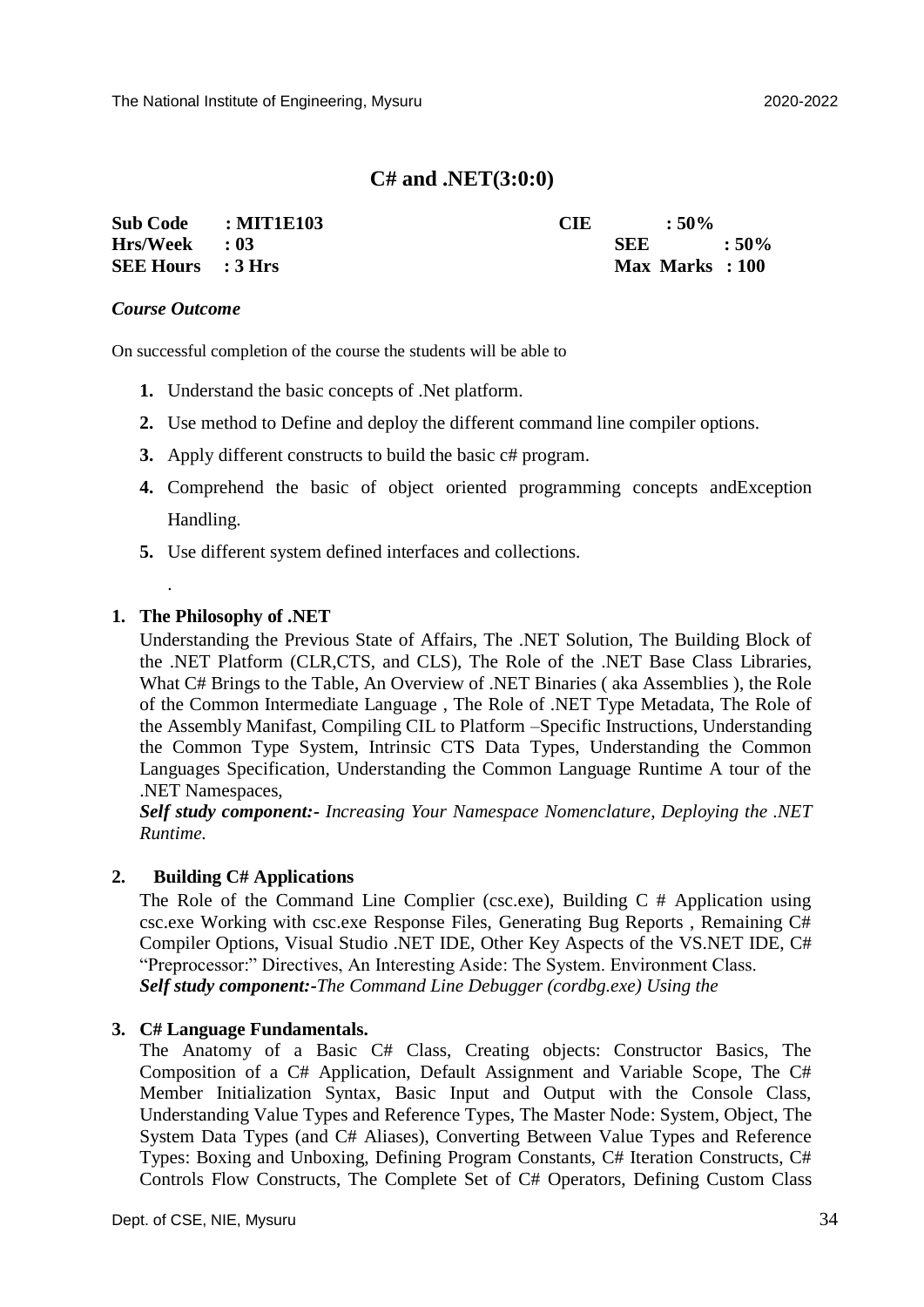Methods, Understating Static Methods, Methods Parameter Modifies, Array Manipulation in C#, String Manipulation in C#, C# Enumerations, *Self study component:-Defining Structures in C#, Defining Custom Namespaces.*

#### **4. Object- Oriented Programming with C#**

Forms Defining of the C# Class, Definition the "Default Public Interface" of a Type, Recapping the Pillars of OOP,The First Pillars: C#'s Encapsulation Services, Pseudo-Encapsulation: Creating Read-Only Fields The Second Pillar: C#'s Inheritance Supports, keeping Family Secrets: The " Protected" Keyword, Nested Type Definitions, The Third Pillar: C #'s Polymorphic Support, Casting Between .Exceptions and Object Lifetime. Ode to Errors, Bugs, and Exceptions, The Role of .NET Exception Handing, the System. Exception Base Class, Throwing a Generic Exception, Catching Exception, CLR System – Level Exception (System, System Exception), Custom Application-Level Exception (System. System Exception), Handling Multiple Exception, The Family Block, the Last Chance Exception Dynamically Identifying mApplication – and System Level Exception Debugging System Exception Using VS. NET, Understanding Object Lifetime, the CIT of "new', The Basics of Garbage Collection,, Finalization a Type, The Finalization Process, Building an Ad Hoc Destruction Method.

*Self study component:-Garbage Collection Optimizations, The System. GC Type.*

#### **5. Interfaces and Collections**

Defining Interfaces Using C# Invoking Interface Members at the object Level, Exercising the Shapes Hierarchy, Understanding Explicit Interface Implementation, Interfaces As Polymorphic Agents, Building Interface Hierarchies, Implementing, Implementation, Interfaces Using VS .NET, understanding the IConvertible Interface, Building a Custom Enumerator (IEnumerable and Enumerator), Building Cloneable objects (ICloneable), Building Comparable Objects (I Comparable), Exploring the system. Collections Namespace

*Self study component:-Building a Custom Container (Retrofitting the Cars Type).*

#### **Text Books:**

- 1. Andrew Troelsen: Pro C# with .NET 3.0, Special Edition, Dream tech Press, India, 2007.
- 2. E. Balagurusamy: Programming in C#, , 5th Reprint, Tata McGraw Hill, 2004.

#### **Reference Books:**

- 1. Tom Archer: Inside C#, WP Publishers, 2001.
- 2. Herbert Schildt: C# The Complete Reference, Tata McGraw Hill, 2004.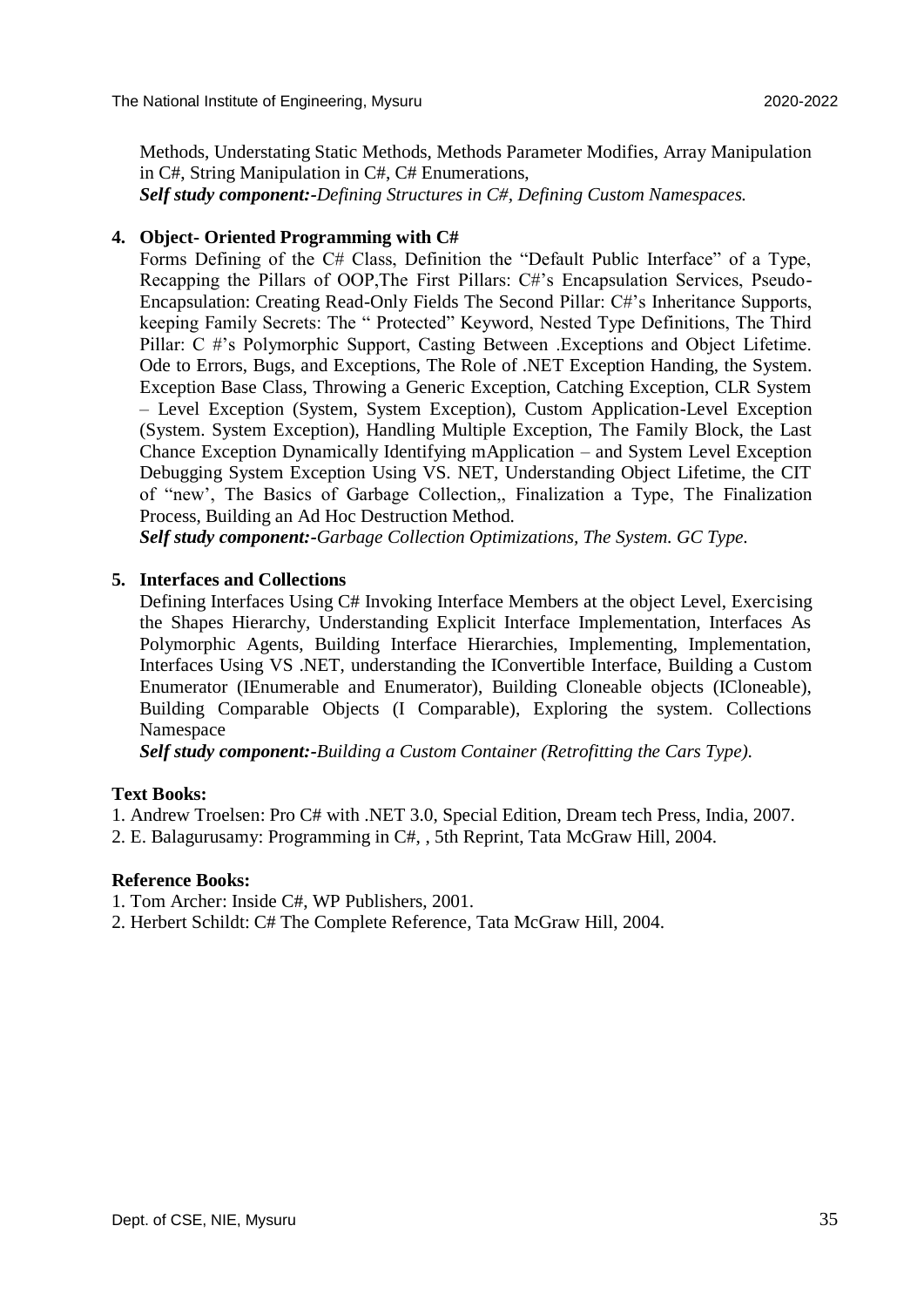#### **MULTIMEDIA INFORMATION SYSTEMS (3:0:0)**

| Sub Code : MIT1E104      | <b>CIE</b>     | $:50\%$ |
|--------------------------|----------------|---------|
| $Hrs/Week$ : 03          | <b>SEE</b>     | $:50\%$ |
| <b>SEE Hours</b> : 3 Hrs | Max Marks: 100 |         |

#### *Course Outcomes*

On successful completion of the course, the students will be able to

- 1. Describe multimedia objects and systems
- 2. Compare representation of different types of multimedia data
- 3. Identify different compression techniques
- 4. Analyze and Compare different optical storage medias
- 5. Describe content analysis and its importance
- 1. **Introduction, Media and Data Streams, Audio Technology:** Multimedia Elements; Multimedia Applications; Multimedia Systems Architecture; Evolving Technologies for Multimedia Systems; Defining Objects for Multimedia Systems; Multimedia Data Interface Standards; The need for Data Compression; Multimedia Databases. Media : Perception Media, Representation Media, Presentation Media, Storage Media, Transmission Media, Information Exchange Media, Presentation Spaces & Values, and Presentation Dimensions; Key Properties of a Multimedia System : Discrete & Continuous Media, Independence Media, Computer Controlled Systems, Integration; Characterizing Data Streams: Characterizing Continuous Media Data Streams. Sound: Frequency, Amplitude, Sound Perception and Psycho - acoustics; Audio Representation on Computers; Three Dimensional Sound Projection; Music and MIDI Standards; Speech Signals; Speech Output; Speech Input; Speech Transmission.

*Self learning component:- Transmission Modes*

2. **Graphics and Images, Video Technology, Computer-Based Animation:** Capturing Graphics and Images Computer Assisted Graphics and Image Processing; Reconstructing Images; Graphics and Image Output Options.Basics; Television Systems; Digitalization of Video Signals; Digital Television; Basic Concepts; Specification of Animations; Methods of Controlling Animation; Display of Animation; Transmission of Animation;

*Self learning component:-Virtual Reality Modeling Language.*

3. **Data Compression:** Storage Space; Coding Requirements; Source, Entropy, and Hybrid Coding; Basic Compression Techniques; JPEG: Image Preparation, Lossy Sequential DCT-based Mode, Expanded Lossy DCT-based Mode, Lossless Mode, Hierarchical Mode. MPEG: Video Encoding, Audio Coding, DataStream. *Self learning component:-MPEG compression types.*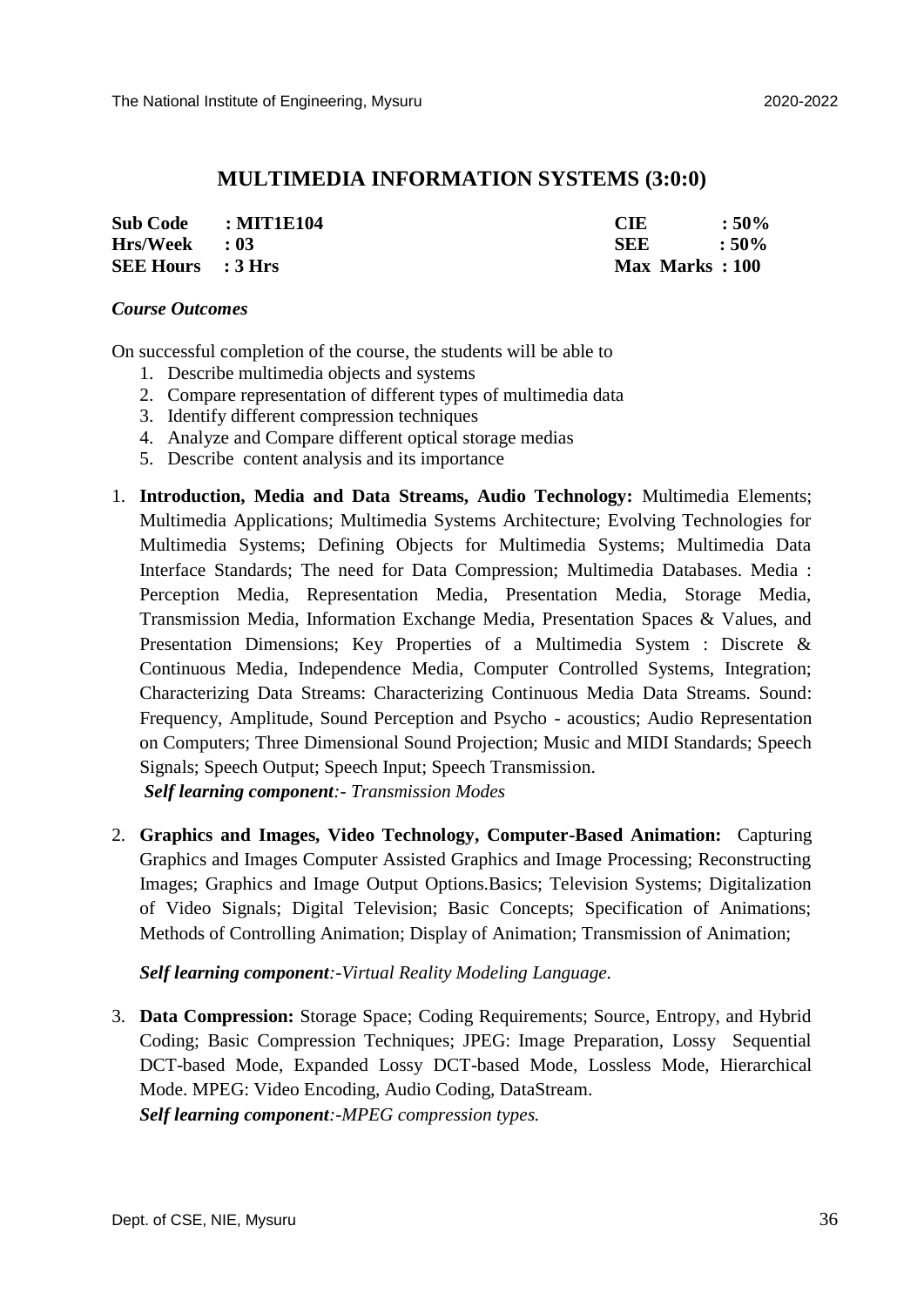- 4. **Optical Storage Media:** History of Optical Storage; Basic Technology; Video Discs and Other WORMs; Compact Disc Digital Audio; Compact Disc Read Only Memory; CD-ROM Extended Architecture; Further CD-ROM-Based Developments; Compact Disc Recordable; Compact Disc Magneto-Optical; Compact Disc Read/Write. *Self learning component:-Digital Versatile Disc.*
- 5. **Content Analysis:** Simple Vs. Complex Features; Analysis of Individual Images; Analysis of Image Sequences; Audio Analysis; Applications. *Self learning component:-Video Analysis*

#### **TEXT BOOKS:**

1. Ralf Steinmetz, KlaraNarstedt: Multimedia Fundamentals: Vol1-Media Coding and Content Processing, 2nd Edition, PearsonEducation / PHI, 2003.

2. Prabhat K. Andleigh, KiranThakrar: Multimedia SystemsDesign, PHI, 2003.

#### **REFERENCE BOOKS:**

1. K.R Rao, Zoran S. Bojkovic and Dragorad A. Milovanovic: Multimedia Communication Systems: Techniques, Standards, and Networks, Pearson Education, 2002.

2. Nalin K Sharda: Multimedia information Networking, PHI,2002.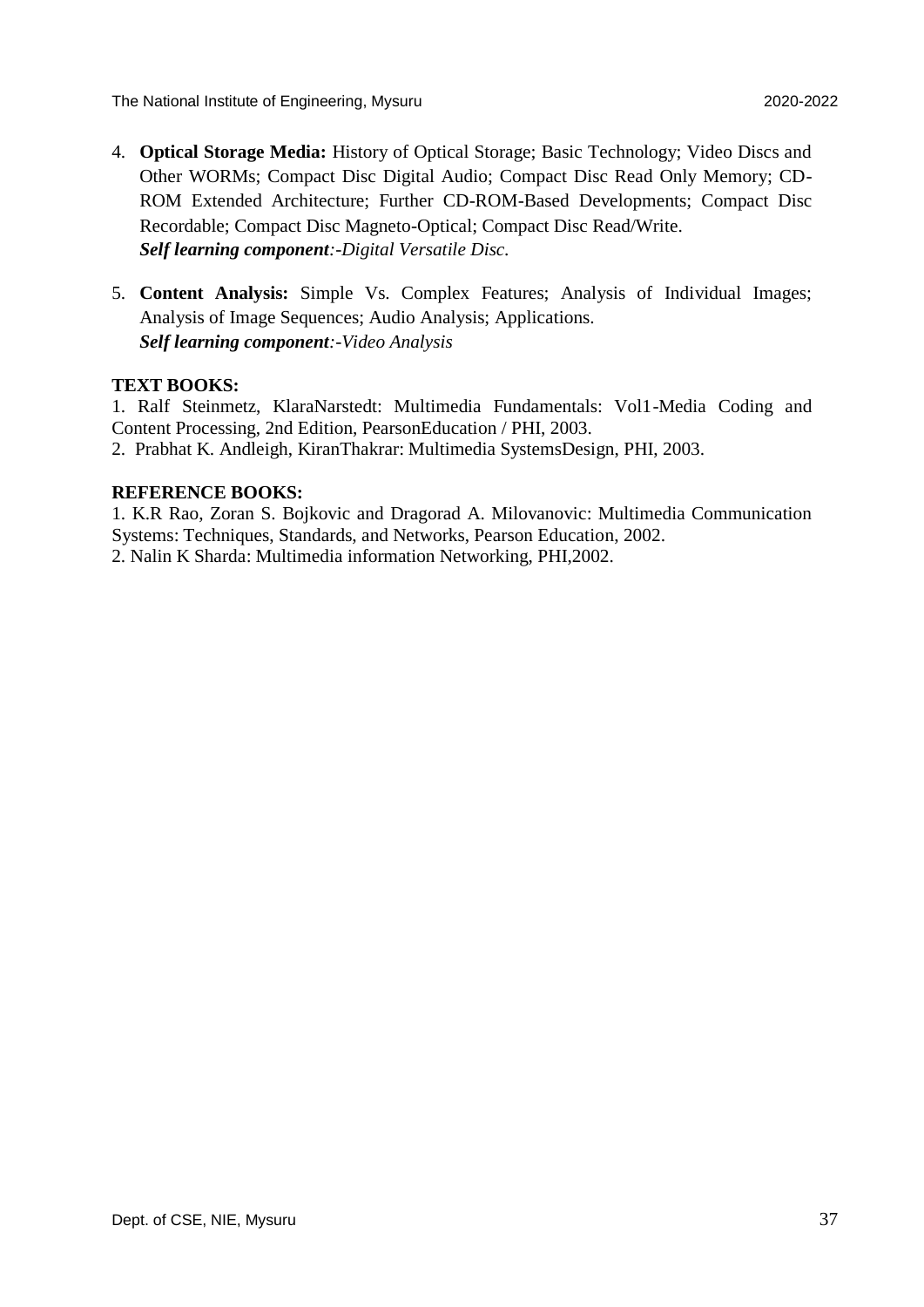# **ELECTIVE – II**

#### **INFORMATION AND NETWORK SECURITY (3:0:0)**

| Sub Code : MIT1E201      | <b>CIE</b>     | $:50\%$ |
|--------------------------|----------------|---------|
| $Hrs/Week$ : 03          | <b>SEE</b>     | $:50\%$ |
| <b>SEE Hours</b> : 3 Hrs | Max Marks: 100 |         |

#### *Course outcomes*

On successful completion of the course, the students will be able to,

- 1. Acquire knowledge on standard algorithms used to provide confidentiality, integrity and authenticity.
- 2. Understand the various key distribution and management schemes.
- 3. Understand how to deploy encryption techniques to secure data in transit across data networks
- 4. Design security applications in the field of Information technology.
- 5. Understand the issues involved in IP security.

#### **1. Public-Key Cryptography and RSA**

Symmetric Cipher Model, Cryptography, Cryptanalysis and Brute-Force Attack, stream Ciphers and block Ciphers, Principles of public-key cryptosystems. Public-key cryptosystems. Applications for public-key cryptosystems, requirements for public-key cryptosystems. Public-key cryptanalysis. The RSA algorithm, description of the algorithm, computational aspects, the security of RSA. **Other Public-Key Cryptosystems:** Diffiehellman key exchange. The algorithm, key exchange protocols, man in the middle attack, Elgamal Cryptographic systems, Elliptic curve arithmetic, abelian groups, elliptic curves over real numbers, elliptic curves over Zp, elliptic curves overGF(2m), Elliptic curve cryptography, Analog of Diffie-hellman key exchange.

*Self Learning Component: Elliptic curve encryption/ decryption, security of Elliptic curve cryptography, pseudorandom number generation based on an asymmetric cipher, PRNG based on RSA.*

#### **2. Key Management and Distribution**

Symmetric key distribution using Symmetric encryption, A key distribution scenario, Hierarchical key control, session key lifetime, a transparent key control scheme, Decentralized key control, controlling key usage, Symmetric key distribution using asymmetric encryption, simple secret key distribution, secret key distribution with confidentiality and authentication, A hybrid scheme, distribution of public keys, public announcement of public keys, publicly available directory, public key authority, public keys certificates,

*Self Learning Component: X-509 certificates. Certificates, X-509 version 3, public key infrastructure.*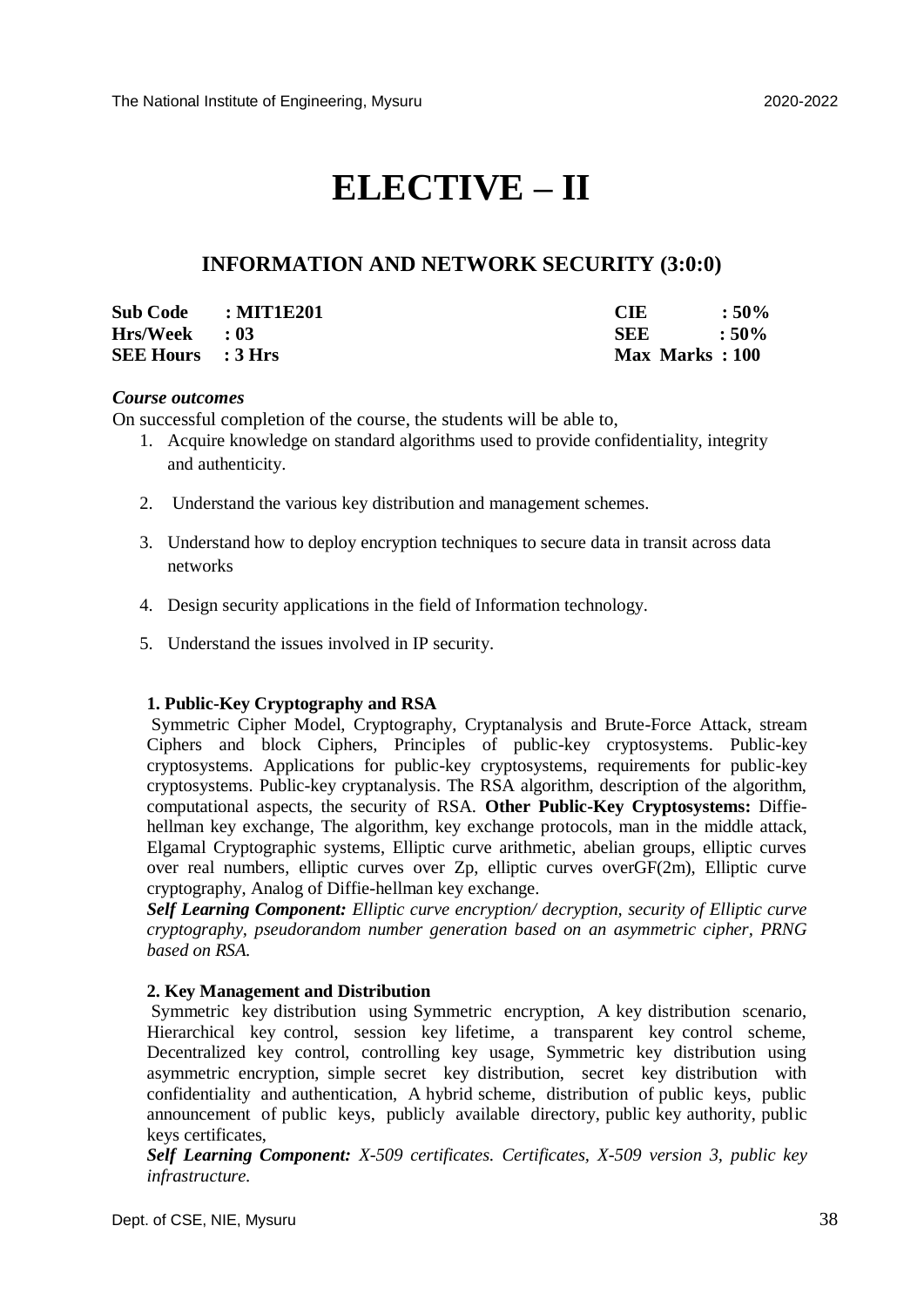#### **3. User Authentication**

Remote user Authentication principles, Mutual Authentication, one way Authentication, remote user Authentication using Symmetric encryption, Mutual Authentication, one way Authentication, Kerberos, Motivation , Kerberos version 4, Kerberos version 5, Remote user Authentication using Asymmetric encryption, Mutual Authentication, one way Authentication, federated identity management, identity management, identity federation, personal identity verification.

**Wireless network security:** Wireless security, Wireless network threats, Wireless network measures, mobile device security, security threats, mobile device security strategy, IEEE 802.11 Wireless LAN overview, the Wi-Fi alliance, IEEE 802 protocol architecture.

*Self Learning Component: Security, IEEE 802.11i services, IEEE 802.11i phases of operation, discovery phase, Authentication phase, key management phase, and protected data transfer phase, the IEEE 802.11i pseudorandom function*.

#### **4. Web Security Considerations**

Web Security Threats, Web Traffic Security Approaches. **Secure Sockets Layer:** SSL Architecture, SSL Record Protocol, Change Cipher Spec Protocol, Alert Protocol, and shake Protocol, Cryptographic Computations. **Transport Layer Security:** Version Number, Message Authentication Code, Pseudorandom Functions, Alert Codes, Cipher Suites, Client Certificate Types, Certificate Verify and Finished Messages, Cryptographic Computations, and Padding. **Electronic Mail Security:** Pretty good privacy, notation, operational; description, S/MIME, RFC5322, Multipurpose internet mail extensions, S/MIME functionality, S/MIME messages, S/MIME certificate processing, enhanced security services, Domain keys identified mail, internet mail architecture, E-Mail threats, DKIM strategy, DKIM functional flow.

*Self Learning Component: HTTPS Connection Initiation, Connection Closure. Secure Shell (SSH) Transport Layer Protocol, User Authentication Protocol, Connection Protocol.*

#### **5. IP Security**

IP Security overview, applications of IPSec, benefits of IPSec, Routing applications, IPSec documents, IPSec services, transport and tunnel modes, IP Security policy, Security associations, Security associations database, Security policy database, IP traffic processing, Encapsulating Security payload, ESP format, encryption and authentication algorithms, Padding, Anti replay service, transport and tunnel modes.

*Self Learning Component: Combining security associations, authentication plus confidentiality, basic combinations of security associations, internet key exchange, key determinations protocol, header and payload formats, cryptographic suits.* 

#### **Text Books:**

1. William Stallings: Cryptography and network security, 6th edition, Pearson education, 2014

#### **Reference Book:**

1. Behrouz A. Forouzan: Cryptography and Network Security, Special Indian Edition, Tata McGraw-Hill, 2007.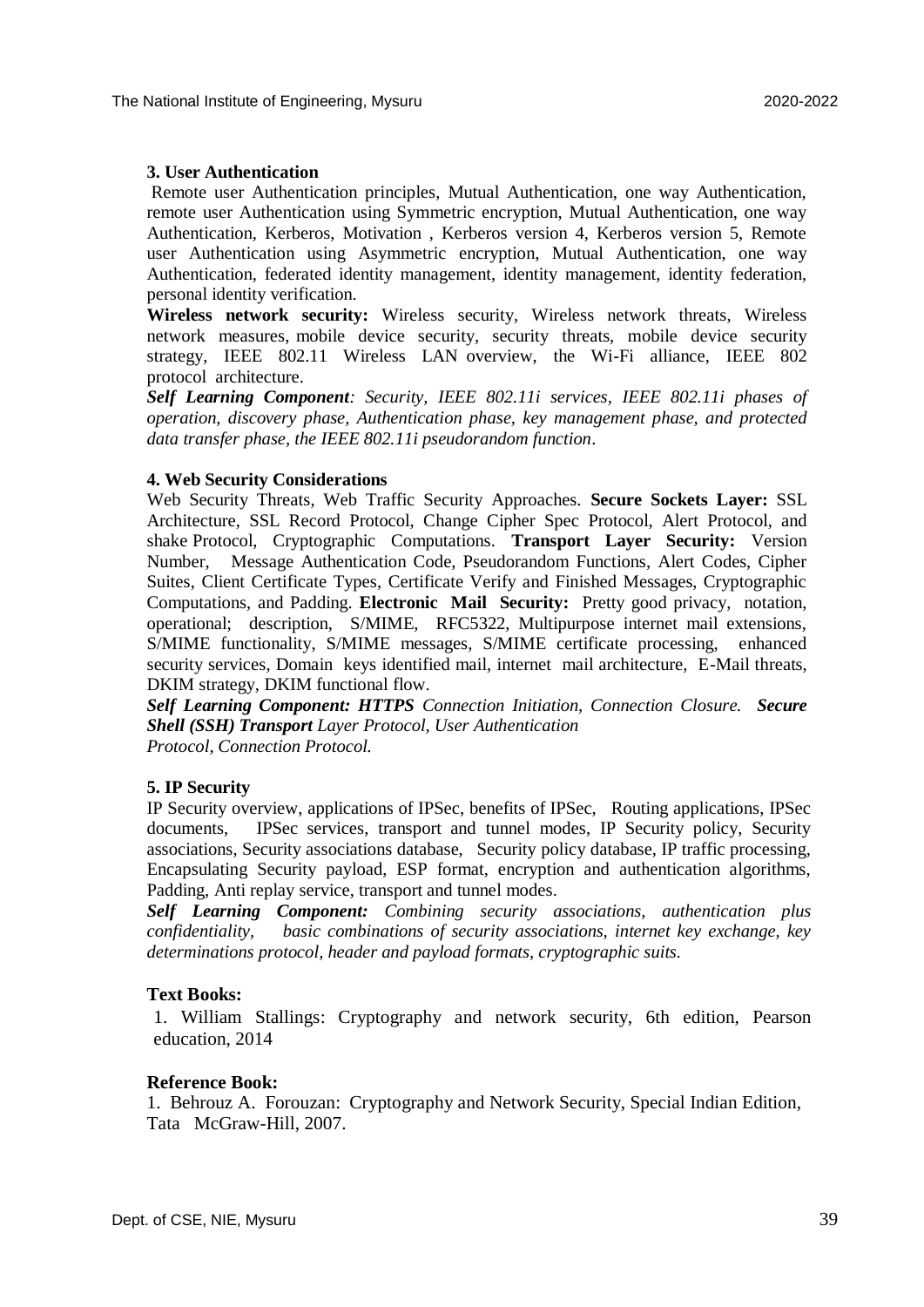### **SUPPLY CHAIN MANAGEMENT (3:0:0)**

| Sub Code : MIT1E202      | <b>CIE</b>     | $:50\%$       |
|--------------------------|----------------|---------------|
| $Hrs/Week$ : 03          | <b>SEE</b>     | $\cdot$ : 50% |
| <b>SEE Hours</b> : 3 Hrs | Max Marks: 100 |               |

#### *Course outcome*

On successful completion of the course, students will be able to:

- 1. Understand supply chain strategies.
- 2. Identify performance of supply chain drivers and distribution network design.
- 3. Understand the role of network design and types of uncertainties in the Supply Chains.
- 4. Discuss the functions and costs associated with inventory.
- 5. Explain the management and coordination of the revenue in Supply chains.

#### **1. Introduction to Supply Chain, Performance of Supply Chain**

What is a Supply Chain; Decision phases in a supply Chain; Process view of a Supply Chain; The importance of Supply Chain Flows; Examples of Supply Chains. Achieving strategic fit; Expanding strategic scope.

*Self study component:-Competitive and Supply Chain strategies*

#### **2. Supply Cain drivers and Obstacles, Designing Distribution Network**

Drivers of Supply Chain Performance; A framework for structuring drivers; Facilities, Inventory, Transportation, and Information; Obstacles to achieve strategic fit. The role of distribution in the Supply Chain; factors influencing distribution network design; Design options for a distribution network; the value of distributors in the Supply Chain *Self study component:-Distribution Networks in practice*

#### **3. Network Design, Demand Forecasting, Aggregate Planning**

The role of network design in the Supply Chain; Factors influencing Network design Decisions; A framework for Network Design Decisions; Models for facility Location and Capacity Allocation; making Network Design decisions in practice. The impact of uncertainty on Network design; Discounted cash flow analysis; Representations of uncertainty; Evaluating Network Design decisions using Decision Trees; Making Supply Chain decisions under uncertainty in practice. The role of forecasting in a Supply Chain Characteristics of forecast; Basic approach of Demand forecasting; Time series forecasting methods; Measures of forecast errors; The role of aggregate planning in a supply Chain; The aggregate planning problem; Aggregate planning strategies. *Self study component:-Components of a forecast and forecasting methods*

#### **4. Inventory Management, transportation**

The role of cycle inventory in a supply Chain; Economies of scale to exploit fixed costs, quantity discounts; Short-term discounting; Managing multi-echelon cycle inventory; Estimating cycle inventory related costs in practice. The role of transportation in the Supply Chain; Modes of transportation and their performance characteristics; Design options for a transportation network; Trade-offs in transportation design; Tailored transportation; Routing and scheduling in transportation; Making transportation decisions in practice.

*Self study component:-Factors affecting transportation decisions;*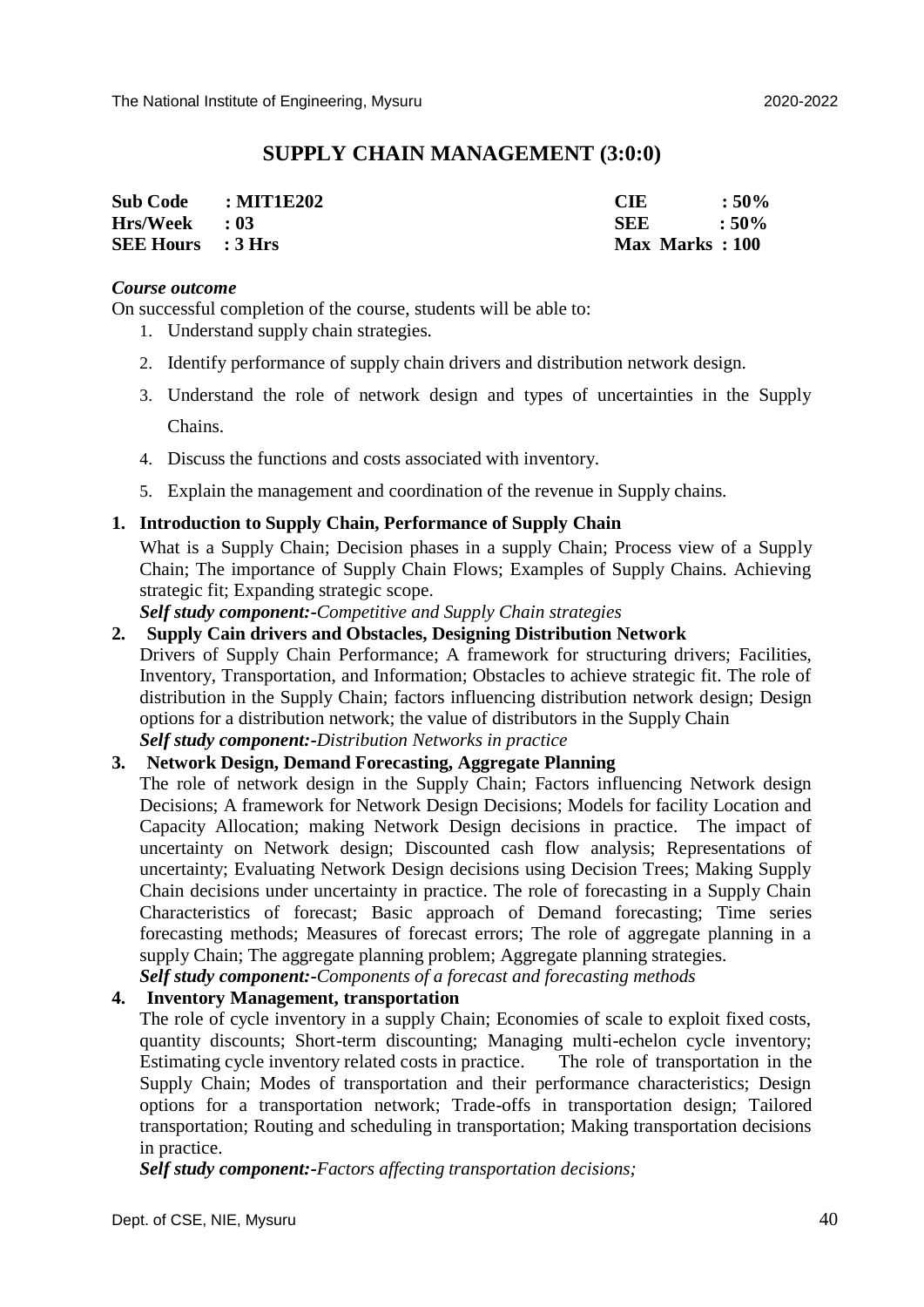The National Institute of Engineering, Mysuru 2020-2022

#### **5. Pricing and Revenue Management, Coordination**

The role of revenue management in Supply Chain; revenue management for multiple customer segments, perishable assets, seasonal demand, and bulk and spot contracts; Using revenue management in practice. Lack of Supply Chain coordination and Bullwhip effect; Effect of lack of coordination on performance; Obstacles to coordination in the Supply Chain; managerial levers to achieve coordination; Achieving coordination in practice.

*Self study component:-Building strategic partnerships and trust within a supply Chain*

#### **Text Books :**

1. Sunil Chopra, PterMeindl: Supply Chain Management Strategy, Planning, and Operation, 2<sup>nd</sup> Edition, Prentice-Hall of India, 2004. (Chapters 1, 2, 4, 4, 5, 6, 7, 8.1 to 8.3, 10, 14, 15, 16, 17, 18)

#### **Reference Books:**

- 1. David Simchi-Levi, PhilpKaminky, Edith Simchi-Levi: Designing and Managing The Supply Chain Concepts, Strategies & Case Studies,  $3<sup>rd</sup>$  Edition, tata McGraw Hill, 2003.
- 2. R.P. Mohanty, S.G. Deshmukh: Supply Chain Management Theories & Practices, Bizmantra, 2005.
- 3. Rahul V. Altekar: Supply Chain Management Concepts and Cases, PHI, 2005.
- 4. M Martin Christopher: Logistics and Supply Chain Management,  $2<sup>nd</sup>$  Edition, Pearson Education, 1998.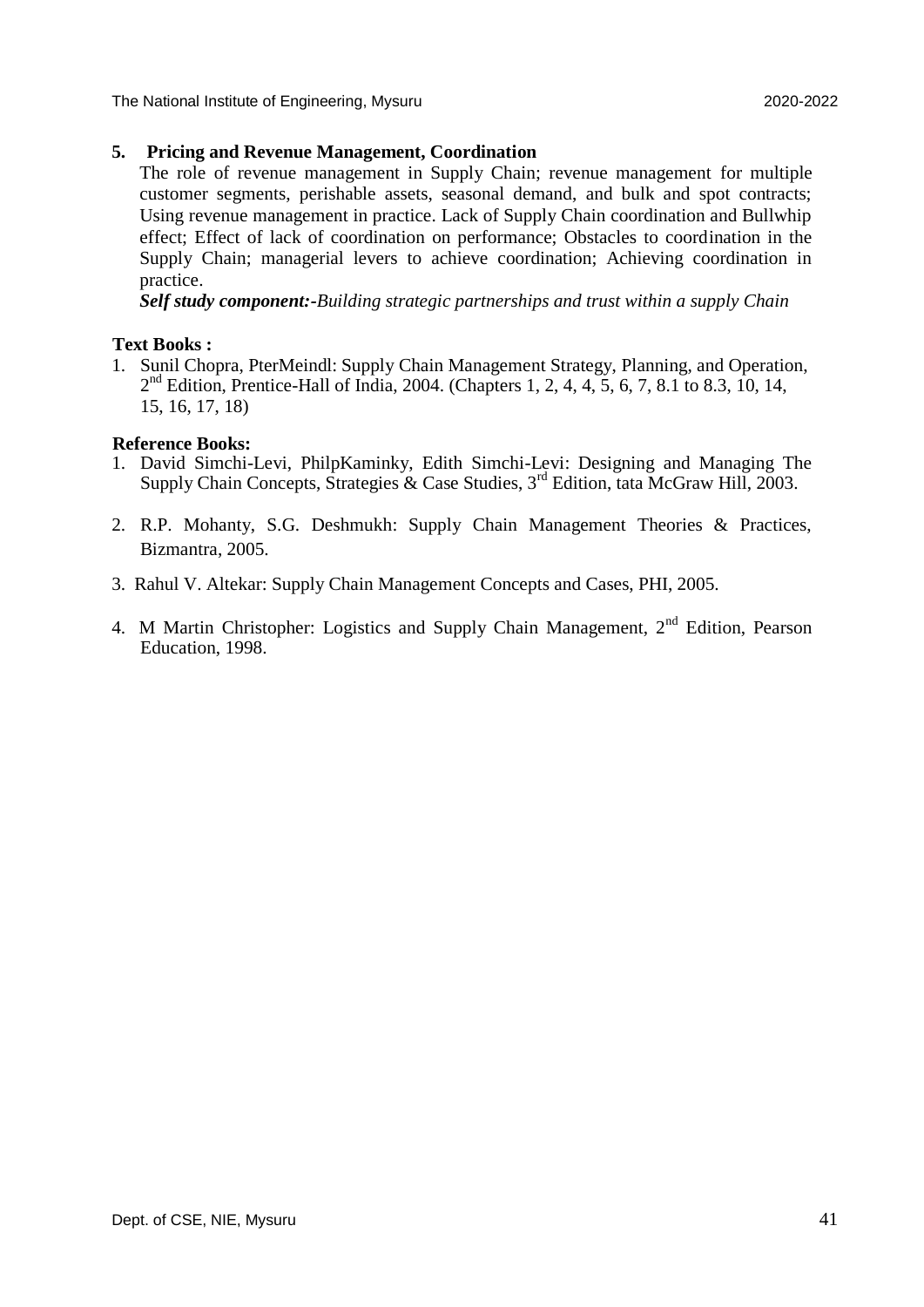#### **NETWORK MANAGEMENT (3:0:0)**

| Sub Code : MIT1E203      | CIE            | $:50\%$       |
|--------------------------|----------------|---------------|
| $Hrs/Week$ : 03          | SEE            | $\cdot$ : 50% |
| <b>SEE Hours</b> : 3 Hrs | Max Marks: 100 |               |

#### **Course Outcomes:**

- 1. Describe the importance of Network topology.
- 2. Differentiate between organization model and information model.
- 3. Analyze management information base with managed objects.
- 4. Compare RMON1 groups and functions
- 5. Explain the broadband network management

#### **1. Introduction**

Analogyof Telephone Network Management,Data and Telecommunication Network Distributed computing Environments, TCP/IP-Based Networks: The Internet and Intranets, Case Histories of Networking and Management – The Importance of topology , Filtering Does Not Reduce Load on Node, Some Common Network Problems; Challenges of Information Technology Managers, Network Management: Goals, Organization, and Functions- Goal of Network Management, Network Provisioning, Network Operations and the NOC, Network Installation and Maintenance; Network and System Management, Network Management System platform, Current Status and Future of Network Management.

*Self study component:- Communications Protocols and Standards- Communication Architectures, Protocol Layers and Services;*

#### **2. Basic Foundations: Standards, Models, and Language**

Network Management Standards, Network Management Model, Organization Model, Information Model – Management Information Trees, Managed Object Perspectives, Communication Model; ASN.1- Terminology, Symbols, and Conventions, Objects and Data Types, Object Names, An Example of ASN.1 from ISO 8824; Encoding Structure; *Self study component:-Macros, Functional Model.*

#### **3. SNMPv1 Network Management**

Managed Network:, Internet Organizations and standards, Internet Documents, The SNMP Model, The Organization Model, System Overview. The Information Model – Introduction, The Structure of Management Information, Managed Objects, Management Information Base.

The SNMP Communication Model – The SNMP Architecture, Administrative Model, SNMP Specifications, SNMP Operations, SNMP MIB Group, Functional Model *Self study component:-The History of SNMP Management*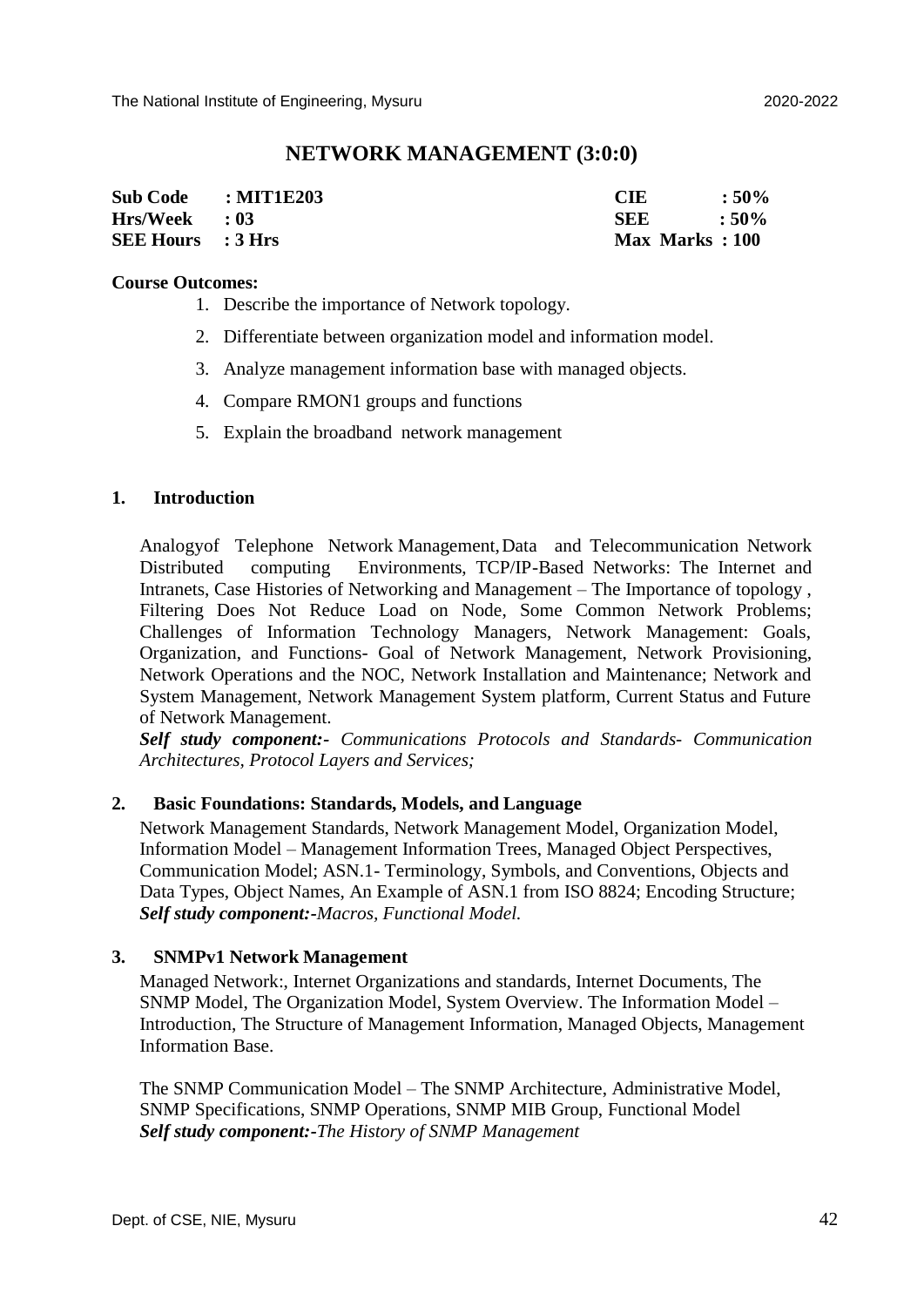The National Institute of Engineering, Mysuru 2020-2022

#### **4. SNMP Management – RMON**

Remote Monitoring, RMON SMI and MIB, RMONI1- RMON1 Textual Conventions, RMON1 Groups and Functions, Relationship Between Control and Data Tables, RMON1 Common and Ethernet Groups, RMON Token Ring Extension Groups, RMON2 – The RMON2 Management Information Base, RMON2 Conformance Specifications; ATM Remote Monitoring.

*Self study component:-A Case Study of Internet Traffic Using RMON.*

#### **5. Broadband Network Management: ATM Networks**

Broadband Networks and Services, ATM Technology – Virtual Path-Virtual Circuit, TM Packet Size, Integrated Service, SONET, ATM LAN Emulation, Virtual LAN; ATM Network Management – The ATM Network Reference Model, The Integrated Local Management Interface, The ATM Management Information Base, The Role of SNMP and ILMI in ATM Management, M1 Interface: Management of ATM Network Element, M2 Interface: Management of Private Networks, M3 Interface: Customer Network Management of Public Networks, M4 Interface: Public Network Management, Management of LAN Emulation,

*Self study component:-ATM Digital Exchange Interface Management.*

#### **Text Books:**

1. Mani Subramanian: Network Management- Principles and Practice, Pearson Education Publication, 2003.

#### **Reference Books:**

**1.** J. Richard Burke: Network management Concepts and Practices: a Hands- On Approach, PHI, 2008.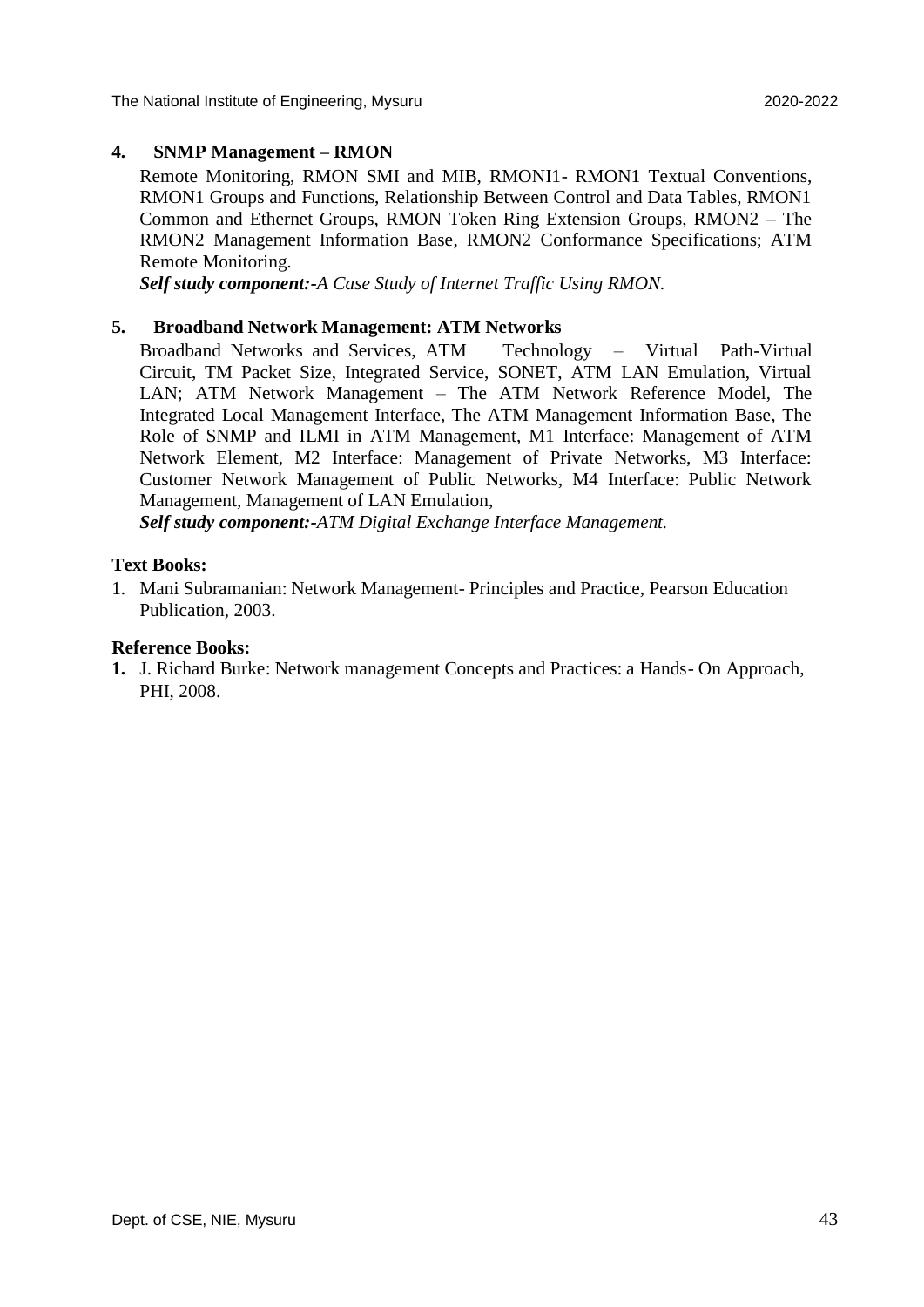#### **CLIENT SERVER COMPUTING (3:0:0)**

| Sub Code : MIT1E204      | CIE.                  | $:50\%$       |
|--------------------------|-----------------------|---------------|
| $Hrs/Week$ : 03          | SEE.                  | $\cdot$ : 50% |
| <b>SEE Hours</b> : 3 Hrs | <b>Max Marks: 100</b> |               |

#### *Course outcome*

On successful completion of the course, students will be able to**:**

- 1. Explain concepts of software interface to network protocols and socket programming.
- 2. Analyze algorithms and issues in client software design.
- 3. Illustrate example client side software.
- 4. Analyze algorithms and issues in server software design.
- 5. Illustrate connection oriented and connectionless server side software.
- 1. **The Client Server Model and Software Design , Program Interface to Protocols, The Socket Interface:** Introduction, Motivation, Terminology and Concepts, Concurrency in Networks, Concurrency in Servers, Terminology and Concepts , Introduction, Loosely Specified Protocol Software Interface, Interface Functionality, Conceptual Interface Specification, System Calls, Two Basic Approaches to Network Communication, The Basic I/O Functions available in UNIX, Using UNIX I/O with TCP/IP. Introduction, Berkley Sockets, Specifying a Protocol Interface, The Socket Abstraction, Specifying an End Point Address, A Generic Address Structure, Major System Calls used with Sockets, Utility Routines for Integer Conversion, Using Socket Calls in a Program. *Self study component:-Symbolic Constants for Socket Call Parameters.*
- 2. **Algorithms and Issues in Client Software Design:** Introduction, Learning Algorithms instead of Details, Client Architecture, Identifying the Location of a Server, Parsing an Address Argument, Looking up a Domain Name, Looking up a well-known Port by Name, Port Numbers and Network Byte Order, Looking up a Protocol by Name, The TCP Client Algorithm, Allocating a Socket, Choosing a Local Protocol Port Number, A fundamental Problem in choosing a Local IP Address, Connecting a TCP Socket to a Server, Communicating with the Server using TCP, Reading a response from a TCP Connection, Closing a TCP Connection, Programming a UDP Client, Connected and Unconnected UDP Socket, Using Connect with UDP, Communicating with a Server using UDP, Closing a Socket that uses UDP.

*Self study component:-Partial Close for UDP, A Warning about UDP Unreliability.*

3. **Example Client Software:** Introduction, The Importance of Small Examples, Hiding Details, An Example Procedure Library for Client Programs, Implementation of Connect TCP, Implementation of Connect UDP, A Procedure that Forms Connections, Using the Example Library, The DAYTIME Service, Implementation of a TCP Client for DAYTIME, Reading from a TCP Connection, The Time Service, Accessing the TIME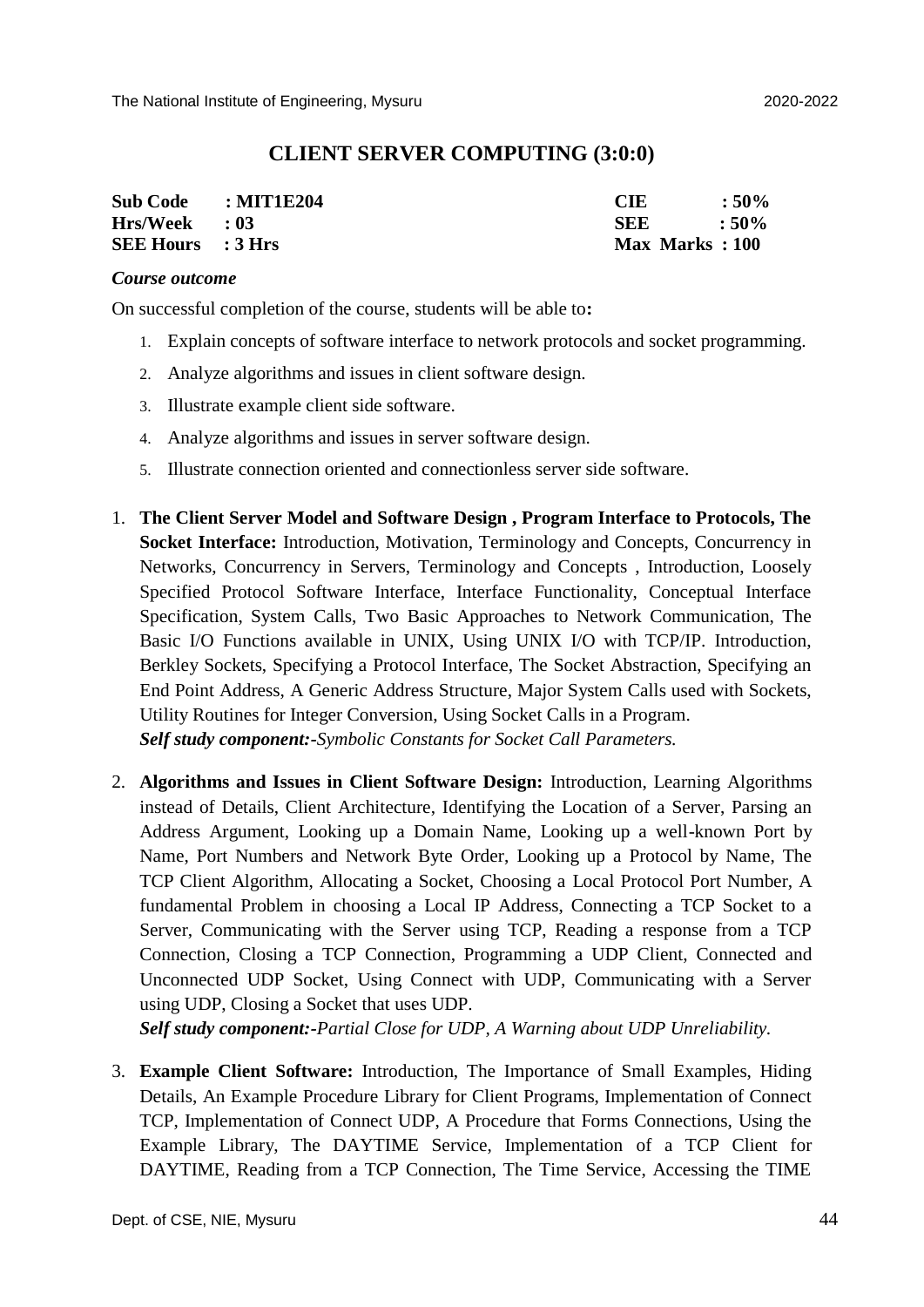Service, Accurate Times and Network Delays, A UDP Client for the TIME Service, The ECHO Service, A TCP Client for the ECHO Service, *Self study component:-A UDP Client for the ECHO Service.*

4. **Algorithms and Issues in Server Software Design:** Introduction, The Conceptual Server Algorithm, Concurrent Vs Iterative Servers, Connection-Oriented Vs Connectionless Access, Connection-Oriented Servers, Connectionless Servers, Failure, Reliability and Statelessness, Optimizing Stateless Servers, Four Basic Types of Servers, Request Processing Time, Iterative Server Algorithms, An Iterative Connection-Oriented Server Algorithm, Binding to a Well Known Address using INADDR\_ANY, Placing the Socket in Passive Mode, Accepting Connections and using them. An Iterative Connectionless Server Algorithm, Forming a Reply Address in a Connectionless Server, Concurrent Server Algorithms, Master and Slave Processes, A Concurrent Connectionless Server Algorithm, A concurrent Connection-Oriented Server Algorithm, Using separate Programs as Slaves, Apparent Concurrency using a Single Process, When to use each Server Types,

*Self study component:-The Important Problem of Server Deadlock, Alternative Implementations.*

5. **Iterative, Connectionless Servers (UDP), Iterative, Connection-Oriented Servers (TCP):** Introduction, Creating a Passive Socket, Process Structure, An example TIME Server.

**TCP** Introduction, Allocating a Passive TCP Socket, A Server for the DAYTIME Service, Process Structure, An Example DAYTIME Server, Closing Connections. *Self study component:-Connection Termination and Server Vulnerability.*

#### **Text book:**

1. Douglas E.Comer, David L. Stevens: Internetworking with TCP/IP – Vol. 3, Client-Server Programming and Applications, BSD Socket Version with ANSI C, 2nd Edition, Pearson, 2001.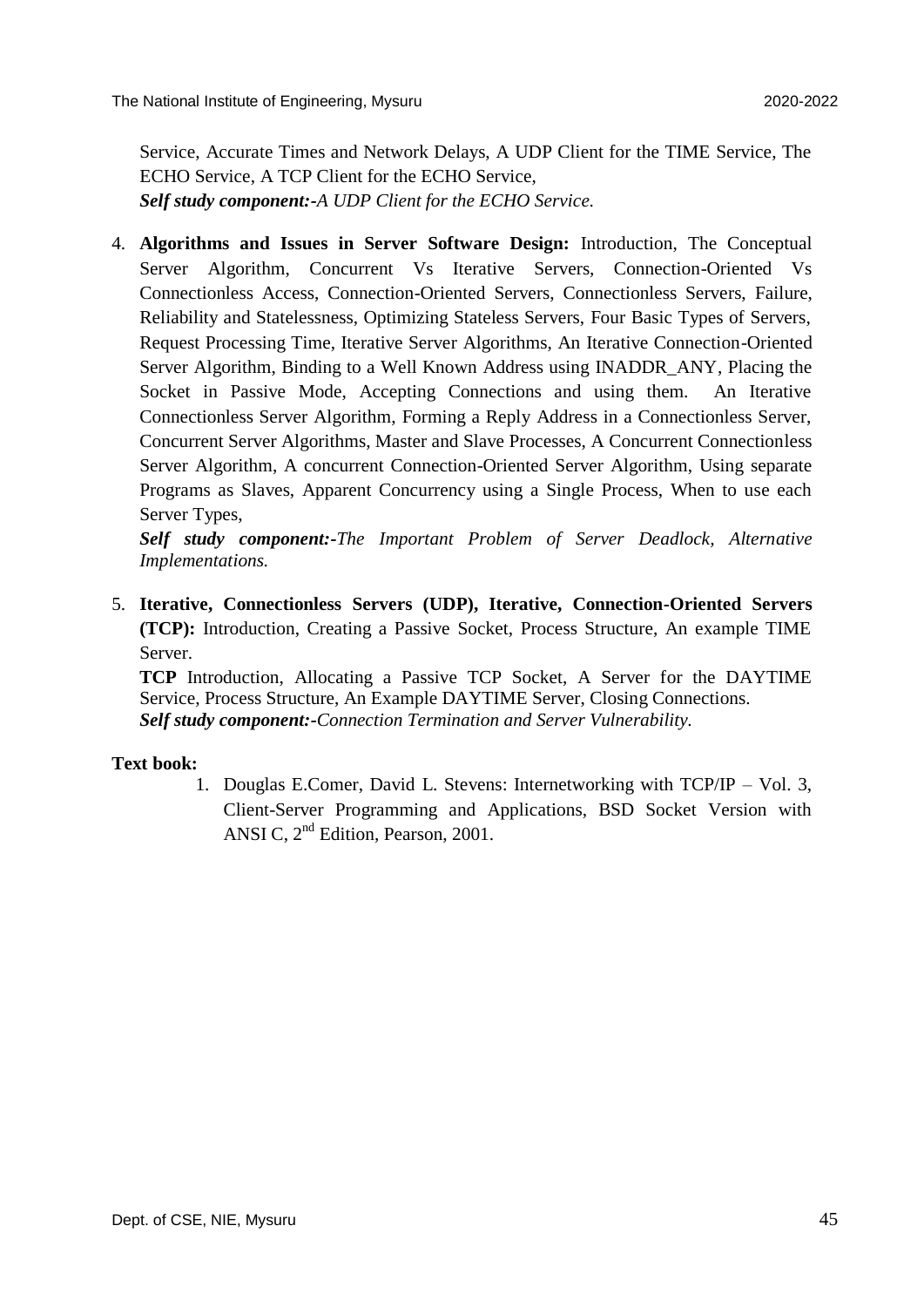# **ELECTIVE – III**

## **DISTRIBUTED SYSTEMS (3:0:0)**

#### **SUB. CODE: MIT2E301 CIE: 50 HRS/WEEK: 03 SEE: 50 SEE HRS: 03 MAX.MARKS: 100**

#### *Course Outcome:*

On successful completion of the course, students will be able to:

- 1. Understand the basic concepts of designing a distributed system (DS) and general properties of networked communication for DS
- 2. Analyze the various schemes for IPC in a DS
- 3. Identify the security challenges of DS and understand the file systems suitable for DS
- 4. Understand the importance of synchronization concept in DS
- 5. Analyze the distributed algorithms for locking and concurrency scheduling

#### **UNIT 1**

**Characterization of Distributed Systems:** Introduction, Examples of DS, Challenges **System Models:** Introduction, Architectural Models, Fundamental Models **Networking and Internetworking:** Introduction, Types of network, Network Principles *SLE: Resource sharing and the Web*

#### **UNIT 2**

**Inter Process Communication:** Introduction, API for Internet Protocols, External data representation and Marshalling, Client – Server Communication, Group Communication **Distributed Objects and RMI:** Introduction, Communication between Distributed Objects, RPC, Events and Notifications

*SLE: IPC in UNIX*

#### **UNIT 3**

**Operating System Support:** Introduction, The OS layer, Protection, Processes and Threads, Communication and Invocation

**Distributed File Systems:** Introduction, File Service architecture, Sun Network File System *SLE: OS architecture* 

**UNIT 4** 

**Time and Global States:**Introduction, Clocks, events and process status, Synchronizing physical clocks, Logical time and logical clocks, Global states *SLE: Distributed debugging*

#### **UNIT 5**

**Transactions and Concurrency Control:** Introduction, Transactions, Nested Transactions, Locks, Optimistic Concurrency Control, Timestamp ordering *SLE: Comparison of methods for concurrency control*

#### **Text Book:**

George Coulouris, Jean Dollimore, Tim Kindberg: Distributed Systems – Concepts and Design by, Fourth Edition, Pearson Publications, 2009.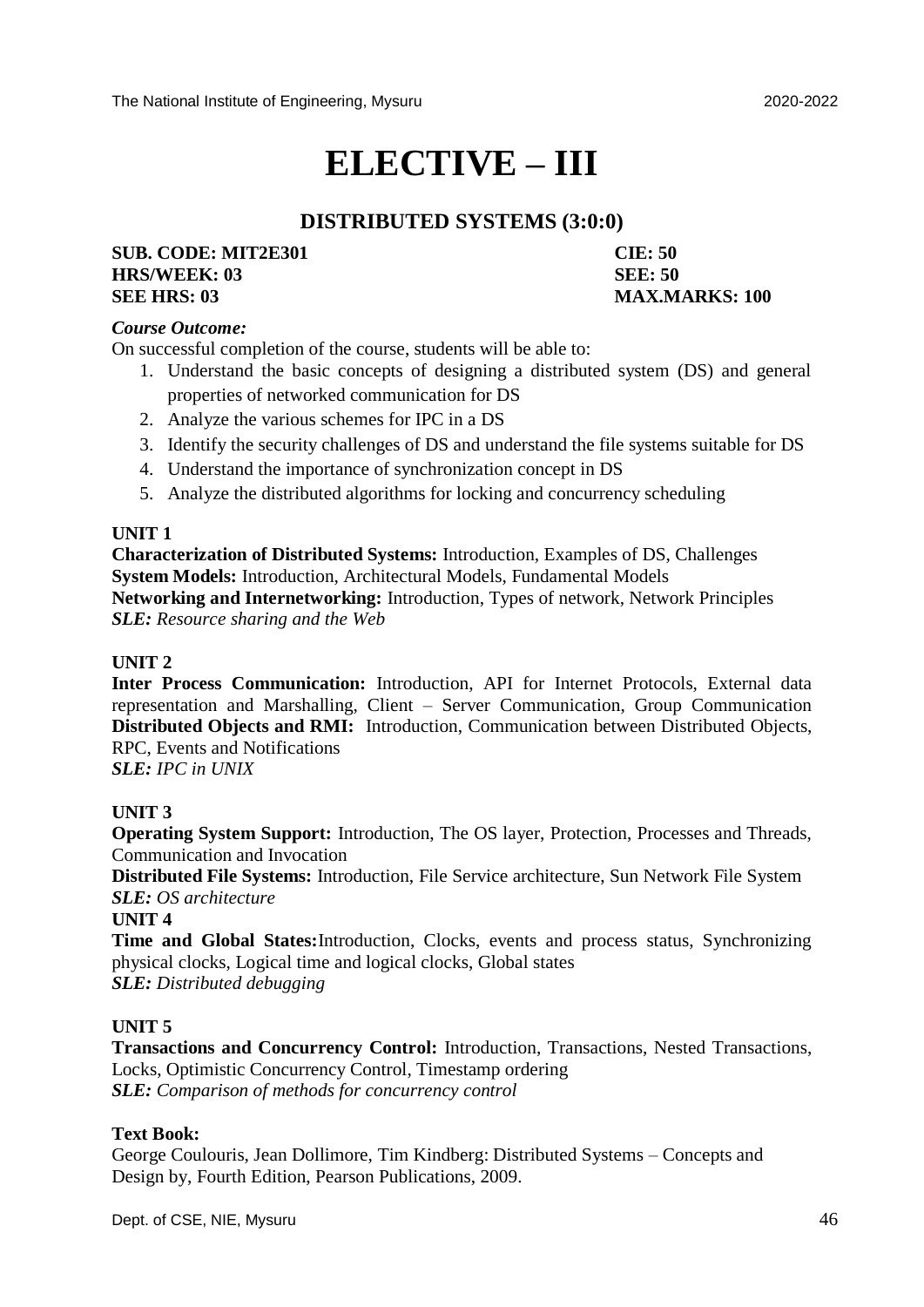#### **INFORMATION RETRIEVAL (3:0:0)**

| Sub Code : MIT2E302      | CIE                   | $:50\%$ |
|--------------------------|-----------------------|---------|
| $Hrs/Week$ : 03          | <b>SEE</b>            | $:50\%$ |
| <b>SEE Hours</b> : 3 Hrs | <b>Max Marks: 100</b> |         |

#### *Course Outcome*

After successful completion of the course, the students will be

- 1. Understand information retrieval strategies.
- 2. Analyze variety of information retrieval models and techniques.
- 3. Understand the design principles for information retrieval systems.
- 4. Understand the concepts of implementing information retrieval systems.
- 5. Characterize the operational and experimental information retrieval systems

#### **1. Introduction, Retrieval Strategies - 1**

 Introduction; Retrieval Strategies: Vector Space Model; *Self study component:-Probabilistic Retrieval strategies*

#### **2. Retrieval Strategies – 2**

Some More Retrieval Strategies: Language Models; Inference Networks; Extended Boolean Retrieval; Latent Semantic Indexing; Neural Networks; Genetic Algorithms; **Self study component:-**Fuzzy Set Retrieval.

#### **3. Retrieval Utilities, Indexing and Searching**

Relevance feedback; Clustering; Passage-Based Retrieval; N-Grams; Regression Analysis; Thesauri; Semantic Networks; Parsing.Searching Introduction; Inverted Files; Other indices for text; Boolean queries; Sequential searching; Structural queries; Compression. Self study component:- Pattern matching

**4. Cross-Language Information Retrieval and Efficiency, Integrating Structured Data and Text**: Introduction; Crossing the language barrier; Cross-Language retrieval strategies; Cross language utilities. Duplicate Document Detection. Review of the relational model;

*Self study component: A historical progression;* 

**5.** Information retrieval as a relational application; Semi-structured search using a relational schema.

*Self study component:-Multi-dimensional data model*

#### **Text Books:**

- 1. David A. Grossman, OphirFrieder: Information Retrieval Algorithms and Heuristics, 2<sup>nd</sup> Edition, Springer, 2004. (Chapters 1, 2, 3, 4, 5, 6, 7, 8)
- 2. Ricardo Baeza-Yates, Berthier Ribeiro-Neto: Modern Information Retrieval, Pearson Education, 1999 (Chapters 8, 11, 12)

#### **Reference Books:**

1. William B. Frakes, Ricardo Baeza-Yates (Editors): Information Retrieval Data Structures & Algorithms, Prentice Hall PTR, 1992.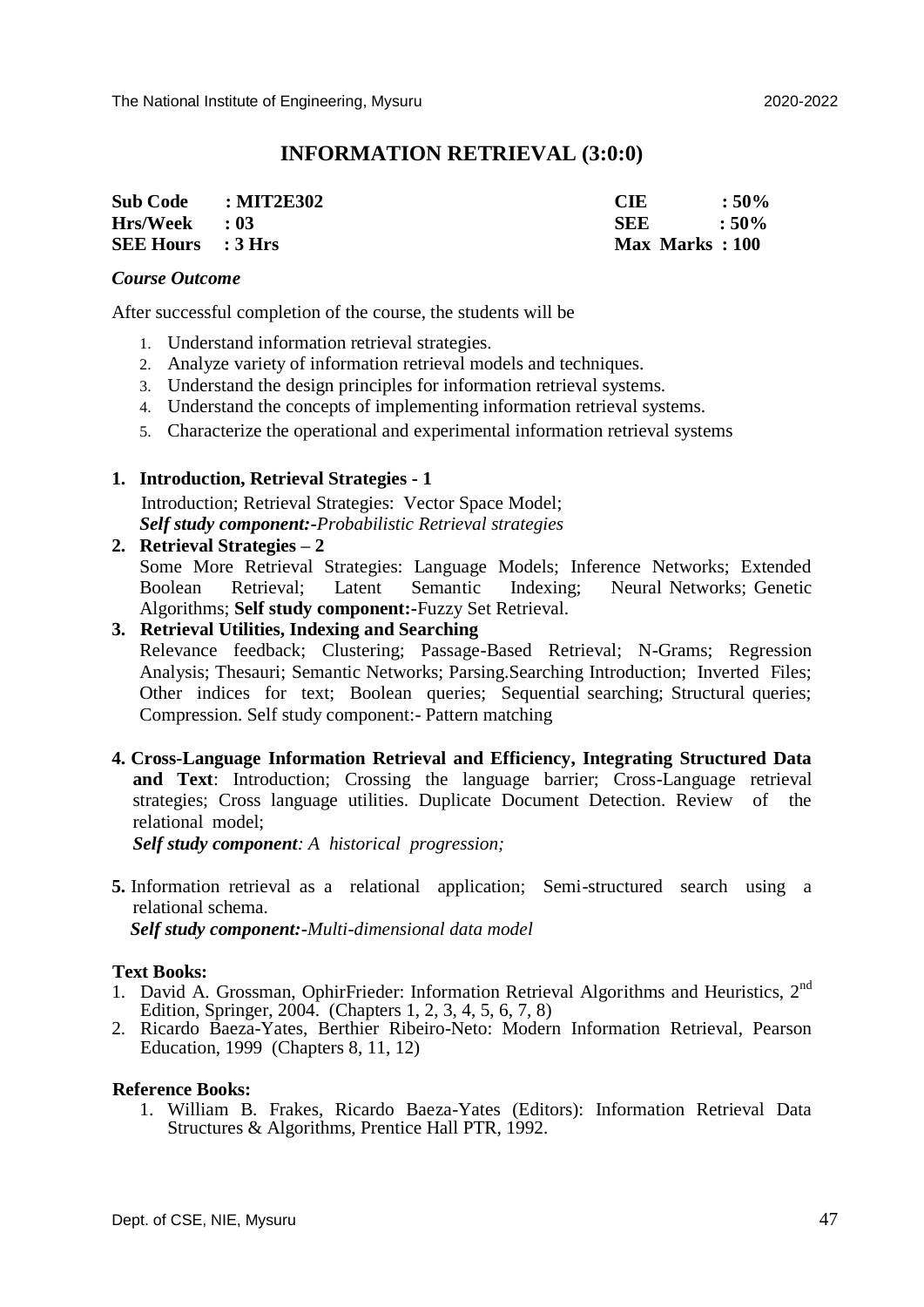#### **4G TECHNOLOGIES (3:0:0)**

| <b>Sub Code</b>          | : MIT2E303 | CIE            | $:50\%$       |
|--------------------------|------------|----------------|---------------|
| $Hrs/Week$ : 03          |            | <b>SEE</b>     | $\cdot$ : 50% |
| <b>SEE Hours</b> : 3 Hrs |            | Max Marks: 100 |               |

#### *Course outcomes:*

- 1. Learn various generations of wireless and cellular networks
- 2. Study the fundamentals of 3G Services, its protocols and applications
- 3. Study how 4G Networks evolved, its architecture and applications
- 4. Study about WiMAX networks, protocol stack and standards
- 5. Gain knowledge about Spectrum characteristics & Performance evaluation

#### **MODULE -1**

INTRODUCTION : Introduction: History of mobile cellular systems, First Generation, Second Generation, Overview of 3G, 3GPP and 3GPP2 standards Overview of 4G

#### **MODULE -2**

3G NETWORKS : OFDMA, Air Interface: Physical Layer, Air Interface: Protocol, Stack, Radio Access Network, LTE-A Features.

#### **MODULE - 3**

WIRELESS LOCAL AREA NETWORKS: WLAN Equipment WLAN Topologies, WLAN Technologies IR Technology UHF Narrowband Technology Spread Spectrum, Technology, IEEE, 802.11, Bluetooth Piconet in the Presence of IEEE, Other WLAN Standards, IEEE 802.16, WiMAX.

#### **MODULE -4**

4G LTE NETWORKS : 4G Vision, 4G features and challenges, Applications of 4G,, 4G Technologies – Multi carrier modulation, Smart Antenna Techniques, OFDMMIMO, Systems, Adaptive Modulation and Coding with Time-Slot Scheduler,

#### **MODULE -5**

Bell Labs Layered Space Time (BLAST) System, Software-Defined Radio, Cognitive Radio.

#### **Text Books:**

1. Introduction to 4G Mobile Communication, JuhaKorhonen, Artech House, (www.artechhouse.com),

2. Vijay Garg, "Wireless Communications and Networking", Elsevier, Morgan kufmann publisher 2007#

3. 4G LTE/LTE – Advanced for Mobile Broadband, Erik Dahlman, Stefan Parkvall, Johan Skold, Academic Press 2011.

#### **Reference Books: NIL**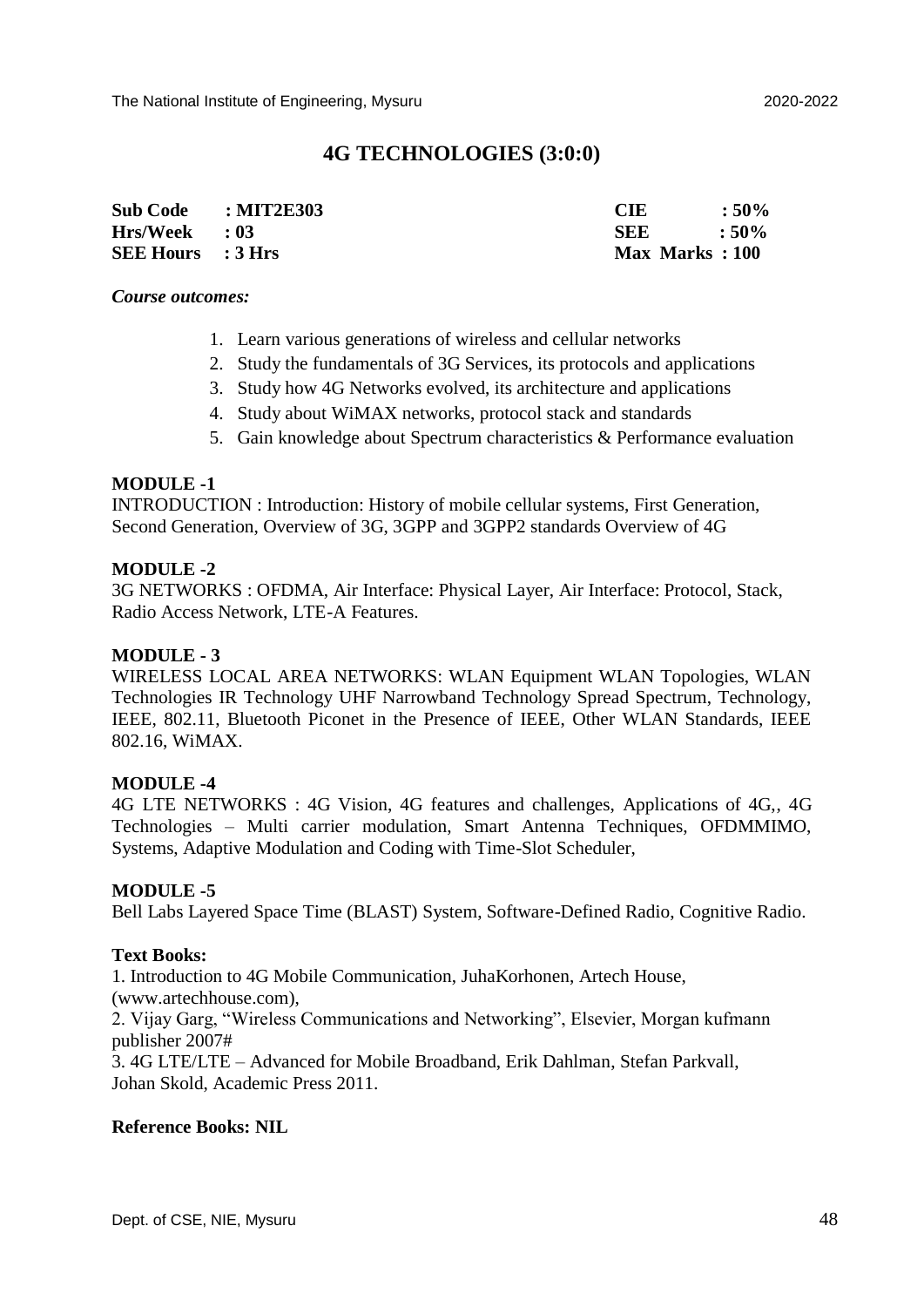#### **INTERNET OF THINGS (3:0:0)**

| <b>Sub Code</b>          | : MIT2E304 | <b>CIE</b>     | $:50\%$ |
|--------------------------|------------|----------------|---------|
| $Hrs/Week$ : 03          |            | SEE            | $:50\%$ |
| <b>SEE Hours</b> : 3 Hrs |            | Max Marks: 100 |         |

*Course outcomes:*

- 1. Learn the basic issues, policy and challenges in the IoT
- 2. Understand the Mechanism and Key Technologies in IoT
- 3. Understand the Standard of the IoT
- 4. Learn to manage the resources in the IoT
- 5. Deploy the resources into business

#### **MODULE -1**

What is The Internet of Things? Overview and Motivations, Examples of, Apllications, IPV6 Role,, Areas of Development and Standardization, Scope of, the Present Investigation.Internet of Things Definitions and frameworks-IoT, Definitions, IoT Frameworks, Basic Nodal Capabilities. Internet of Things, Application Examples-Overview, Smart Metering/Advanced Metering, Infrastructure-Health/Body Area Networks, City Automation, Automotive, Applications, Home Automation, Smart Cards, Tracking, Over-The-Air-Passive, Surveillance/Ring of Steel, Control Application Examples, Myriad Other, Applications.

#### **MODULE -2**

Fundamental IoT Mechanism and Key Technologies-Identification of IoT, Object and Services,, Structural Aspects of the IoT, Key IoT Technologies., Evolving IoT Standards-Overview and Approaches,IETF IPV6 Routing, Protocol for RPL Roll, Constrained Application, Protocol,Representational State, Transfer, ETSI M2M,Third Generation Partnership Project Service

Requirements for Machine-Type Communications, CENELEC, IETF IPv6, Over Lowpower WPAN, Zigbee IP(ZIP),IPSO

#### **MODULE - 3**

Layer <sup>1</sup>/<sub>2</sub> Connectivity: Wireless Technologies for the IoT-WPAN Technologies, for IoT/M2M, Cellular and Mobile Network Technologies for IoT/M2M,Layer, 3 Connectivity :IPv6 Technologies for the IoT: Overview and Motivations., Address Capabilities,IPv6 Protocol Overview, IPv6 Tunneling, IPsec in, IPv6,Header Compression Schemes, Quality of Service in IPv6, Migration, Strategies to IPv6.

#### **MODULE -4**

Case Studies illustrating IoT Design-Introduction, Home Automation, Cities,, Environment, Agriculture, Productivity Applications.

#### **MODULE -5**

Data Analytics for IoT – Introduction, Apache Hadoop, Using Hadoop, MapReduce for Batch Data Analysis

Apache Oozie, Apache Spark, Apache, Storm, Using Apache Storm for Real-time Data Analysis, Structural Health, Monitoring Case Study.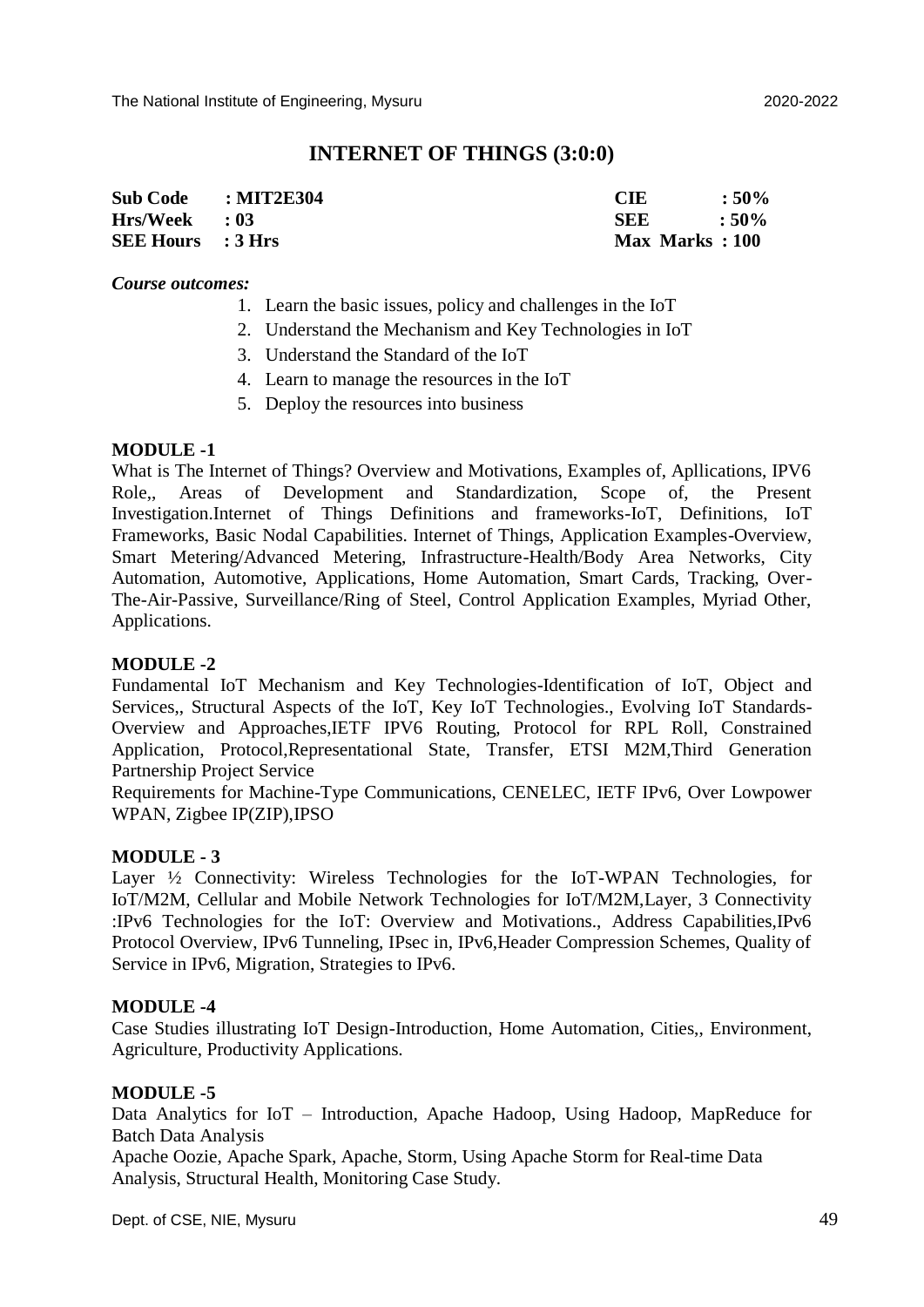#### **Text Books:**

1. Daniel Minoli, "Building the Internet of Things with IPv6 and MIPv6:The Evolving World of M2M Communications", Wiley, 2013 2. ArshdeepBahga, Vijay Madisetti, "Internet of Things: A Hands on Approach" Universities Press., 2015

#### **Reference Books:**

1.Michael Miller," The Internet of Things", First Edition, Pearson, 2015. 2.Claire Rowland, Elizabeth Goodman et.al.," Designing Connected Products", First Edition, O'Reilly, 2015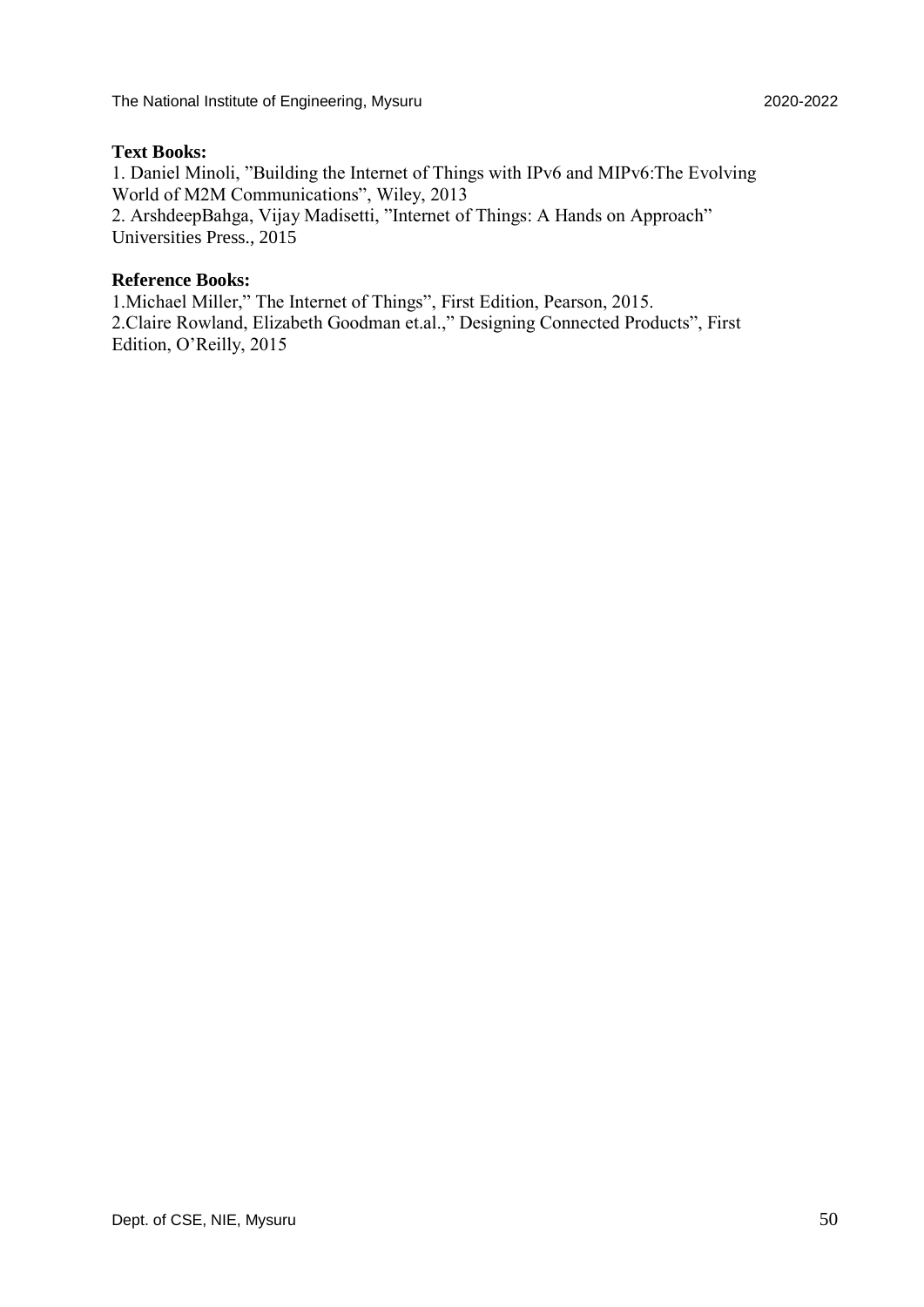#### **ARTIFICIAL INTELLIGENCE (3:0:0)**

| $\text{Sub Code}$ : MIT2E305 | CIE            | $:50\%$       |
|------------------------------|----------------|---------------|
| Hrs/Week : 03                | SEE.           | $\cdot$ : 50% |
| <b>SEE Hours</b> : 3 Hrs     | Max Marks: 100 |               |

#### **On Successful completion of the course, the students will be able to:**

- **1.** Define Artificial Intelligence point-out the role of computer engineers in Artificial Intelligence.
- **2.** Categorize the properties of task environment.
- **3.** Devise various strategies in formulation problems.
- **4.** Compare various search techniques used in AI.
- **5.** Computer optimal decisions in games.

#### **MODULE 1: 7 Hours**

Introduction, Definition of AI. The foundations of Artificial Intelligence. The history of artificial intelligence. Applications of AI.

**Self Learning Exercise:** State of the art in AI.

#### **MODULE 2:** 8 Hours

Intelligent agent, Agents and environments, behavior. The concept of rationality. The nature of environments. The structure of agents.

*Self Learning Exercise: How the components of agent's program work?* **MODULE 3:** 8 Hours

Solving problems by searching problem solving agents, example problems, searching for solutions, uninformed search strategies, Informed (heuristic) search strategies, Heuristic functions.

*Self Learning Exercise: Learning heuristics from experience.*

#### **MODULE 4: 8 Hours**

**Beyond classical search** Local search algorithms and optimization problems – this climbing search, simulated annealing, local beam search, genetic algorithms, local search in continuous spaces, searching with nondeterministic action searching with partial observations. Online search agents and unknown environments

*Self Learning Exercise: Learning in online search.* **MODULE 5:** 8 Hours

**Adversarial search** Games, optimal decision in games, Alpha-beta pruning, imperfect realtime decision.

*Self Learning Exercise: Stochastic games.*

#### **TEXTBOOK:**

1. Artificial Intelligence A modern Approach Stuart Russell, Peter Norvig Third edition, Pearson publication, 2015

#### **MOOC's:**

1. https://www.edx.org/course/artificial-intelligence-ucberkeleyx-cs188-1x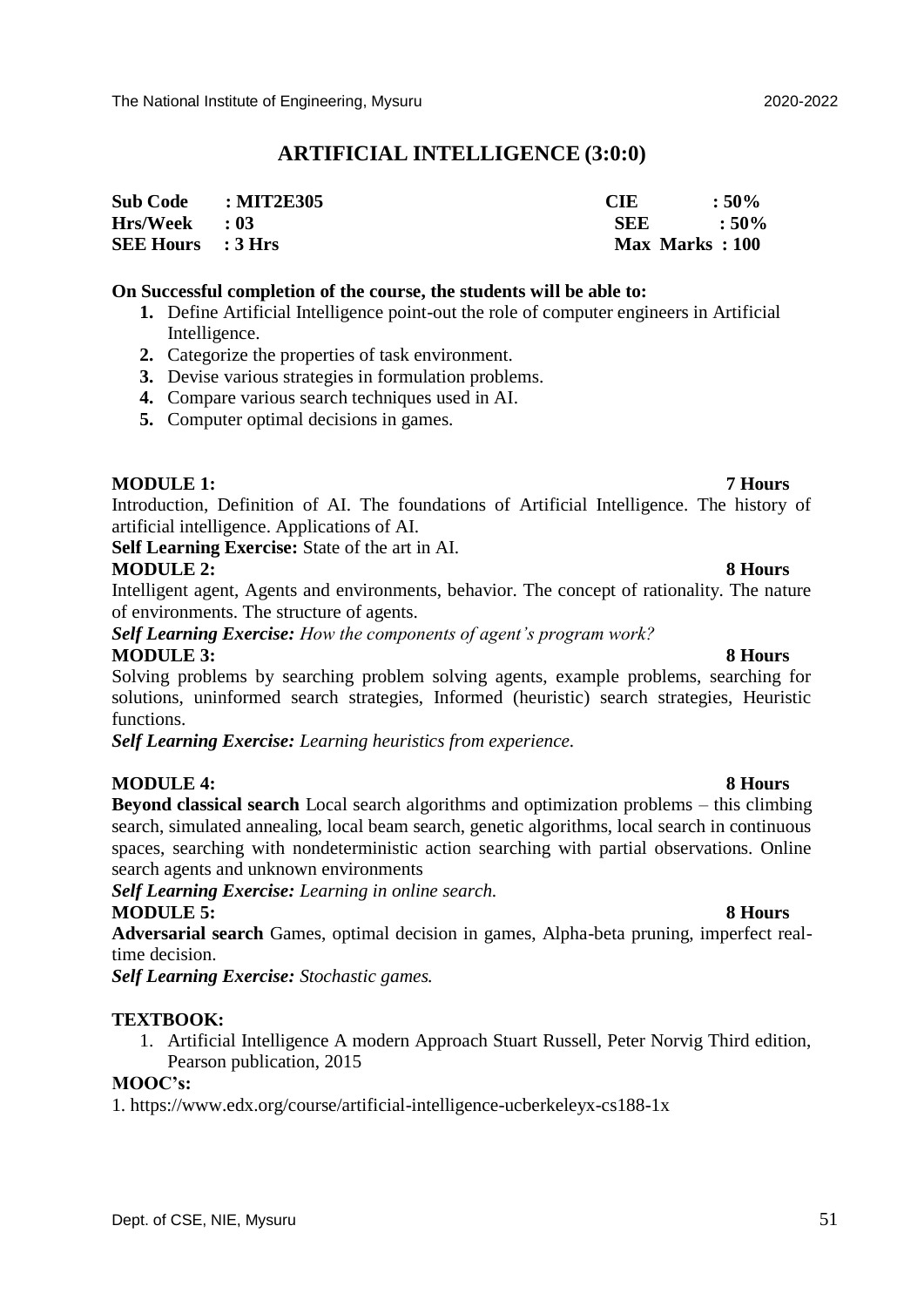## **ELECTIVE – IV**

#### **OPTICAL NETWORKS (3:0:0)**

| Sub Code : MIT2E401      | <b>CIE</b>     | $:50\%$ |
|--------------------------|----------------|---------|
| $Hrs/Week$ : 03          | <b>SEE</b>     | $:50\%$ |
| <b>SEE Hours</b> : 3 Hrs | Max Marks: 100 |         |

#### *Course Outcomes:*

- **1.** Discuss the different generations of digital transport networks
- **2.** Diagnose the timing and synchronization in digital networks
- **3.** Describe architecture of Optical Transport Network(OTN)
- **4.** Discuss Wavelength Division Multiplexing(WDM)
- **5.** Analyze the concepts of label switching and its importance in Optical Transport Network (OTN)
- 1. **Introduction, Telecommunications Infrastructure, Characteristics of Optical Fiber**: Three generations of Digital Transport Networks; A brief introduction to WDM and TDM; The Optical Marketplace; Key Optical Nodes; Other Key Terms; Evolution of Optical Systems; Key attributes of Optical Fiber, The Local Connections; The Backbone Connections; The Digital Multiplexing Hierarchy; The Digital Signaling Hierarchies; T1 / DS1 and T3 / DS3; The Layered Protocol Model in the Transport Network; considerations for Interworking Layer1, Layer 2, and Layer 3 Networks, The Basics; The Wavelength; The Basic Components; Structure of the Fiber; Fiber Types; Key Performance Properties of Fiber; Attenuation; Amplifier Spontaneous Emission; Chromatic Dispersion;.

*Self study component:-Wireless Optical Systems, Lasers*

2. **Timing and Synchronization, SONET and SDH**: Timing and Synchronization in Digital Networks; Effect of a Timing error; The Clocking Signal; Types of Timing in Networks; Timing Variations; Methods of Clock Exchange; Distribution of Timing Using SONET and DS1; Timing Downstream Devices; Synchronization Status Messages and Timing Loops, The SONET Multiplexing Hierarchy; SONET and SDH Multiplexing Structure; The SONET / SDH Frame Structure; SONET and SDH Functional Components; SONET and SDH Problem Detection; Locating and Adjusting Payload with Pointers; Virtual Tributaries in more detail; Virtual Tributaries in Virtual Containers; The Overhead Bytes;

*Self study component:-Building Integrated Timing Supply, SONET and SDH Concatenation*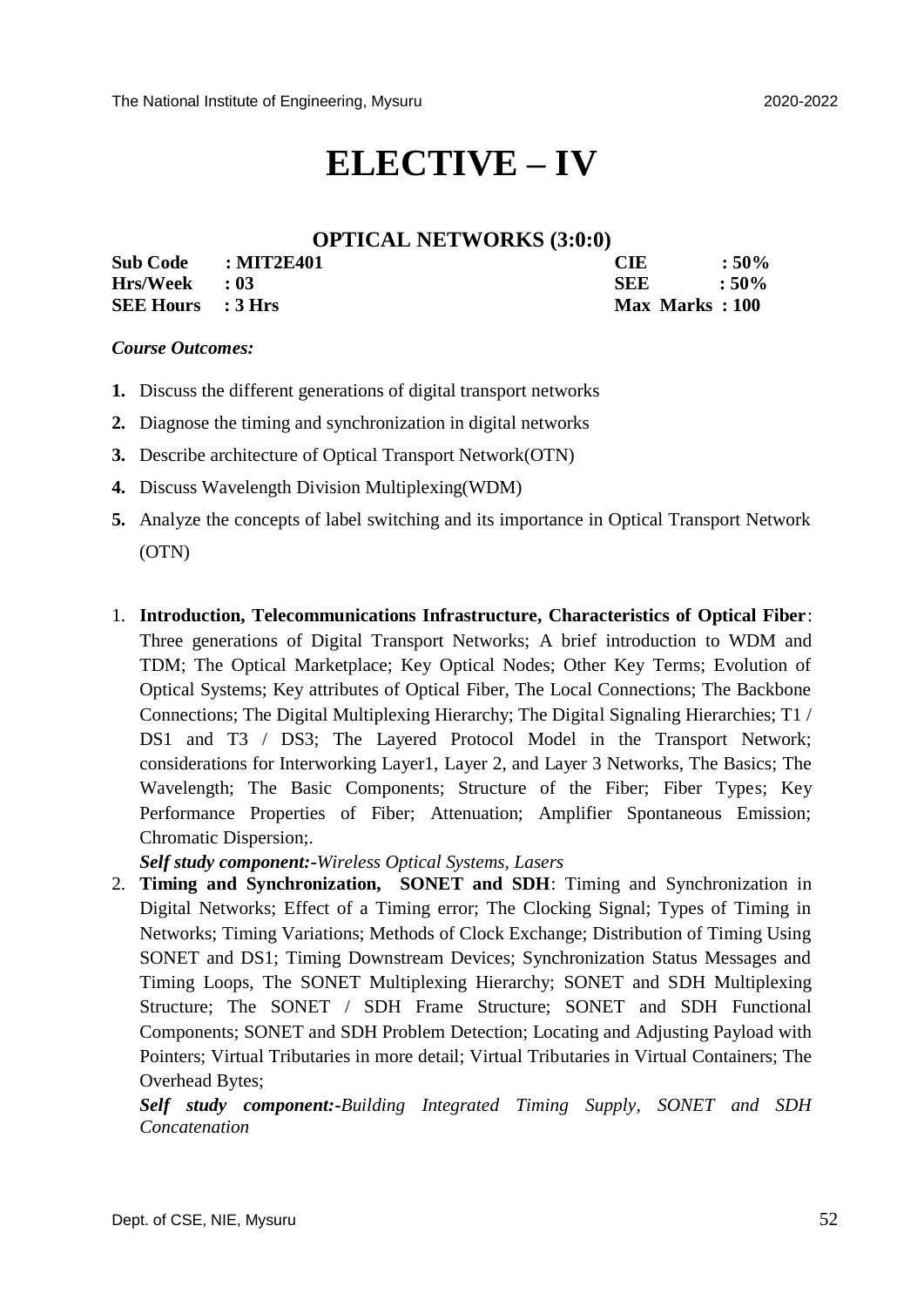3. **Architecture of Optical Transport Networks, WDM, Network Topologies and Protection Schemes:** The Digital Wrapper; Control Planes; In-Band and Out-Band Control Signaling; Importance of Multiplexing and Multiplexing Hierarchies; Current Digital Transport Hierarchy; SONET Multiplexing Hierarchy; SDH Multiplexing Hierarchy; Key Indexes and Other Terms; The New Optical Transport and Digital Transport Hierarchy; The OTN Layered Model; Encapsulation and Decapsulation Operations;

*Self study component:-Generic Framing Procedure*

4. **The WDM Operation; DWDM, TDM and WDM Topologies**; Relationship of WDM to SONET / SDH; EDF; WDM Amplifiers; Add-Drop Multiplexers; WDM Cross-Connects; Wavelength Continuity Property; Examples of DWDM Wavelength Plan; Higher Dispersion for DWDM; Tunable DWDM Lasers, The Non-Negotiable Requirement Robust Networks; Diversity in the Network; Line and Path Protection Switching; Types of Topologies; Working and Protection Fibers; Point-to-Point Topology; BLSR; Protection Switching on Four-Fiber BLSR; Meshed Topologies; PONs; Ethernet in the Wide Area Backbone,

*Self study component:-Metro Optical Networking.*

5. **MPLS and Optical Networks, Architecture of IP and MPLS-Based OTNs:** Label Switching; FEC; Types of MPLS Nodes; Label Distribution and Binding; Label Switching and Traffic Forwarding; MPLS Support of VPNs; MPLS Traffic Engineering; Multiprotocol Lambda Switching; MPLS and Optical TE Similarities; Possibilities for the MPIS Network; Control and Data Planes Interworking, IP, MPLS, and Optical Control Planes; Interworking the three Control Planes; Management of the Planes; A Framework for the IP over Optical Networks; An Opposing View; Generalized MPLS use in Optical Networks; Bi-Directional LSPs in Optical Networks; GMPLS Extensions for G.709; *Self study component:-GMPLS with SONET and SDH.*

#### **TEXT BOOKS:**

1. Uyless Black: Optical Networks, Pearson Education Asia, 2002.

#### **REFERENCE BOOKS:**

- 1. Rajiv Ramaswami and Kumar N.Sivaranjan: Optical Networks A Practical Perspective, Morgan Kaufuann, 2000.
- 2. Paul E.Green Jr.: Fiber Optic Network, Prentice Hall, 1993.
- 3. Jeff Hecht: Understanding Fiber Optics, 4th Edition, PHI 1999.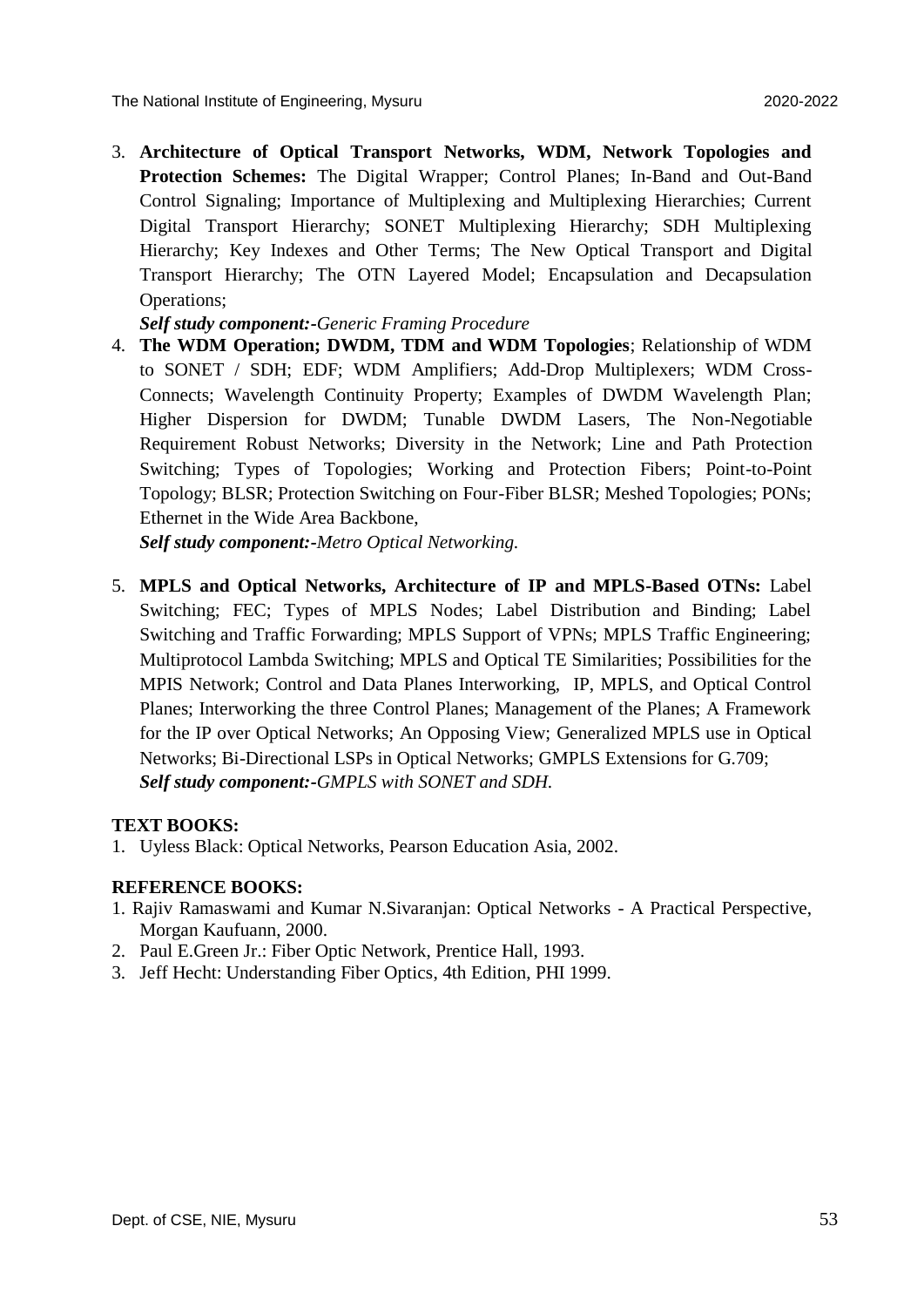#### **ADHOC NETWORKS (3:0:0)**

| Sub Code : MIT2E402      | <b>CIE</b>     | $:50\%$ |
|--------------------------|----------------|---------|
| Hrs/Week : 03            | <b>SEE</b>     | $:50\%$ |
| <b>SEE Hours</b> : 3 Hrs | Max Marks: 100 |         |

#### *Course Outcomes*

On successful completion of the course the students will be able to

- 1. List and explain the various issues and applications of Ad hoc wireless networks.
- 2. Classify and Explain the working of MAC protocols for Ad-hoc wireless networks
- 3. Discuss the issues in designing routing protocols and working of Table-Driven Routing protocols and On-Demand Routing protocols.
- 4. Analyze the challenges in designing Transport layer Protocols for Ad-hoc networks, Compare and contrast the working of Transport protocols.
- 5. Identify the issues in designing Security Protocols for Ad-hoc networks focusing on the working performance of various security protocols.

#### **MODULE- 1**

**INTRODUCTION:** Cellular and Ad Hoc Wireless networks, Applications of Ad Hoc wireless networks; Issues in Ad hoc wireless networks: Medium Access Scheme, Routing, Multicasting, Transport Layer Protocols, Pricing Scheme, Quality of service positioning, Self-organization, Security, Addressing and Service Discovery, Energy Management, Scalability, Deployment Considerations.

*SLE : Ad hoc wireless Internet.* **8 Hours**

#### **MODULE- 2**

**MAC PROTOCOLS:** MAC Protocols for Ad hoc wireless Networks: Introduction, Issues in designing a MAC protocol for Ad hoc wireless Networks, Design goals of a MAC protocol for Ad-hoc wireless Networks, Classification of MAC Protocols, Contention based protocols with reservation mechanisms: D-PRMA, CATA, SRMA/PA, FPRP. *SLE : MACA/PR Protocol* **8 Hours** 

## **MODULE- 3**

**ROUTING PROTOCOLS-I :** Routing protocols for Ad-hoc Wireless Networks: Introduction, Issues in Designing a Routing Protocol for Ad-hoc Wireless Networks, Classification of Routing Protocols. Table driven routing protocols**:** DSDV, WRP, CGSR. On-Demand Routing Protocols: DSR, AODV, LAR and ABR. *SLE: STAR protocol and SSA protocol* **8 Hours**

#### **MODULE - 4**

**TRANSPORT LAYER:** Transport Layer Protocols for Ad-hoc wireless Networks: Introduction, Issues in Designing a Transport Layer Protocol for Ad-hoc wireless Networks, Design Goals of a Transport Layer Protocol for Ad hoc wireless Networks, Classification of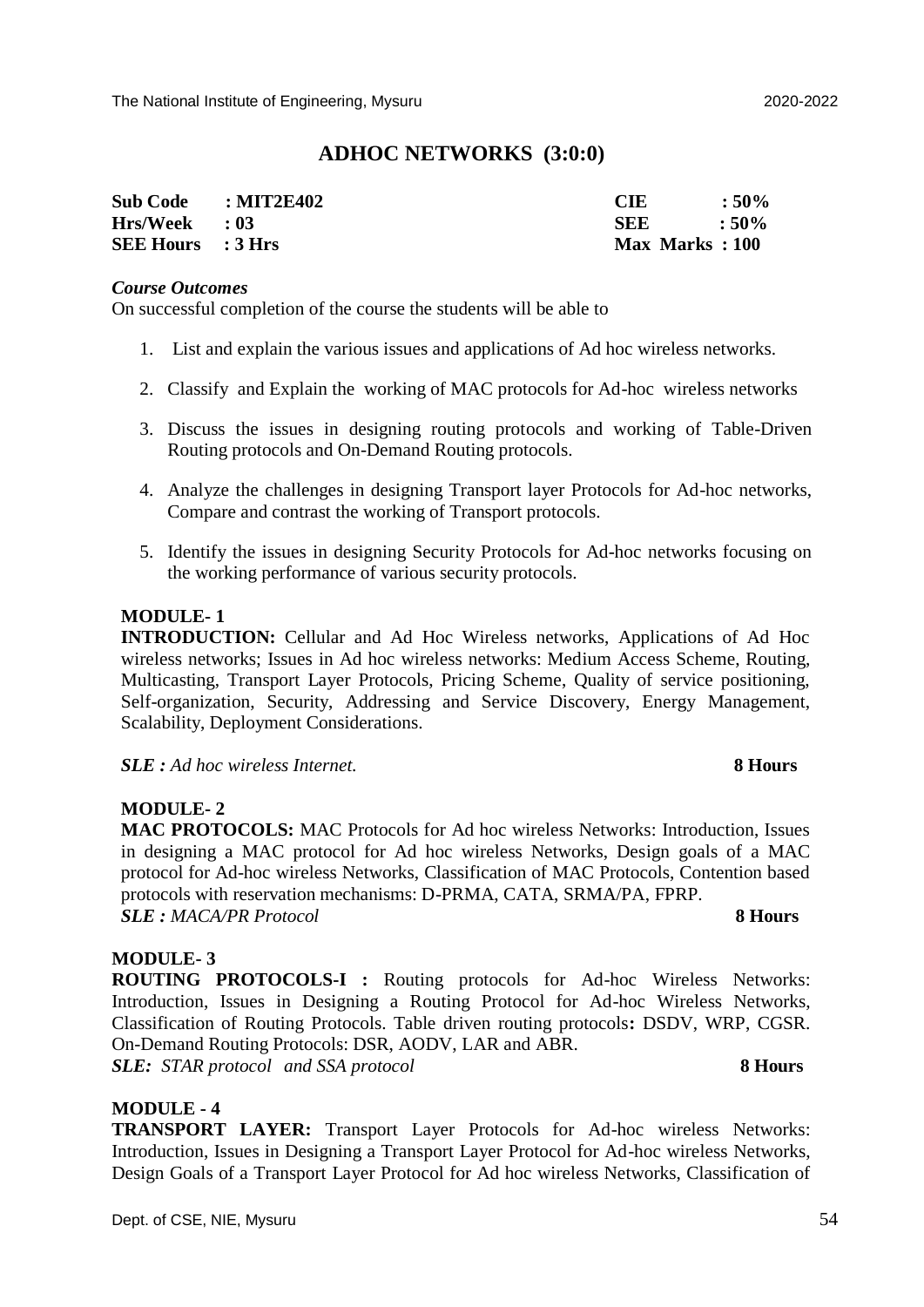Transport Layer Solutions, TCP over Ad-hoc wireless Networks: Feedback-Based TCP, TCP with Explicit Failure Notification, TCP-BUS, Split TCP. *SLE : ATP* **8 Hours**

#### **MODULE - 5**

**SECURITY:** Security in wireless Ad hoc wireless Networks, Network security requirements, Issues &Challenges in Security Provisioning, Network security Attacks, Key Management: Symmetric and Asymmetric key Algorithms, key Management Approaches, key management in Ad-hoc Wireless Networks: Secure routing in Ad-hoc wireless Networks: Requirements, SAR protocol, Security-Aware AODV protocol.

#### *SLE : ARAN Protocol* **7 Hours**

#### **TEXT BOOK**

1. **Ad hoc Wireless Networks** – C. Siva Ram Murthy & B. S. Manoj,  $2<sup>nd</sup>$  Edition, Pearson Education, 2005.

#### **REFERENCE BOOKS**

- 1. **Ad hoc Wireless Networks**  Ozan K. Tonguz and Gianguigi Ferrari, John Wiley, 2006.
- 2. **Ad hoc Wireless Networking –** Xiuzhen Cheng, Xiao Hung, Ding-Zhu Du, KluwerAcademic Publishers, 2004.
- 3. **Adhoc Mobile Wireless Networks -** C.K. Toh, Protocols and Systems, Prentice-Hall PTR,2002.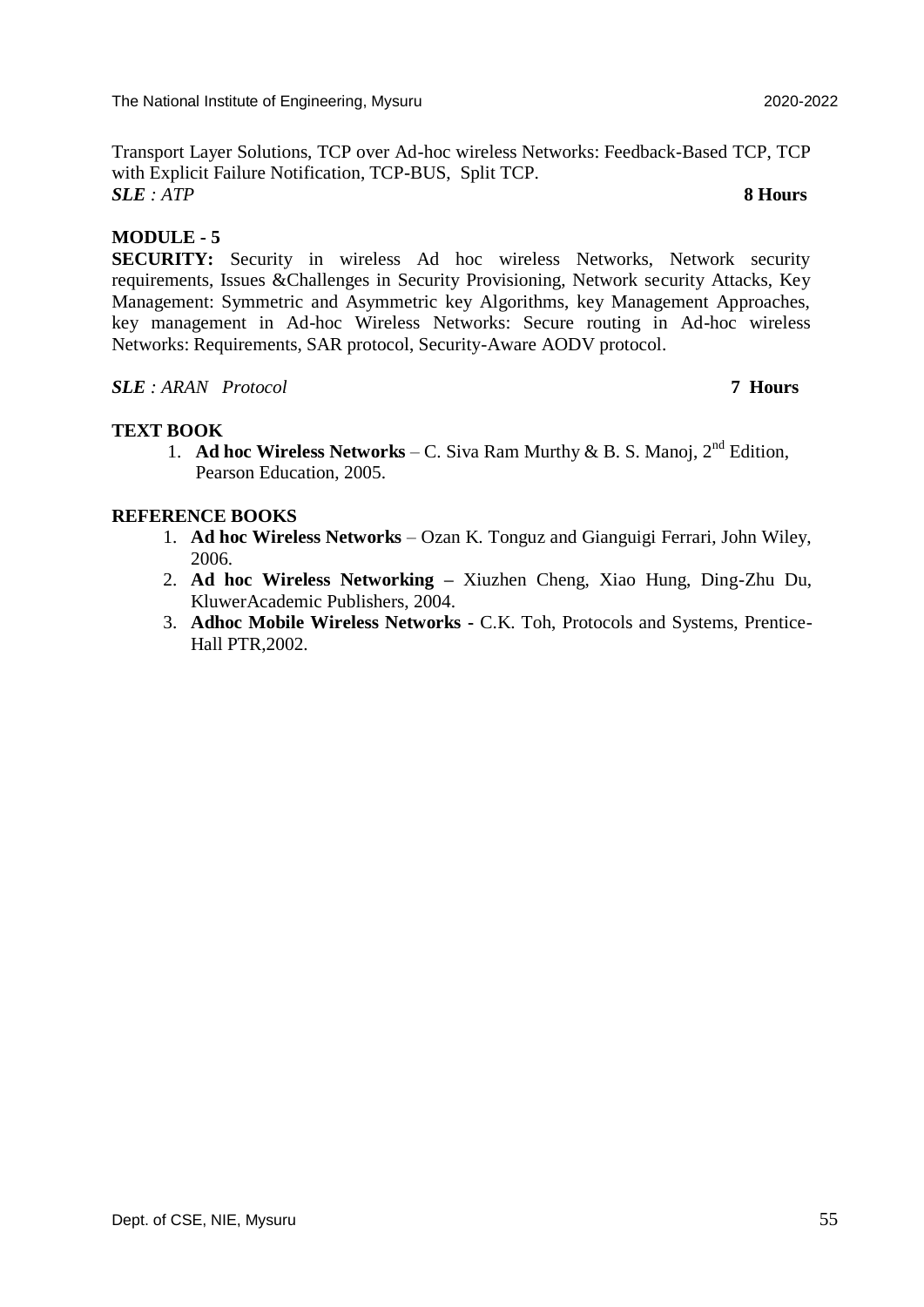#### **PYTHON APPLICATIONS PROGRAMMING (3:0:0)**

| Sub Code : MIT2E403      | CIE            | $:50\%$ |
|--------------------------|----------------|---------|
| $Hrs/Week$ : 03          | <b>SEE</b>     | $:50\%$ |
| <b>SEE Hours</b> : 3 Hrs | Max Marks: 100 |         |

#### *Course outcomes*

- 1. Learn Various Paradigms of Python Programming.
- 2. GUI Programming using Tkinter.
- 3. handle Files, Lists and Dictionaries in Python.
- 4. Learn How to combine data structures and functions available in Python to solve Problems.
- 5. Learning Python through Applications.

#### **MODULE -1**

Introduction to Python: Basic features, creating Python programs, Functions, Strings, Lists, Tuples, and sets, Selections, Loops, Programming examples

#### **MODULE -2**

Dictionaries, Files, Objects and classes, Object Oriented programming, Regular Expressions, text processing, Programming exercises

#### **MODULE -3**

Internet Programming, Multi threaded programming, Programming exercises

#### **MODULE -4**

GUI Programming: Tkinter, Database Programming

#### **MODULE -5**

Web Development: Web clients and servers, Web application Progrmming, case studies (A simple Blog, A wiki web, XML to read iTunes Database)

#### **Text Books:**

1. Exploring Python, Timothy A. Budd, McGraw Hill education, Indian edition, ISBN-13: 978-0-07-132122-8

2. Core Phthon Applications Programming, Wesley J. Chun, Pearson, 2016

#### **Reference Books:**

1. Kenneth A. Lambert , B.L Juneja , "Fundamentals of Python Programming", Cengage Learning,ISBN:978-81-315-2903-4, 2015

2. Charles Dierbach. "Introduction to Computer Science Using Python: A Computational Problem-Solving Focus", Wiley,ISBN:978-81-265-5601-4,2015

3. Allen B.Downey,"Think Python",O'Reilly,First Edition,2012,ISBN:978-93-5023-863-9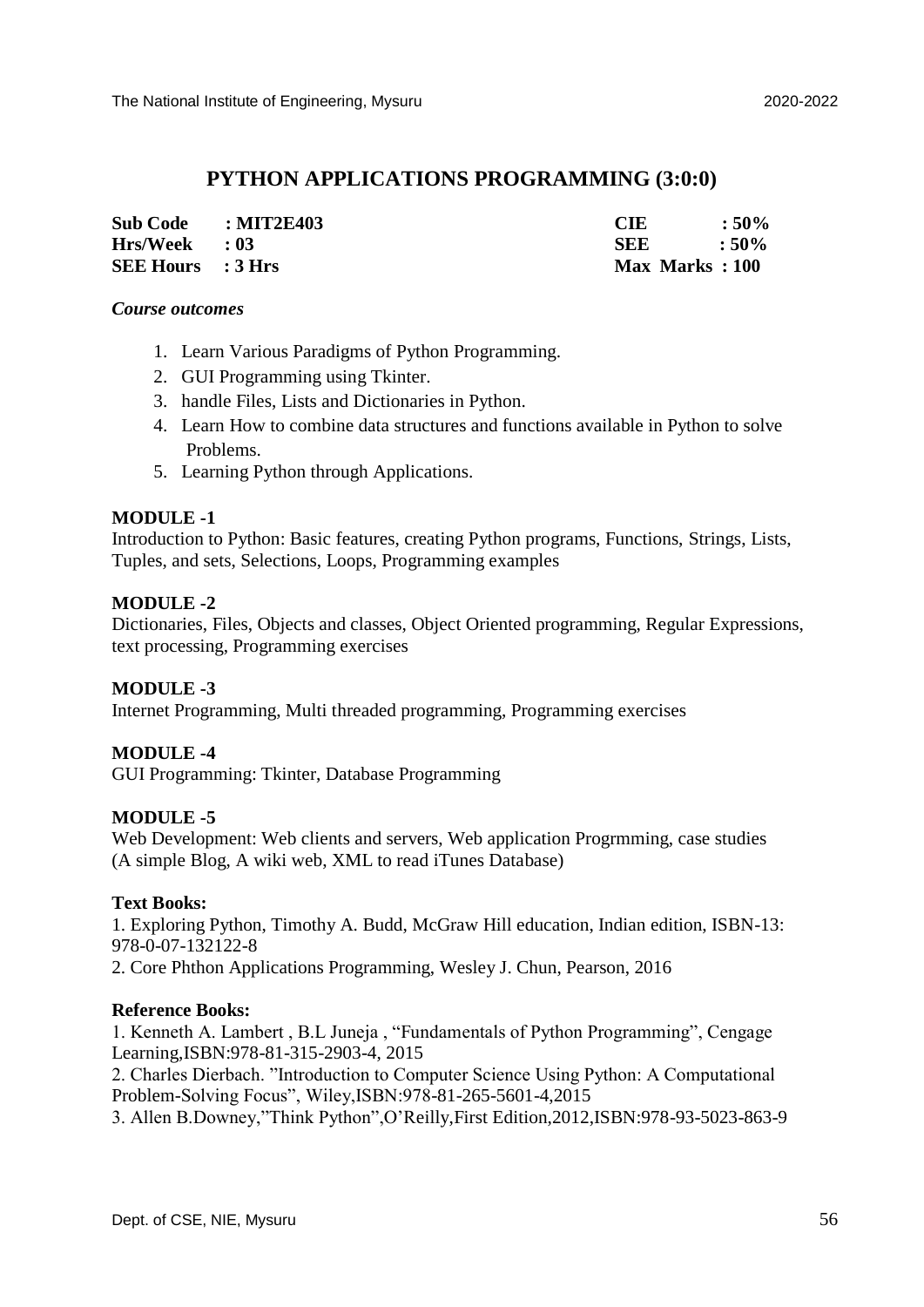#### **WEB PROGRAMMING (3:0:0)**

| Sub Code : MIT2E404      | <b>CIE</b>     | $:50\%$ |
|--------------------------|----------------|---------|
| $Hrs/Week$ : 03          | SEE            | $:50\%$ |
| <b>SEE Hours</b> : 3 Hrs | Max Marks: 100 |         |

#### *Course outcome*

On successful completion of the course the students will be able to

- 1. Create web pages using HTML/XHTML and CSS.
- 2. Analyze working of simple JavaScript programs on client side
- 3. Demonstrate how to embed JavaScript into HTML and handle different types of events
- 4. Create dynamic documents using JavaScript
- 5. Demonstrate the importance of XML in web page.
- **1. XHTML and CSS:** Internet, WWW, Web Browsers, and Web Servers; URLs; MIME; HTTP; The Web Programmers Toolbox , Origins and evolution of HTML and XHTML; Basic syntax; Standard XHTML document structure; Basic text markup. Images; Hypertext Links; Lists; Tables; Forms; Frames; Syntactic differences between HTML and XHTML.. Introduction; Levels of style sheets; Style specification formats; Selector forms; Property value forms; Font properties; List properties; Color; Alignment of text; The Box model; Background images; The <span> and<div> tags;

*Self study component:-Conflict resolution.*

**2. Javascript:** Overview of JavaScript; Object orientation and JavaScript; General syntactic characteristics; Primitives, operations, and expressions; Screen output and keyboard input; Control statements; Object creation and modification; Arrays; Functions; Constructor;; Errors in scripts; Examples.

*Self study component:-Pattern matching using regular expressions*

**3. JavaScript and HTML Documents:** The Javascript execution environment; The Document Object Model; Element access in Javascript; Events and event handling; Handling events from the Body elements, Button elements, Text box and Password elements; The DOM 2 event model; The navigator object.

*Self study component:-DOM tree traversal and modification*

*4.* **Dynamic Documents with JavaScript:** Introduction to dynamic documents; Positioning elements; Moving elements; Element visibility; Changing colors and fonts; Dynamic content; Stacking elements; Locating the mouse cursor; Reacting to a mouse click; Slow movement of elements;

#### *Self study component:-Dragging and dropping elements.*

**5. XML:** Introduction; Syntax; Document structure; Document Type definitions; Namespaces; XML schemas; Displaying raw XML documents; Displaying XML documents with CSS; XSLT style sheets; XML processors.

*Self study component:-Web services*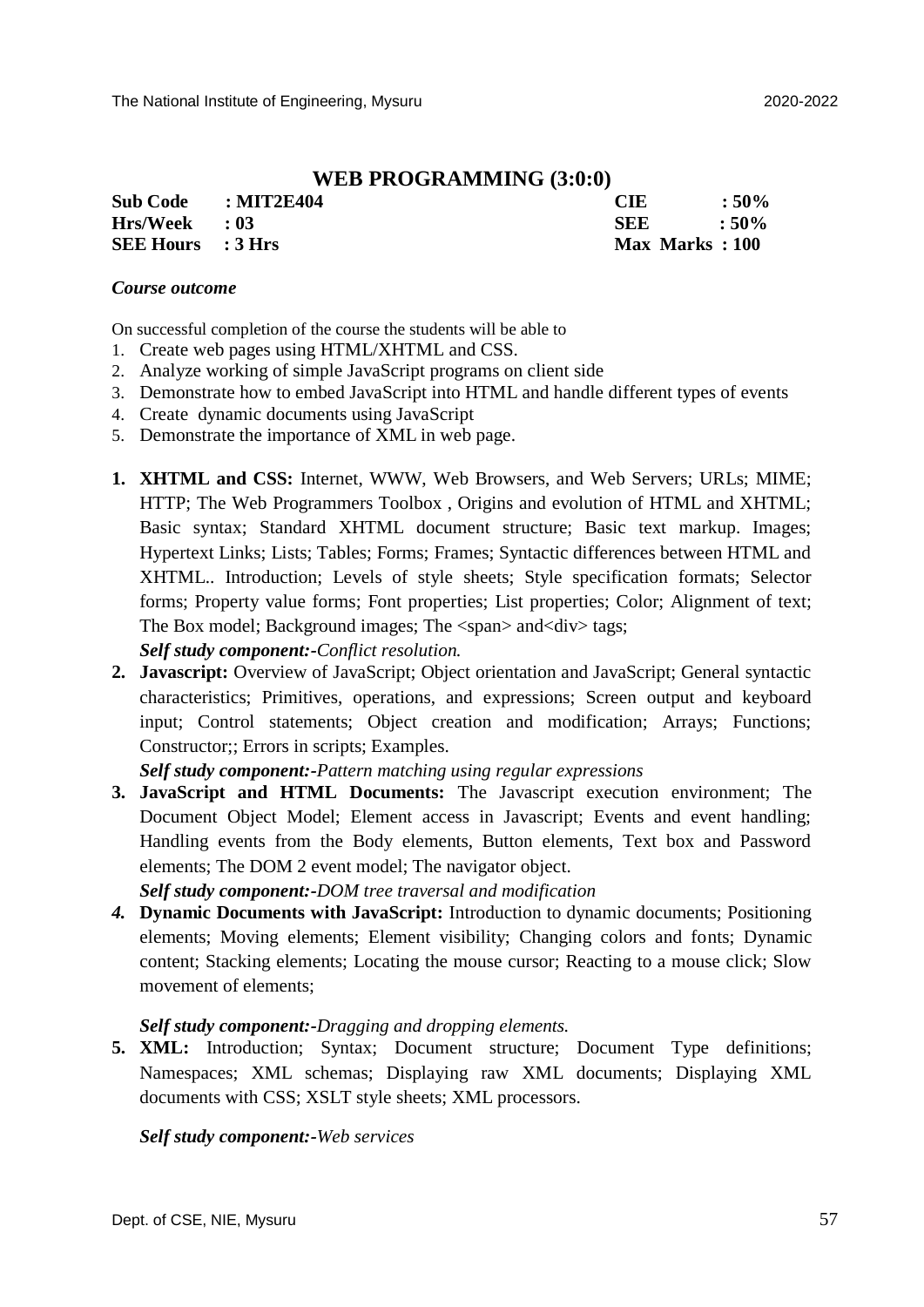#### **Text books:**

1. Robert W. Sebesta: Programming the World Wide Web, 4<sup>th</sup>Edition, Pearson Education, 2008.

#### **Reference books:**

1. M. Deitel, P.J. Deitel, A. B. Goldberg**:** Internet & World WideWeb How to program, 3rd Edition, Pearson Education / PHI,2004.

2. Chris Bates: Web Programming Building Internet Applications, 3rd Edition, Wiley India, 2006.

3. Xue Bai et al**:** The Web Warrior Guide to Web Programming, Thomson, 2003.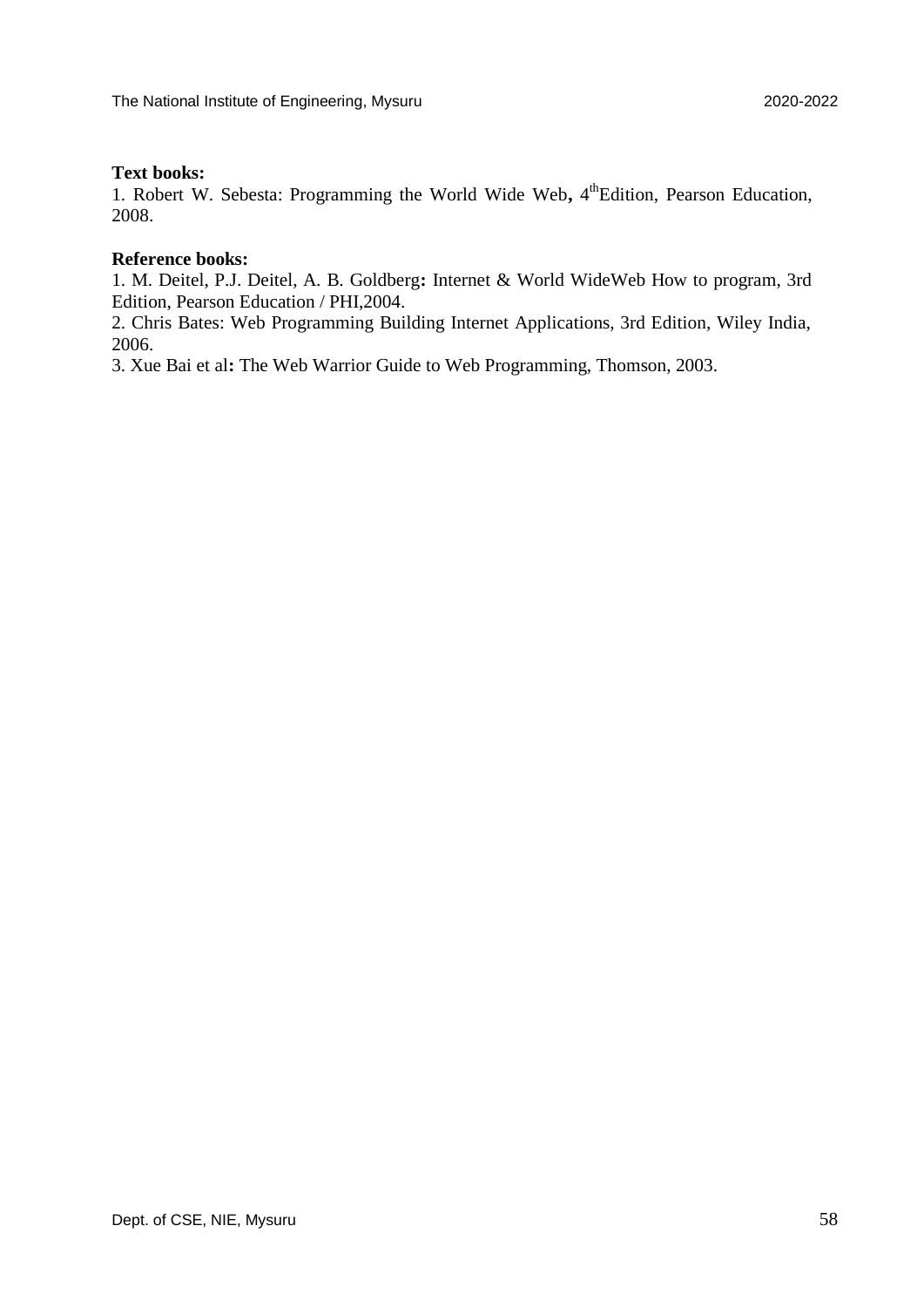#### **INTRODUCTION TO MACHINE LEARNING (3:0:0)**

| Sub Code : MIT2E405      | <b>CIE</b>     | $:50\%$ |
|--------------------------|----------------|---------|
| Hrs/Week : 03            | <b>SEE</b>     | $:50\%$ |
| <b>SEE Hours</b> : 3 Hrs | Max Marks: 100 |         |

#### *Course Outcomes*

#### **On Successful completion of the course, the students will be able to:**

- 1. Explain is machine learning, supervised learning and some algorithms
- 2. Understand Bayesian theory and extend it to machine learning, learn few parametric methods
- 3. Explain different multivariate methods
- 4. Analyze Clustering and k-Means Clustering mechanisms
- 5. Understand decision trees and importance

#### **MODULE 1:** 8 Hrs

#### **Introduction.**

What Is Machine Learning?, Learning Associations, Classification, Regression, Unsupervised Learning, Reinforcement Learning,

#### **Supervised Learning**

Learning a Class from Examples, Vapnik-Chervonenkis (VC) Dimension, Probably Approximately Correct (PAC) Learning, Learning Multiple Classes, Regression, Model Selection and Generalization, Dimensions of a Supervised Machine Learning Algorithm,

*Self Learning Exercise: Examples of Machine Learning Applications.*

#### **MODULE 2:** 9 Hrs

#### **Bayesian Decision Theory**

Introduction, Classification, Losses and Risks, Discriminant Functions, Utility Theory, Value of Information, Bayesian Networks, Influence Diagrams, Association Rules,

#### **Parametric Methods**

Introduction, Bernoulli Density, Multinomial Density, Gaussian (Normal) Density, Evaluating an Estimator: Bias and Variance, The Bayes' Estimator, Parametric Classification, Regression, Tuning Model Complexity: BiasjVariance Dilemma, Model Selection Procedures,

*Self Learning Exercise: Maximum Likelihood Estimation*

#### **MODULE 3:** 9 Hrs

#### **Multivariate Methods**

Multivariate Data, Parameter Estimation, Estimation of Missing Values, Multivariate Normal Distribution, Tuning Complexity, Discrete Features, Multivariate Regression,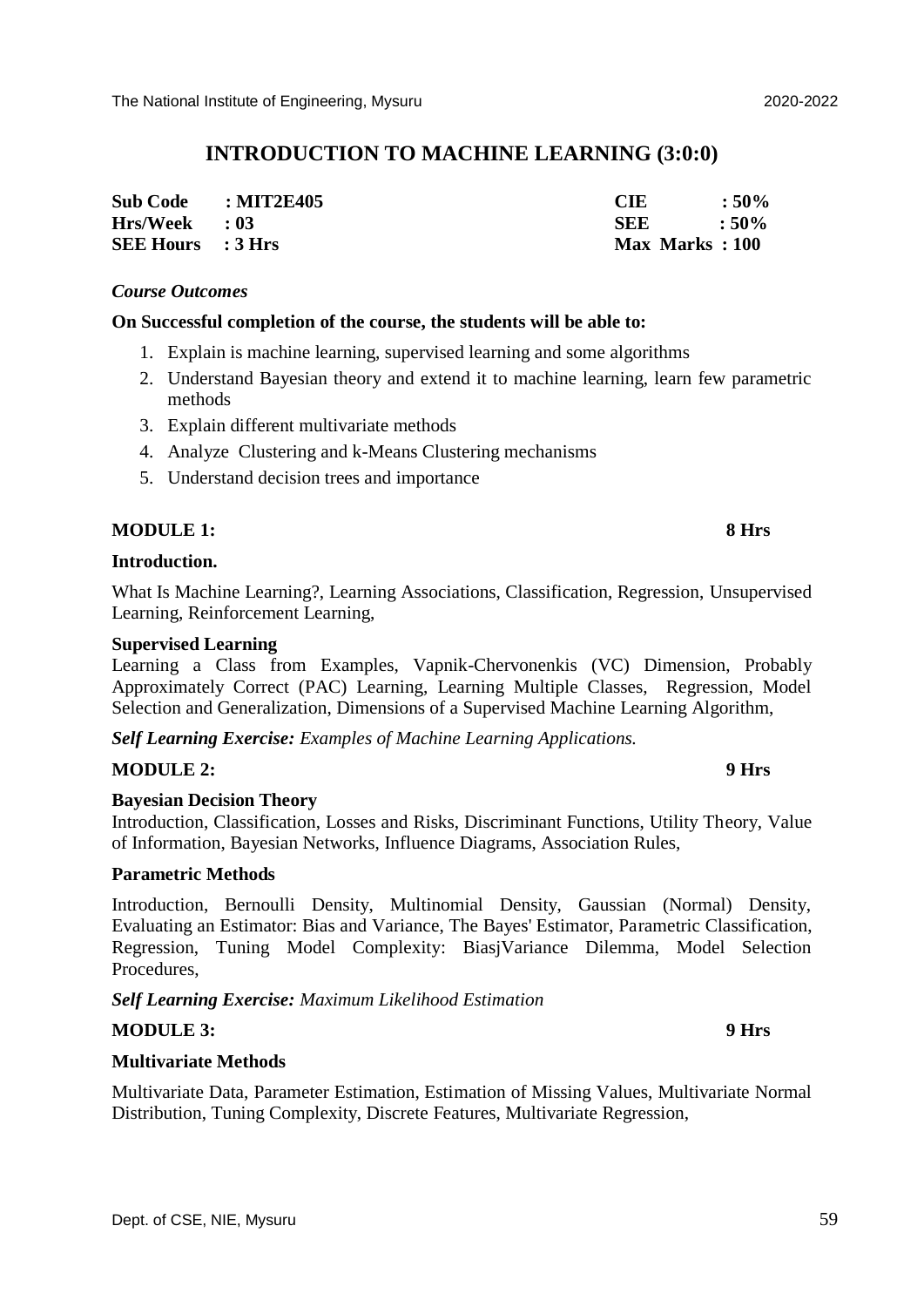#### **Dimensionality Reduction**

Introduction, , Principal Components Analysis, Factor Analysis, Multidimensional Scaling, Linear Discriminant Analysis,

*Self Learning Exercise: Multivariate Classification, Subset Selection*

#### **MODULE 4:** 8 Hrs

**Clustering** 

Introduction, *Mixture* Densities, k-Means Clustering, Expectation-Maximization Algorithm, Mixtures of Latent Variable Models, Supervised Learning after Clustering,

*Self Learning Exercise:*Hierarchical Clustering, Choosing the Number of Clusters.

#### **MODULE 5:** 9 Hrs

#### **Decision Trees**

Introduction, Univariate Trees, Classification Trees, Regression Trees, Pruning, Rule Extraction from Trees, Learning Rules from Data, Multivariate Trees,

**Self Learning Exercise:** *Case Study: Customer Churn*

Business Understanding, Data Understanding, Data Preparation, Modeling, Evaluation Deployment

#### **TEXT BOOKS:**

- 1. Ethem Alpaydm, Introduction to Machine Learning (Adaptive Computation and machine learning) The MIT Press Cambridge, Massachusetts London, ISBN: 0-262- 01211-1, 2004
- 2. John D. Kelleher, Brian Mac Namee, Aoife D'Arcy, FUNDAMENTALS OF MACHINE LEARNING FOR PREDICTIVE DATA ANALYTICS Algorithms, Worked Examples, and Case Studies, The MIT Press,Cambridge, Massachusetts, London, England

#### **REFERENCE BOOK:**

1. Simon Rogers, Mark Girolami, A first course in machine learning, Chapman, & Hall/CRC machine learning& pattern recognition, 2011

#### **MOOC's:**

1. https://www.courseera.org/learn/machine-learning [stanford university]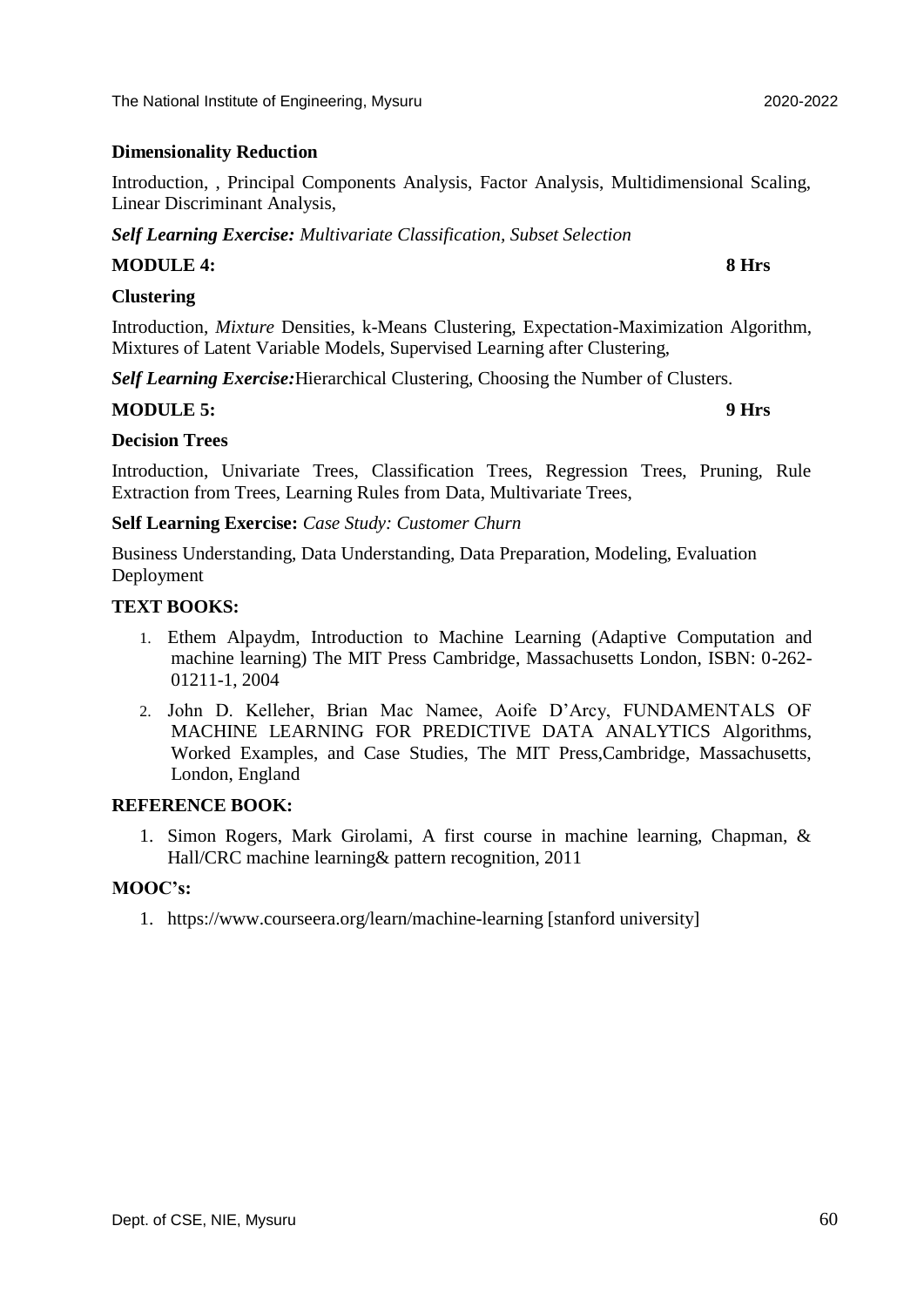# **III SEMESTER**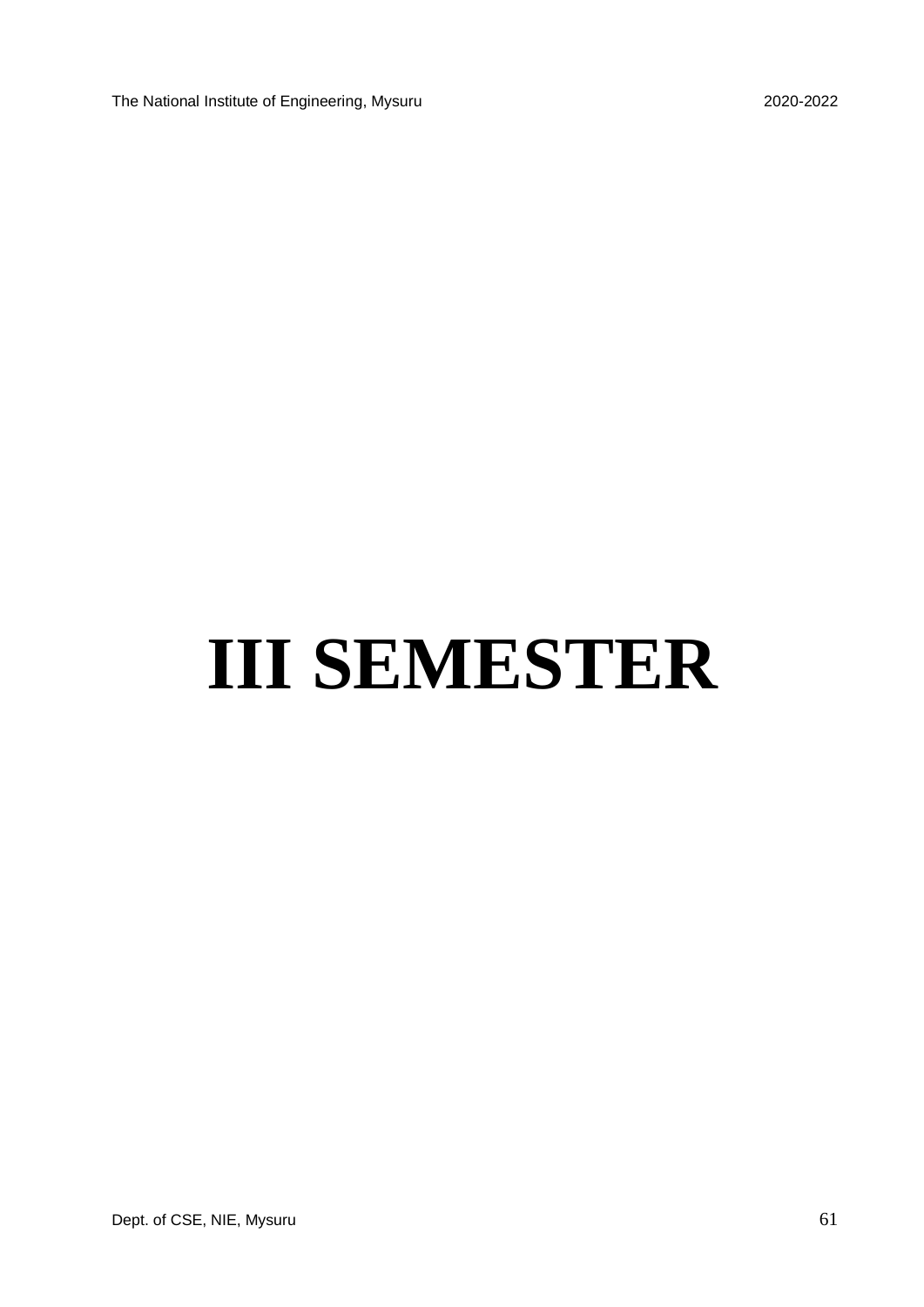## **MITXXX Open Elective (MOOC) MITXXX Engineering Management (MOOC) Course Code : MIT3C02**

#### **Course: Seminar/ paper Presentation**

On successful completion of the course, the students will be able to:

- 1. Identify current trends in a specific area of interest.
- 2. Identify real world issues by conducting literature survey of the area.
- 3. Understand and interpret the results of technical work as indicated by the literature.
- 4. Present a proper report, both orally and in writing on their seminar topic

#### **Course Code: MIT3C04**

#### **Course: Project Phase-I**

On successful completion of the course the students will be able to

- 1. Identify a real world engineering problem and formulate it.
- 2. Outline a software project plan to check the feasibility of the solution in terms of both time and cost.
- 3. Describe the problem to identify both software and hardware requirement.
- 4. Carry out extensive literature survey to evaluate the available tools and adapt it to develop a suitable design.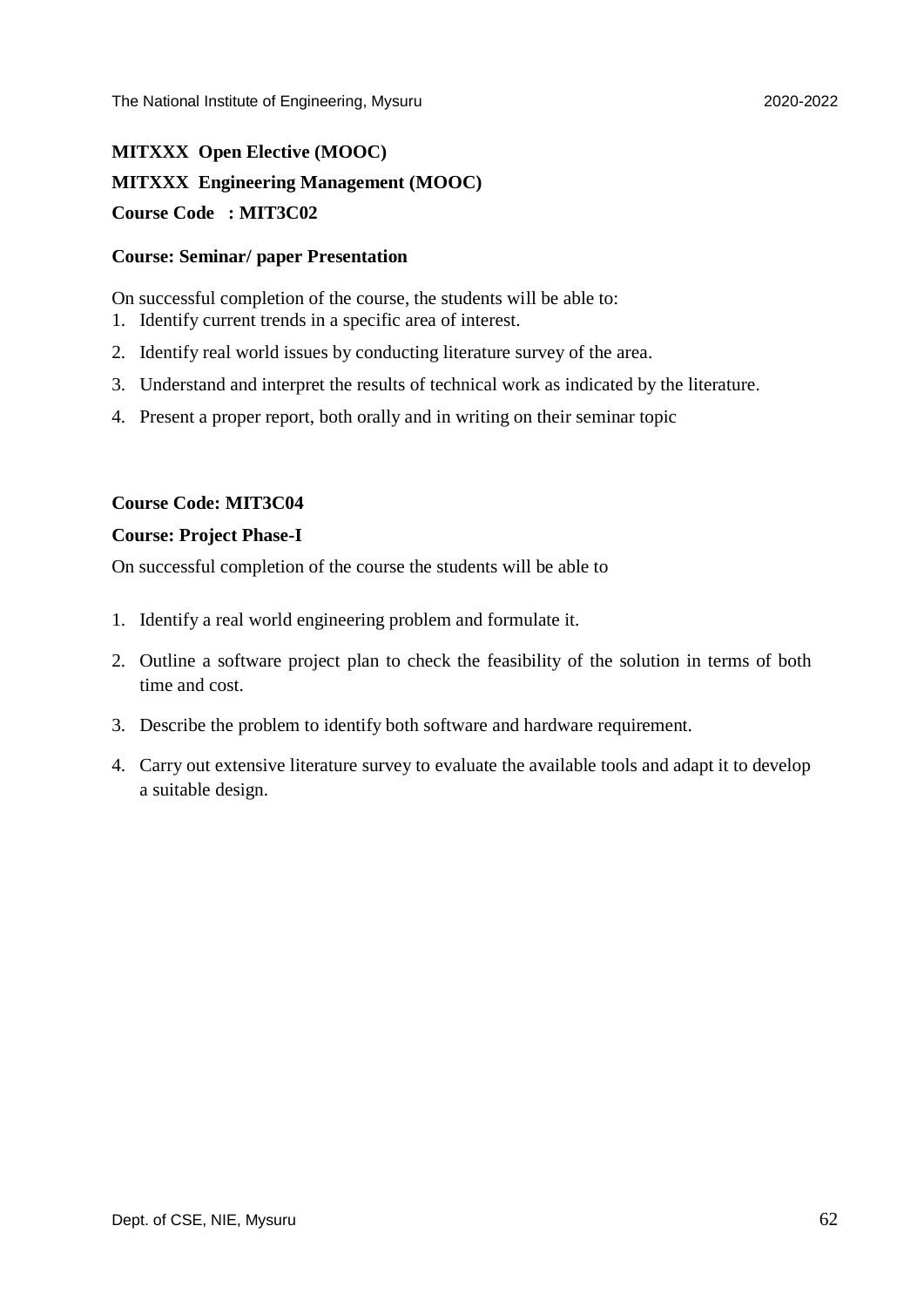The National Institute of Engineering, Mysuru 2020-2022

# **IV SEMESTER**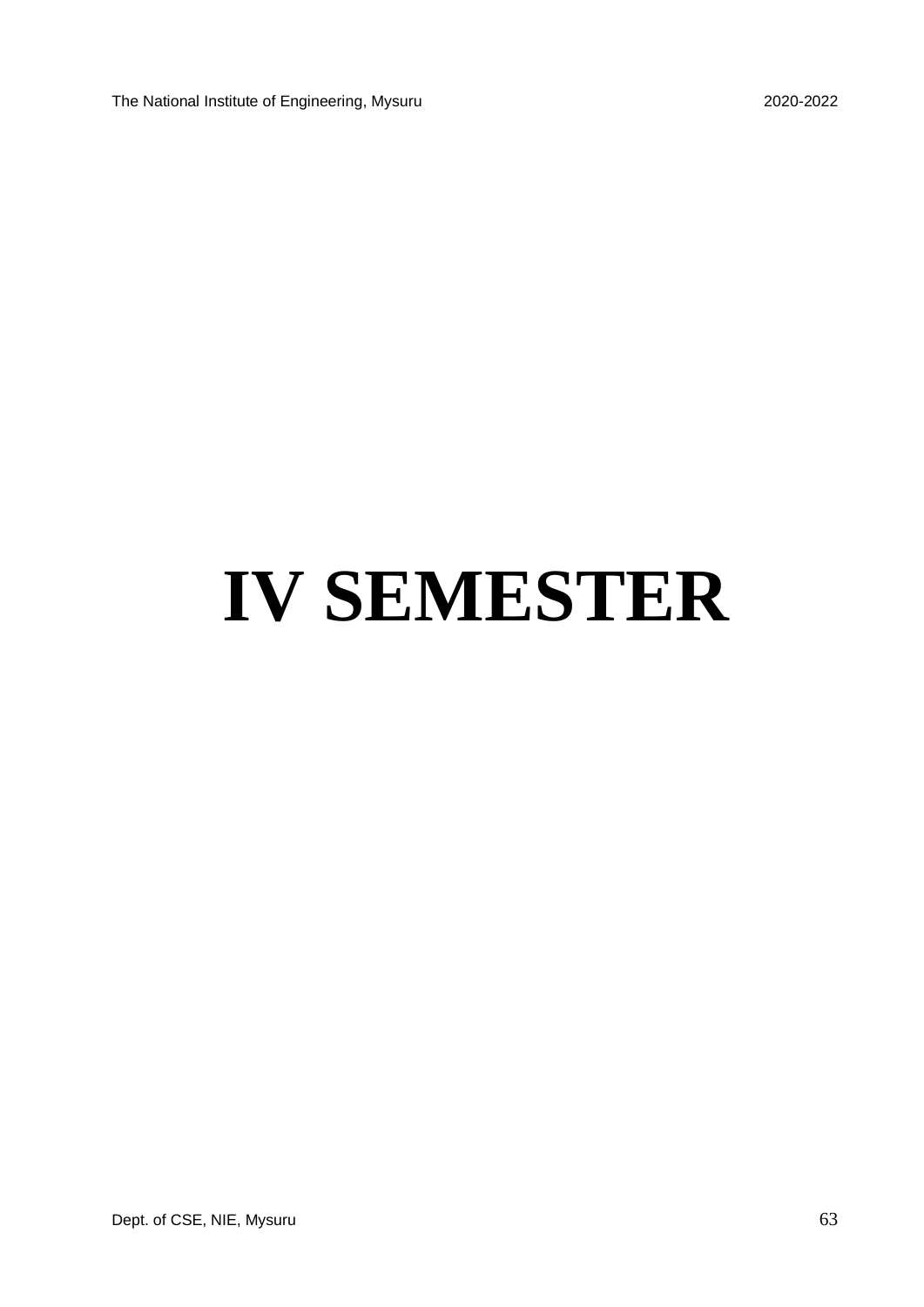#### **Course Code: MIT4C01**

#### **Course: Project Phase-II**

On successful completion of the course the students will be able to

- 1. Construct the proposed design of Phase- I using appropriate tools and technology.
- 2. Implement the constructed design to get working results.
- 3. Verify and validate the obtained results
- 4. Prepare a detailed technical report of the project work carried out
- 5. Also suggest limitations and further extensions for the work.

#### **MITXXX Internship**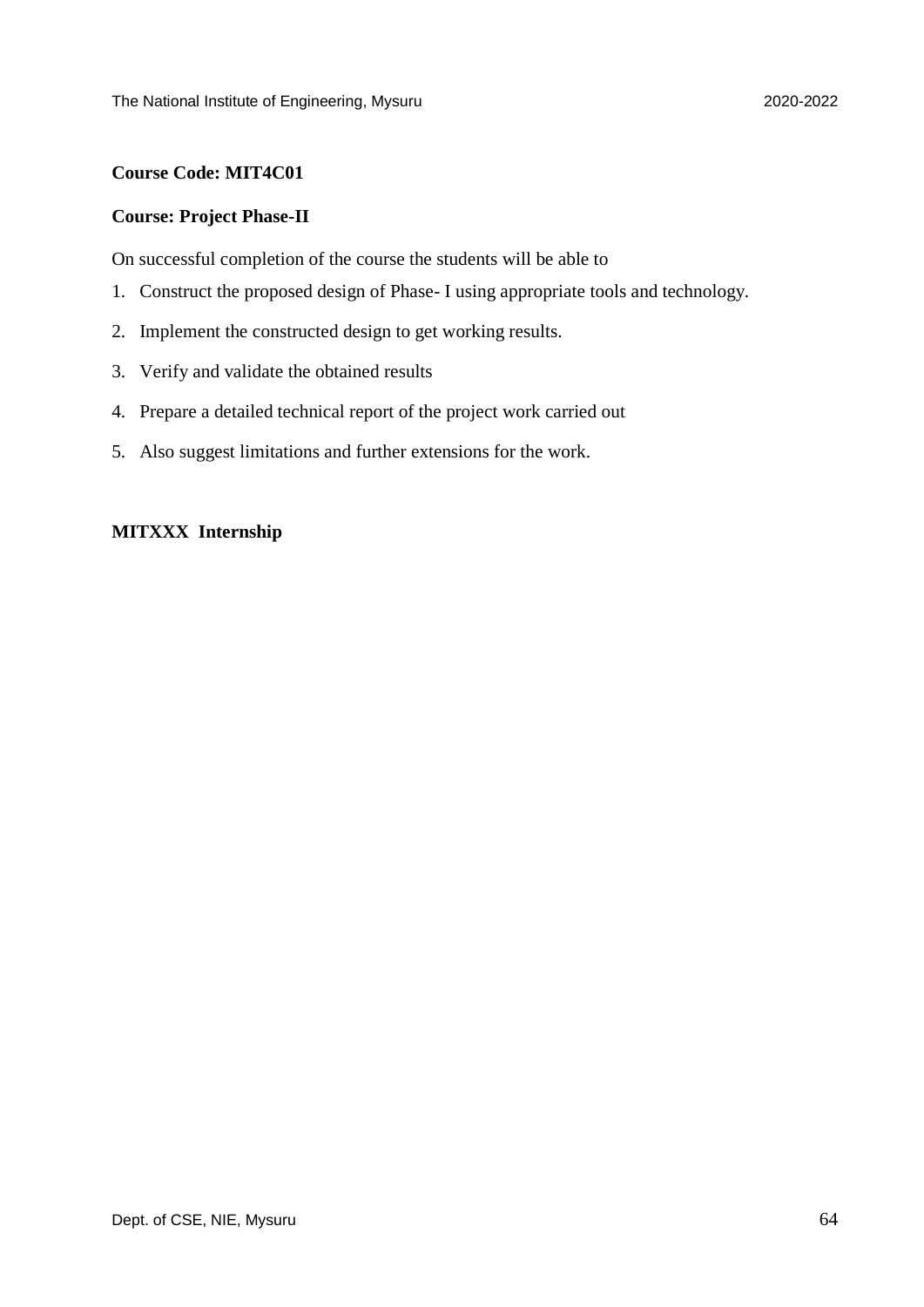The National Institute of Engineering, Mysuru 2020-2022

# **OPEN ELECTIVES**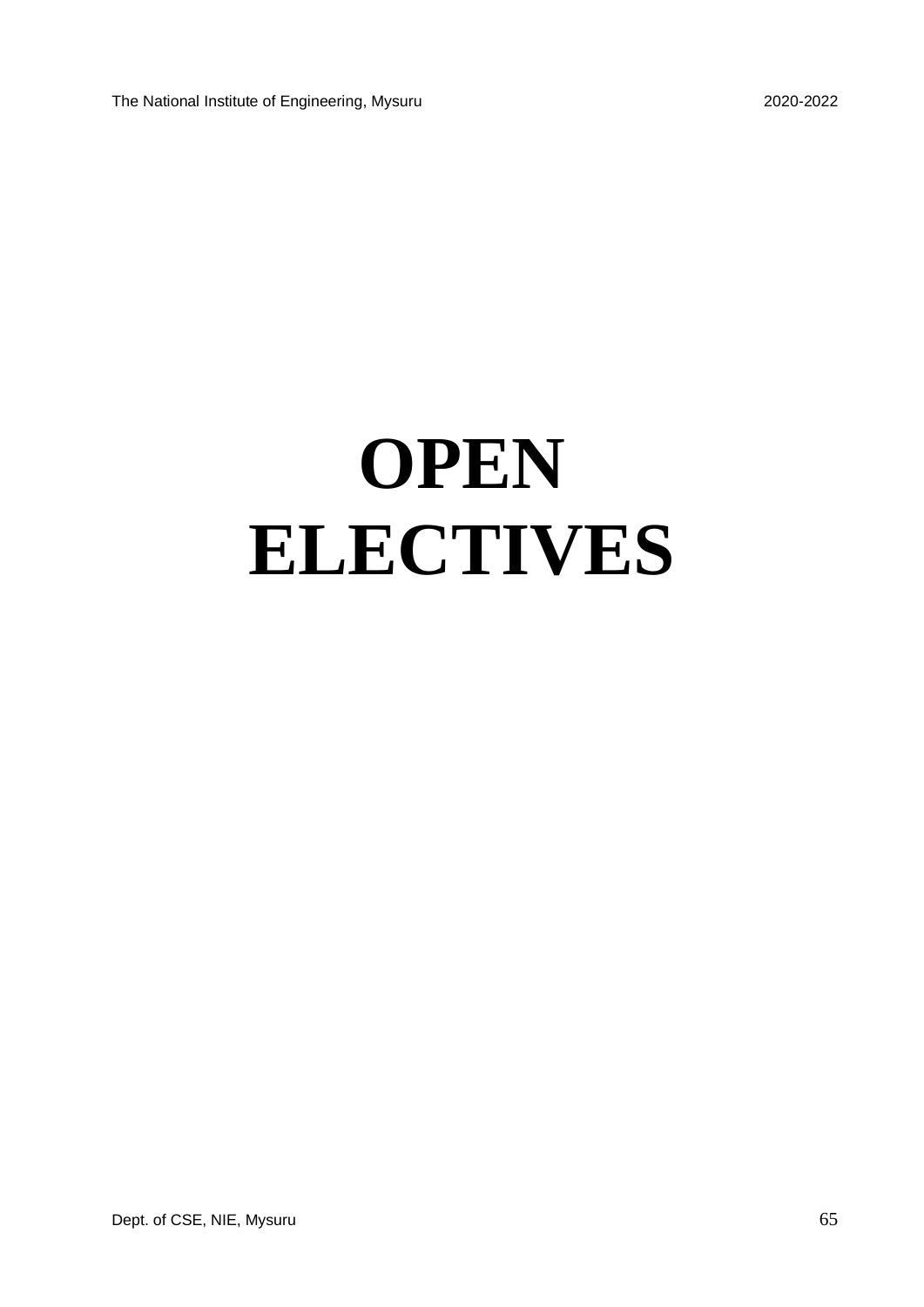#### **DATA WAREHOUSING AND DATA MINING (3:0:0)**

| <b>Sub Code</b>          | : MIT3O01 | CIE            | $:50\%$       |
|--------------------------|-----------|----------------|---------------|
| $Hrs/Week$ : 03          |           | <b>SEE</b>     | $\cdot$ : 50% |
| <b>SEE Hours</b> : 3 Hrs |           | Max Marks: 100 |               |

#### *Course Outcomes:*

On successful completion of the course the students will be able to

- 1. Understand the concepts of Data Warehousing, modeling and Online Analytical Processing
- 2. Identify the challenges, tasks, technologies and the kind of applications demanded by Data Mining
- 3. Decide about the data , data preprocessing and applications
- 4. Use the algorithms for association analysis and evaluate the association patterns
- 5. Understand and use the various data classification methods

#### **1. Data Warehousing and OLAP**

 Data Warehouse basic concepts, Data Warehouse Modeling, Data Cube.  *Self learning component:-OLAP*

#### **2. Data Mining**

 Introduction, What is Data Mining, Motivating Challenges, Which technologies are used, which kinds of applications are targeted by Data Mining  *Self learning component:-Data Mining Tasks*

#### **3. Data Mining-Which type of data**

 Types of Data, Data Preprocessing, Measures of Similarity and Dissimilarity *Self learning component:- Data Mining Applications* 

#### **4. Association Analysis: Basic Concepts and Algorithms**

 Frequent Itemset Generation, Rule Generation, Compact Representation of Frequent Itemsets, Alternative methods for generating Frequent Itemsets, FP Growth Algorithm,  *Self learning component:-Evaluation of Association Pattern*

#### **5. Classification & Clustering Techniques**

 Basics, General approach to solve classification problem, Decision Trees, Rule Based Classifiers, and Nearest Neighbor Classifiers. Bayesian Classifiers, Support Vector Machine, Estimating Predictive accuracy of classification methods, improving accuracy of clarification methods, Multiclass Problem.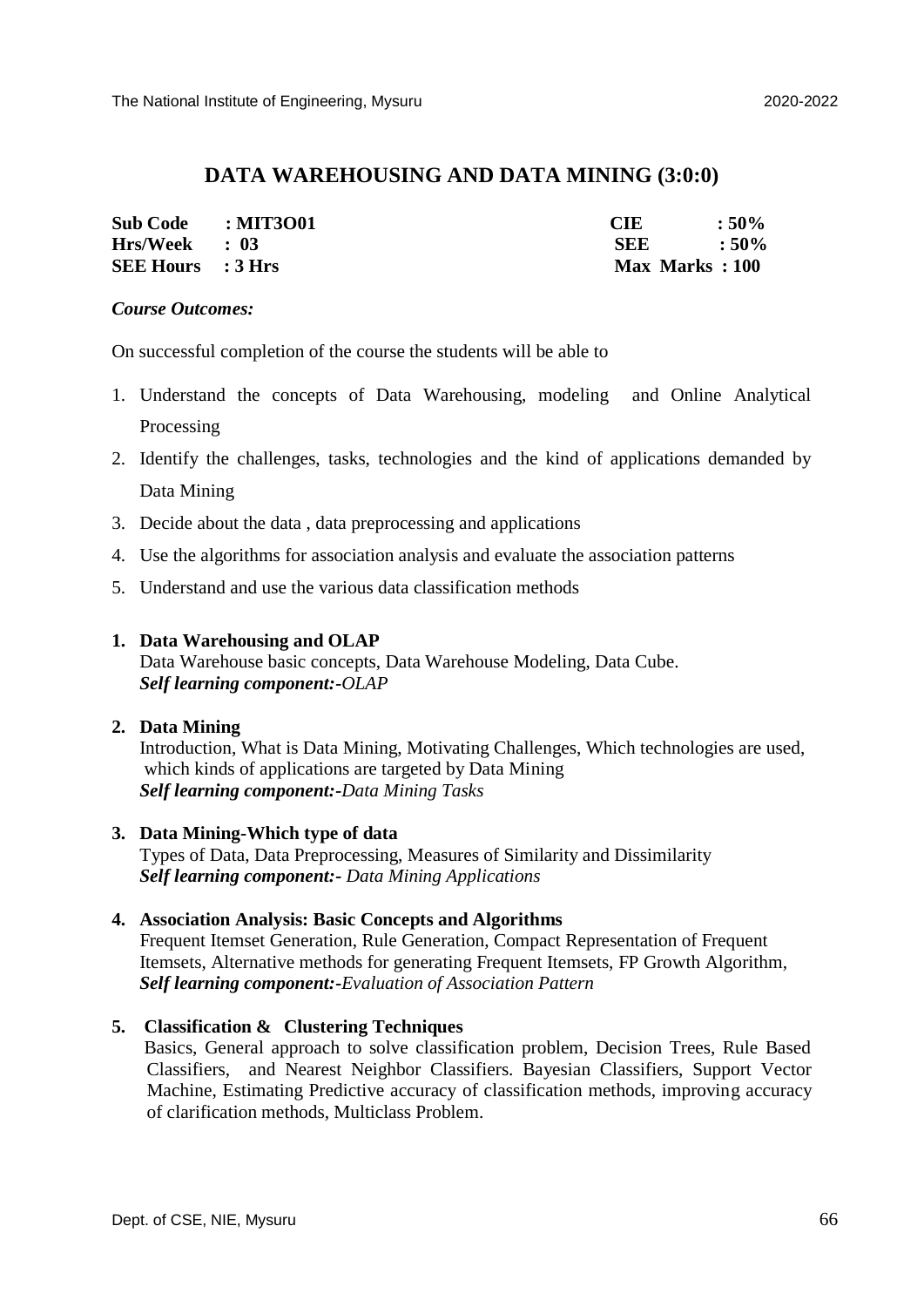The National Institute of Engineering, Mysuru 2020-2022

Overview, Features of cluster analysis, Types of Data and Computing Distance, Types of Cluster Analysis Methods, Partitional Methods, Hierarchical Methods, Density Based Methods and Validity of Cluster Analysis. Outlier detection methods, Classification based approached

*Self learning component:-Statistical Approaches, Clustering based applications*

#### **Text Books:**

- 1. Pang-Ning Tan, Michael Steinbach, Vipin Kumar: Introduction to Data Mining, Addison-Wesley, 2005.
- 2. G. K. Gupta: Introduction to Data Mining with Case Studies, 3rd Edition, PHI, New Delhi, 2009.

#### **Reference Books:**

1. Arun K Pujari: Data Mining Techniques University Press, 2nd Edition, 2009.

2. Jiawei Han and Micheline Kamber: Data Mining - Concepts and Techniques,  $2<sup>nd</sup>$  Edition, Morgan Kaufmann Publisher, 2006.

3. Alex Berson and Stephen J. Smith: Data Warehousing, Data Mining, and OLAP Computing Mc GrawHill Publisher, 1997.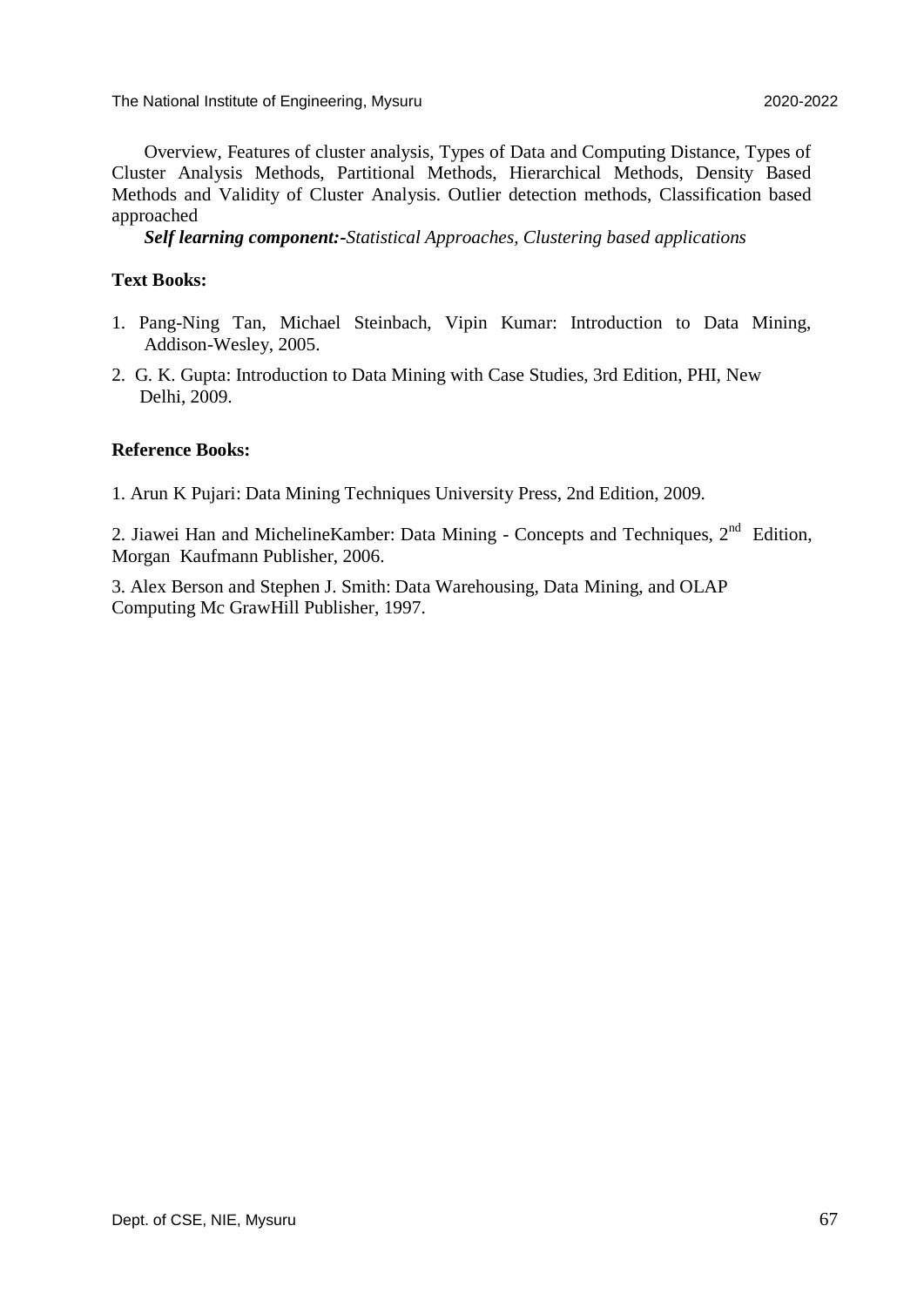#### **WEB-COMMERCE (3:0:0)**

| <b>Sub Code</b>          | $\therefore$ MIT3O02 | <b>CIE</b>            | $:50\%$ |
|--------------------------|----------------------|-----------------------|---------|
| $Hrs/Week$ : 03          |                      | <b>SEE</b>            | $:50\%$ |
| <b>SEE Hours</b> : 3 Hrs |                      | <b>Max Marks: 100</b> |         |

#### *Course outcome*

On successful completion of the course, students will be able to:

- 1. Interpret the scope and challenges of e-commerce in the Indian business context.
- 2. Analyze the various business models of e-commerce.
- 3. Comprehend the enabling technologies of WWW used to support various e-commerce applications.
- 4. Evaluate the different marketing methods used in e-commerce.
- 5. Evaluate the legal and regulatory framework involved in different E-payment systems.
	- 1. **E-commerce in Indian business context:** Definition of e-commerce advantages of e-commerce, disadvantages of e-commerce, e-transition challenges for Indian corporate.

*Self learning component:-e-commerce opportunities for industries*

2. **Business models for e-commerce:** e-business models based on relationship of transaction parties – B2C, B2B, C2C and C2B; e-business models based on relationship of transaction types – Brokerage model, Aggregator model, value chain model, advertising model, subscription model.

*Self learning component:-Info-mediary model, community model*

3. **Enabling Technologies of www :** Internet client-server applications, Networks and Internets, IPV4, IPV6, Search Engines, software agents, Internet standards and specifications, ISP, Broadband technologies.

*Self learning component:-– types of broadband technology*

4. **E-marketing:** Traditional marketing, identifying web-presence goods, Browsing behavior model, online marketing, e-advertising, e-branding,. *Self learning component:- Marketing strategies*

5. **E-payment Systems:** Main concerns in Internet banking, Digital payment, requirements, Digital token based e-payment systems, classification of new payment systems, Properties of e-cash, cheque payment on Internet, Risk of e-payment systems, Designing e-payment systems,

*Self learning component:- digital signatures.*

#### **Text Books:**

1. P.T. Joseph, S.J. *"E Commerce – and Indian perspective"* – Third edition, PHI 2010. Ch. 1, 2, 3, 4, 6 and related sections of 7, 8 and 9 only.

2. Daniel Minoli and Emma Minoli*"Web commerce Technology"*, Tata McGraw Hill – 2000.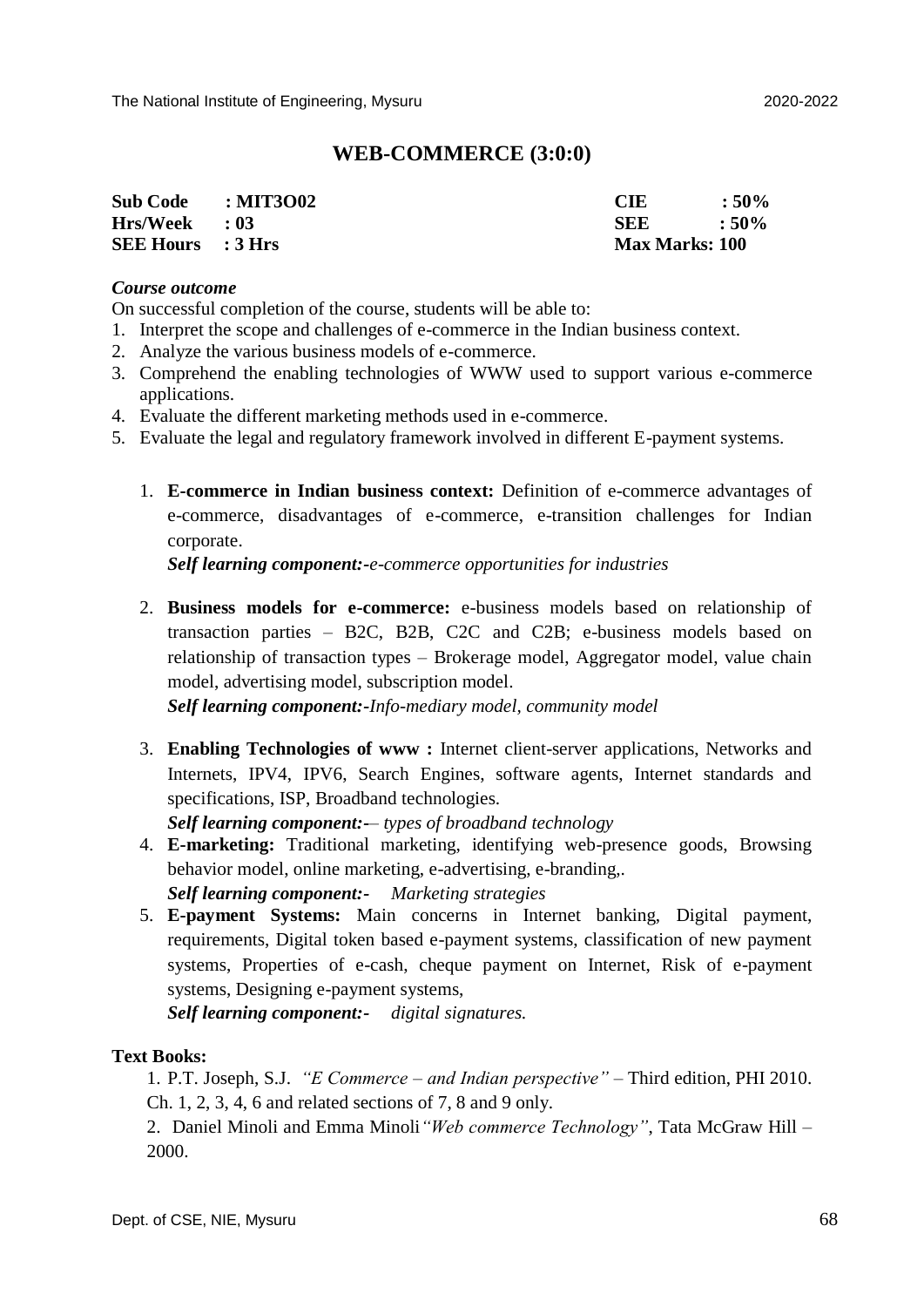#### **SYSTEM MODELING AND SIMULATION (3:0:0)**

| Sub Code : MIT3003       | <b>CIE</b>     | $:50\%$ |
|--------------------------|----------------|---------|
| $Hrs/Week$ : 03          | -SEE           | $:50\%$ |
| <b>SEE Hours</b> : 3 Hrs | Max Marks: 100 |         |

#### *Course Outcome*

On successful completion of the course, the student will be able to

- 1. Recall situations where one should use simulation and where not to.
- 2. Analyze various probability distribution functions.
- 3. Explain the methods Generate and test random number sequences.
- 4. Select suitable data collection methods and build and run simulation methods.
- 5. Interpret Input Modeling and Output Analysis for a Single Model

#### **1. Introduction**

When simulation is the appropriate tool and when it is not appropriate; Advantages and disadvantages of Simulation; Areas of application; Systems and system environment; Components of a system; Discrete and continuous systems; Model of a system; Types of Models; Discrete-Event System Simulation; Steps in a Simulation Study. Simulation examples: Simulation of queuing systems; Other examples of simulation. *Self study component:-Simulation of inventory systems*

#### **2. General Principles, Simulation Software**

Concepts in Discrete-Event Simulation: The Event-Scheduling / Time-Advance Algorithm, World Views, Manual simulation Using Event Scheduling; List processing. Simulation in Java;

*Self study component:-Simulation in GPSS.*

#### **3. Statistical Models in Simulation, Queuing Models**

Review of terminology and concepts; Useful statistical models; Discrete distributions; Continuous distributions; Poisson process; Empirical distributions. Characteristics of queuing systems; Queuing notation; Long-run measures of performance of queuing systems; Steady-state behavior of M/G/1queue; *Self study component:-Networks of queues.*

#### **4. Random-Number Generation, Random-Variate Generation**

Properties of random numbers; Generation of pseudo-random numbers; Techniques for generating random numbers; Tests for Random Numbers. Random-Variate Generation: Inverse transform technique; Special properties.

*Self study component:-Acceptance-Rejection technique*